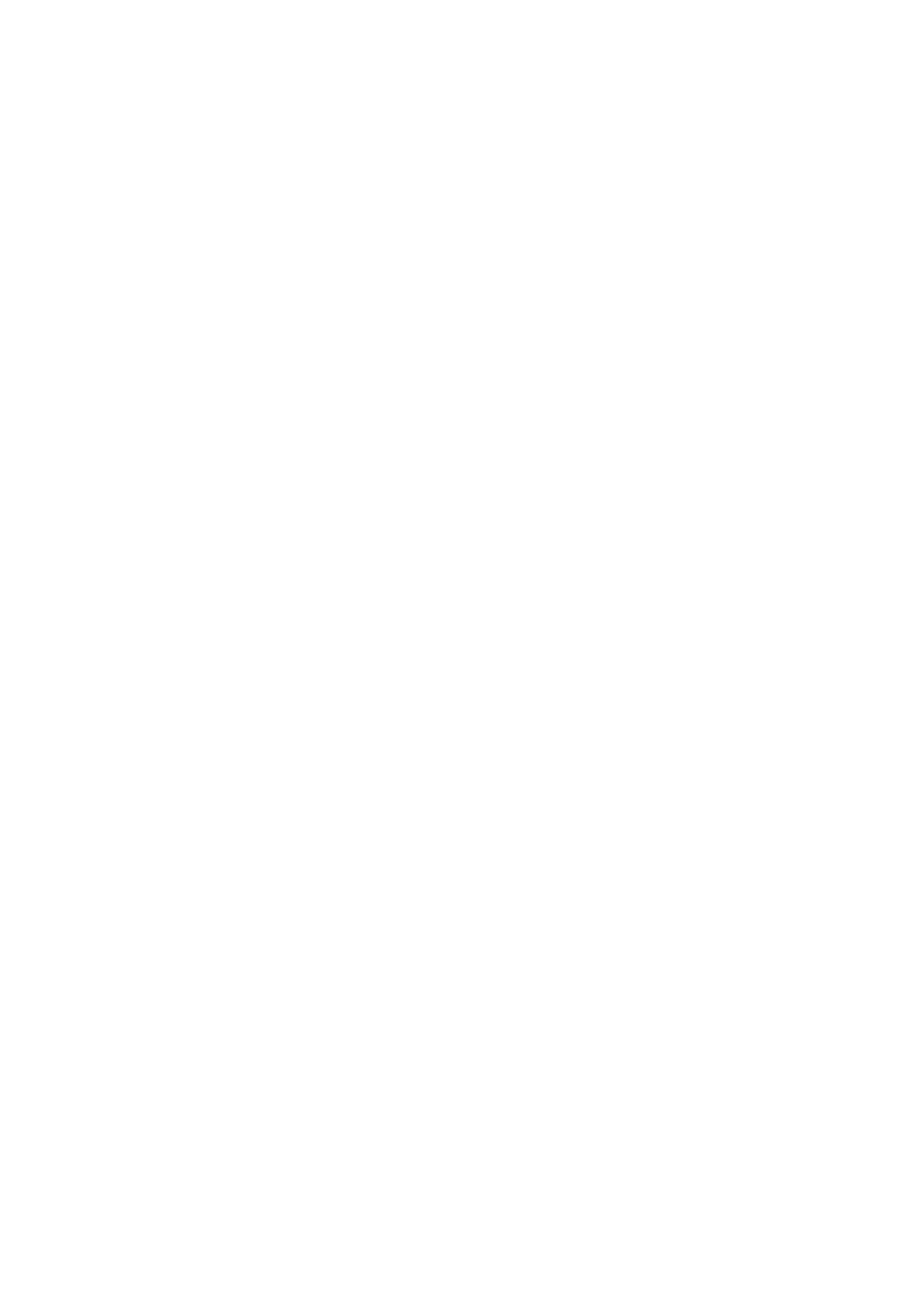#### **Summary**

A number of different methodologies are currently used in the UK to appraise transport projects which are wholly or partly financed by central government. This report investigates the extent of consistency between existing methodologies. It makes some broad proposals about the design of a common methodology of cost-benefit analysis (CBA), which can then be located in a wider framework of appraisal of the kind currently favoured by the Government.

The following areas in which existing methodologies do not agree are examined:

- *The 'calculus of social costs and benefits' versus the 'willingness-to-pay calculus'.* The willingness-to-pay calculus (in which the effects of a project are identified separately for different groups, defined by their economic role) is recommended on the grounds that it facilitates disaggregations of costs and benefits -- particularly between financial and nonfinancial impacts of projects -- which provide important information to decision-makers.
- *The unit of account: values at factor cost or at market prices.* The report explains the difference between these two units of account, and proposes the market price unit as a convention.
- *The treatment of project impacts on indirect tax revenue.* It is recommended that these impacts are included in CBA, but separated out from other project impacts in the final presentation of costs and benefits.
- *The treatment of user benefits of public transport services*. The arguments for and against including user benefits are considered. Since these arguments raise fundamental issues of principle which have yet to be resolved, the report recommends a 'spreadsheet' presentation of the results of CBA, in which user and non-user benefits are separated out and in which the trade-offs that have to be made are transparent.
- *'Equity' versus 'behavioural' values of time*. It is argued that the 'equity' value of time, as currently used in highway appraisals, is incompatible with the logic of CBA. The use of 'behavioural' values is recommended.
- *Treating accident risks as 'perceived' or 'unperceived' costs of travel.* In highway appraisals, accident risks are treated as unperceived costs. This treatment appears anomalous, and further consideration of the issue is recommended.

Using the COBA procedure for highway appraisals as a template, but adapting this in the light of the various issues of consistency mentioned above, the report outlines a cost-benefit methodology which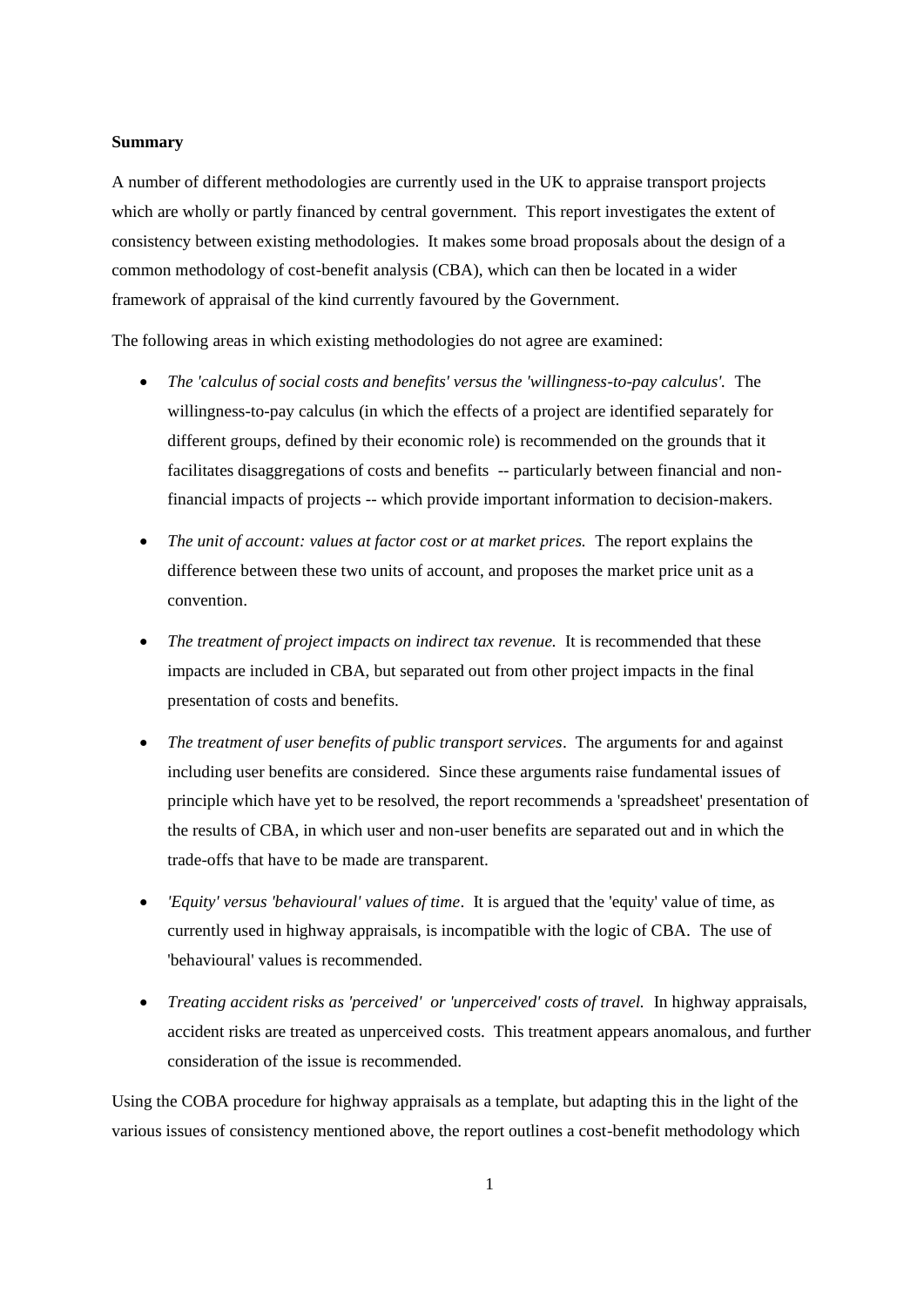can be used for the appraisal of multi-modal transport projects. Finally, the report makes suggestions about how this methodology might be incorporated into the 'new approach to appraisal'.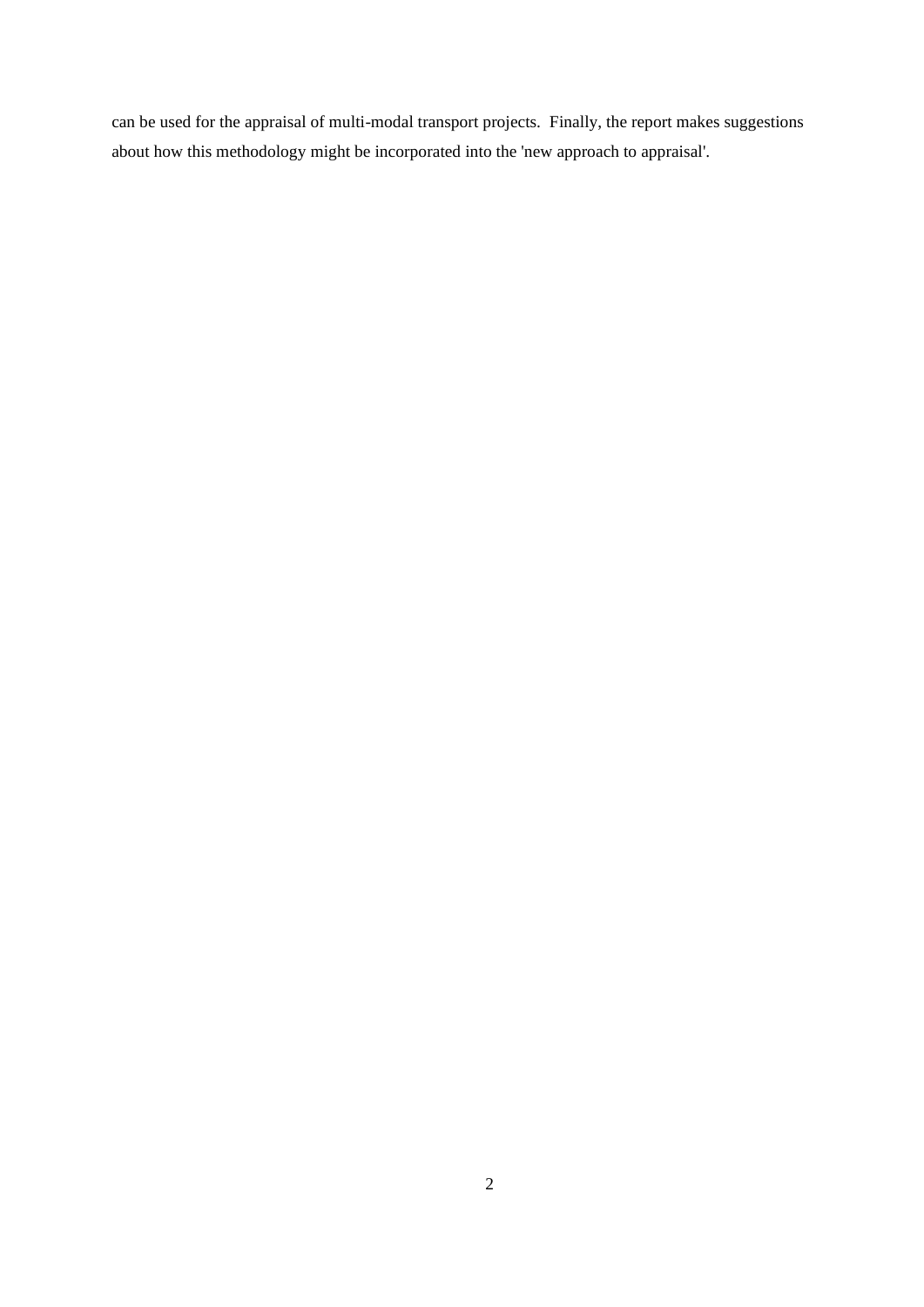### **1 Introduction**

1.1 A number of different methodologies are currently used in the UK to appraise transport projects which are wholly or partly financed by central government. In the light of the government's commitment to an integrated approach to transport, it is important that the methodologies used for different types of transport appraisal should be mutually consistent; ideally, a single appraisal methodology, applicable to all transport projects, should be used. This report investigates the extent of consistency between existing methodologies. It makes some broad proposals about the design of a common methodology of cost-benefit analysis, which can then be located in a wider framework of appraisal of the kind currently favoured by the Government.

1.2 Since the 1970s, trunk road schemes have been appraised using a computerized cost-benefit analysis program, COBA, designed by DETR (or by using a variant of that program, URECA [Urban Economic Appraisal]). This methodology is described in the *COBA Manual* (Department of Transport, September 1996).

1.3 Applications for central government grants for capital expenditure on public transport under Section 56 of the Transport Act 1968 are appraised differently. The 'Section 56 methodology', set out in Department of Transport Circular 3/89 (November 1989) and its supplementary note Annex A (April 1991) is not a comprehensive cost-benefit analysis (CBA). It is a 'restricted CBA' based on the criterion that the benefits of a scheme *to non-users* should be greater than the grant contribution. From 1993, it has been required that applications for Section 56 grants should be accompanied by comprehensive CBA appraisals, but the methodology to be used in these appraisals and the role of these appraisals in the decision-making process has not been spelled out.

1.4 The then Department of Transport, in partnership with a group of local authorities, commissioned a study which in 1994 proposed a comprehensive CBA methodology for urban transport projects (*Common Appraisal Framework for Urban Public Transport Projects*, a report by the MVA Consultancy, Oscar Faber, and the Institute for Transport Studies, University of Leeds, February 1994 [henceforth *Common Appraisal Framework*]). This methodology was intended as a guide to best practice for the CBA appraisals required for Section 56 applications and local transport packages.

1.5 The Office of Passenger Rail Franchising (OPRAF) has proposed a comprehensive CBA methodology for the appraisal of proposals from train operating companies for changes in Passenger Service Requirements (e.g. changes in the frequency or speed of services) and associated changes in the required level of OPRAF financial support. This methodology was described in outline form in a paper of 1996 (*Appraisal of Support for Passenger Rail Services: A Consultation Paper*, OPRAF,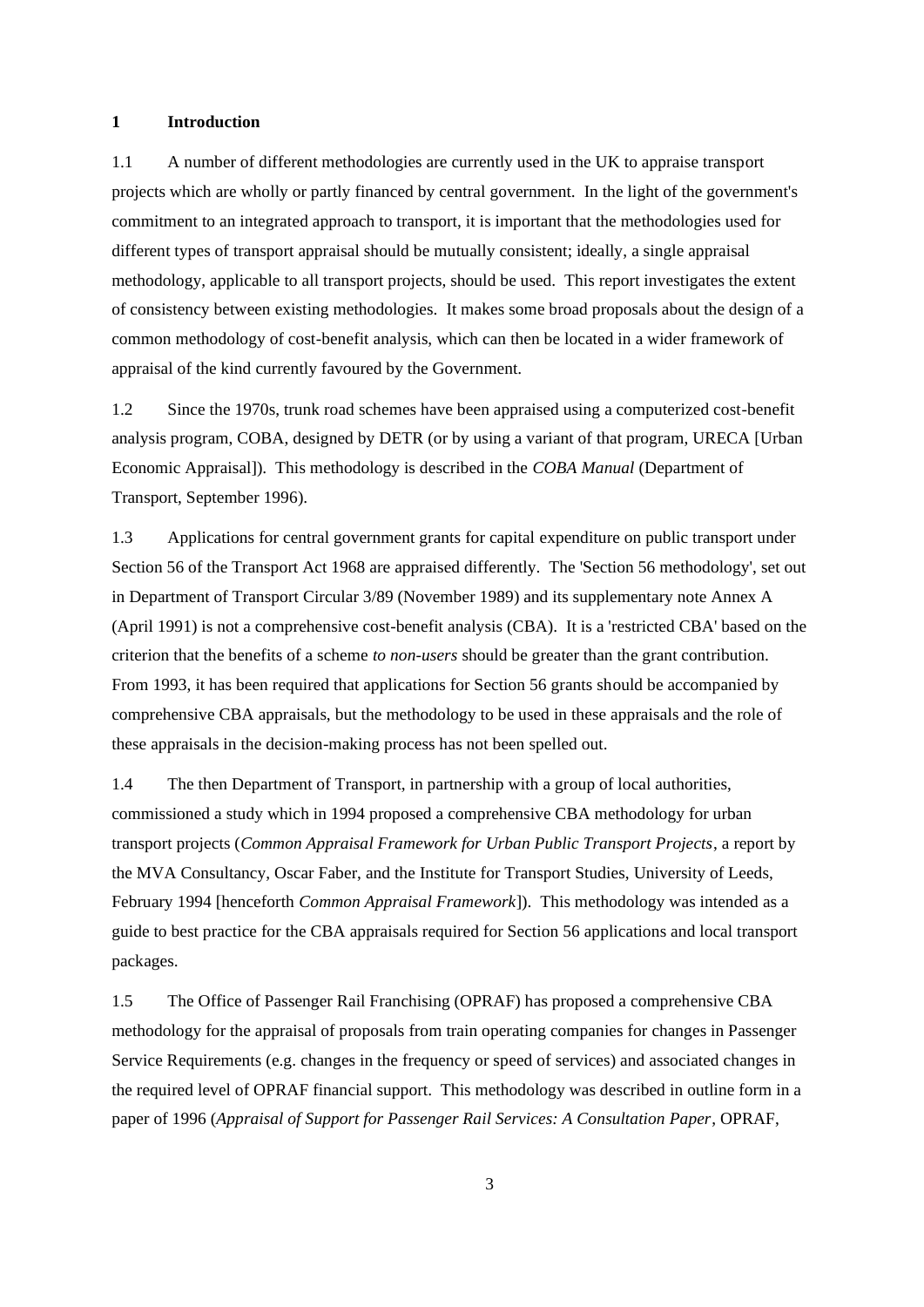November 1996 [henceforth *OPRAF Consultation Paper*]). After a consultation exercise, OPRAF proposed an amended methodology in the paper *Appraisal of Support for Passenger Rail Services: Planning Criteria -- an Interim Guide* (OPRAF, November 1997 [henceforth *OPRAF Interim Guide*]).

1.6 In July 1998, DETR set out a 'new approach to appraisal', which is presented as part of a conception of integrated transport (*A New Deal for Trunk Roads in England: Understanding the New Approach to Appraisal*, DETR, July 1998 [henceforth *Understanding the New Approach*] and *A New Deal for Trunk Roads in England: Guidance on the New Approach to Appraisal*, DETR, July 1998 [henceforth *Guidance on the New Approach*]). The 'new approach' is a wide-ranging appraisal methodology, based on five principal criteria: 'Environmental Impact', 'Safety', 'Economy', 'Accessibility', and 'Integration'. In its current form, it is applicable only to trunk road appraisals. It uses valuations taken from the COBA program as 'quantitative measures' of various 'safety' and 'economy' impacts of projects, but the underlying appraisal framework is not CBA. The aim of the new approach is to display information about the impacts of a project on various dimensions which are relevant to the appraisal criteria. This information is presented in a consistent and compact form, but no attempt is made to reach a definite recommendation by applying weights to the different criteria.

1.7 Section 2 of this report considers, at a general level, the place of CBA in the 'new approach to appraisal'. Sections 3 to 8 deal with inconsistencies between the CBA methodologies referred to in paragraphs 1.2 to 1.4, and make proposals about how those differences should be reconciled. Some of these inconsistencies were the subject of a previous report (*The Treatment of Taxation in the Costbenefit Appraisal of Transport Investment*, Robert Sugden, Economics Research Centre, University of East Anglia, April 1998 [henceforth *Treatment of Taxation*]); some paragraphs from that report are repeated in the current report. Sections 9 and 10 present the broad outlines of a common cost-benefit appraisal methodology for transport projects. In developing this methodology, COBA is used as a template. Thus, Section 9 describes the COBA methodology for trunk road appraisal and then revises this in line with the principles of reconciliation recommended in the preceding Sections. A simple spreadsheet presentation of a trunk road appraisal, using this revised methodology, is described. Section 10 extends this spreadsheet approach so that it can be used for other forms of transport appraisal. Section 11 looks at how benefits can be disaggregated so as to provide information relevant to individual decision-making criteria. Drawing on that analysis of disaggregation, Section 12 makes some suggestions about how a multi-model CBA methodology might be integrated into the 'new approach'.

4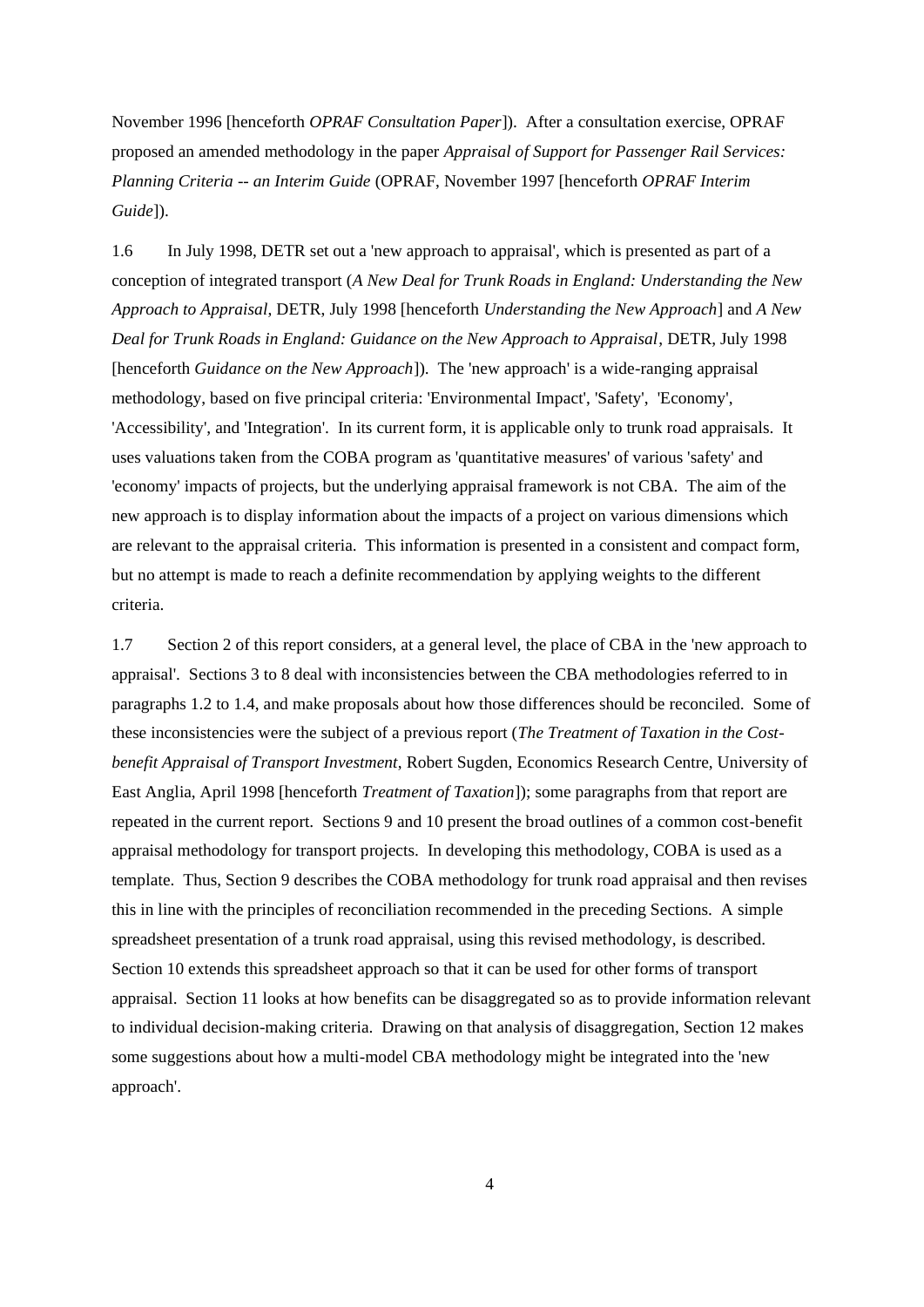#### **2 Cost-benefit analysis in the 'New Approach to Appraisal'**

2.1 The recent DETR papers *Understanding the New Approach* and *Guidance on the New Approach* present the outlines of a transport appraisal methodology, applied to trunk road projects. This is based on five principal criteria, 'Environmental Impact', 'Safety', 'Economy', 'Accessibility', and 'Integration', some of which are broken down into sub-criteria (*Guidance on the New Approach*, Chapter 5). CBA appears in this framework in two different ways:

- Valuations of specific costs and benefits taken from the standard COBA (or URECA) costbenefit program are presented as separate items under the 'Safety' heading and under various sub-criteria of 'Economy'.
- 'Cost-benefit analysis' appears as a final item in the 'Appraisal Summary Table', distinct from the five criteria. Four summary statistics from COBA (present value of benefits, present value of costs, net present value and benefit-cost ratio) are shown. These statistics are included 'in order to provide a means of comparing, over time, the previous approach to appraisal with the new approach to appraisal' (*Understanding the New Approach*, par.10.2).

2.2 The intended place of CBA in the new methodology is unclear. Read literally, the implication of paragraph 10.2 of *Understanding the New Approach* is that the information presented under the 'Cost-benefit analysis' heading is not intended to be used in decision-making; it is merely there for monitoring purposes and is expected to become redundant as the new appraisal methodology becomes established.

2.3 However, it is also possible to interpret the new approach to appraisal as a whole as providing the basic structure for a more ambitious form of CBA than COBA. On this view, the various criteria and sub-criteria refer to items which, ideally, would correspond with costs and benefits in a comprehensive CBA. Where possible, the 'quantitative measures' are monetary values of costs or benefits, appropriate for inclusion in a CBA. Non-monetary measures are used in those cases in which current CBA methodology is thought inadequate or unreliable, but the possibility remains open that improvements in methodology will eventually allow some non-monetary measures to be replaced by monetary ones. In other words, comprehensive CBA remains as an aspiration.

2.4 This report is premised on the latter interpretation of the new approach to appraisal. Given this starting point, it is important that the criteria and sub-criteria used to structure the appraisal framework match up with items that can meaningfully be separated out in a CBA. Most importantly, those quantitative measures that already derive from CBA should be presented in a way that is compatible with cost-benefit accounting. Thus, for these items, units of measurement should be consistent and there should be no omissions or double-counting. For items which are not measured as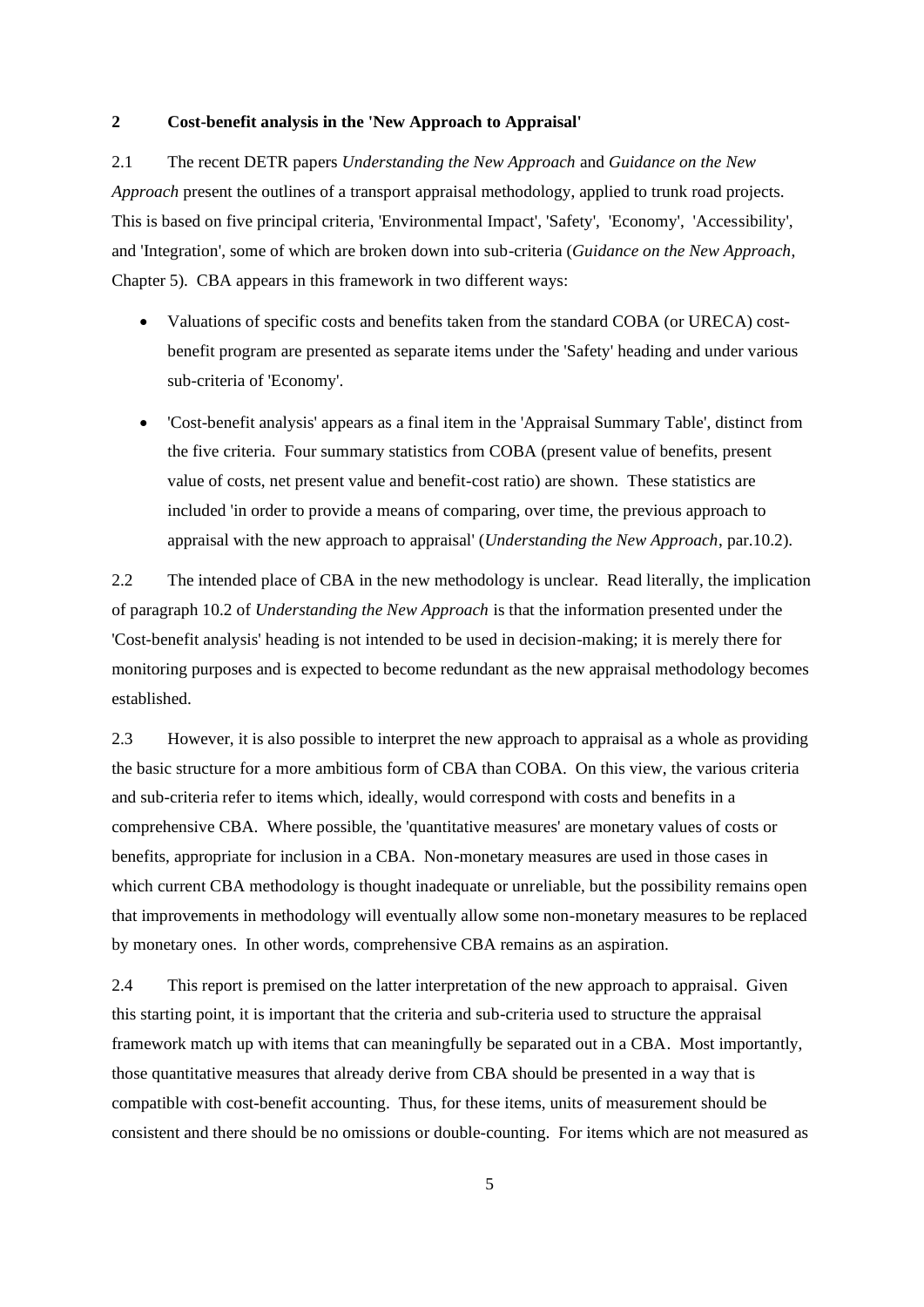monetary costs and benefits, it should be clear whether these are *additional* costs or benefits which have escaped measurement in the cost-benefit accounts, or whether they are *redescriptions* of, or *incidences* of, costs and benefits which have been included elsewhere. For example, many of the transport-induced benefits of urban regeneration are included in the conventional cost-benefit measurements of the benefits of time savings and of traffic generation. In forming an overall judgement about a transport project, it may be relevant to consider its effects on regeneration, and so information specifically about these effects can be useful. But it is still necessary to know whether these effects are additional to other benefits, or merely part of them.

2.5 Sections 3 to 10 address the problem of developing a consistent CBA methodology for transport appraisals, with broadly the same scope as the existing methodologies mentioned in paragraphs 1.2 to 1.5. Sections 11 and 12 consider how such a methodology might be fitted into the new approach to appraisal.

# **3. Consistency between methodologies: calculus of willingness-to-pay or calculus of social costs and benefits?**

3.1 This Section, and the succeeding Sections 4 – 8, investigate a range of issues in transport appraisal, in relation to which current methodologies are not wholly consistent.

3.2 A CBA aims to take account of all the ways in which a project affects people, irrespective of whether those effects are registered in conventional financial accounts. It can be described in two different ways - as a *calculus of willingness-to-pay* or as a *calculus of social costs and benefits*. These lead to two different ways of presenting the cost-benefit accounts, but (if properly carried out) both lead to the same valuation of net social benefit.

3.3 The basic strategy of the willingness-to-pay (WTP) calculus is to arrive at a money measure of the net welfare change for each individual that is brought about by the project under consideration, and then to sum these. The welfare change for any individual is measured by the *compensating variation*, i.e. the individual's WTP for benefits or the negative of his/her willingness to accept compensation for disbenefits. The principle behind this calculus is the Kaldor-Hicks *compensation test*: a move from one state of affairs to another passes this test if, in principle, those who benefit from the move could fully compensate those who lose (without themselves becoming losers). When the cost-benefit accounts are presented in this way, there often are items which appear as benefits for one person and equally-valued costs for someone else: such items are *transfer payments* or *pecuniary externalities*. Items which do not cancel out in this way are *social* costs or benefits (sometimes called *resource* or *real resource* costs or benefits). The word 'social' is used to signify that these are costs or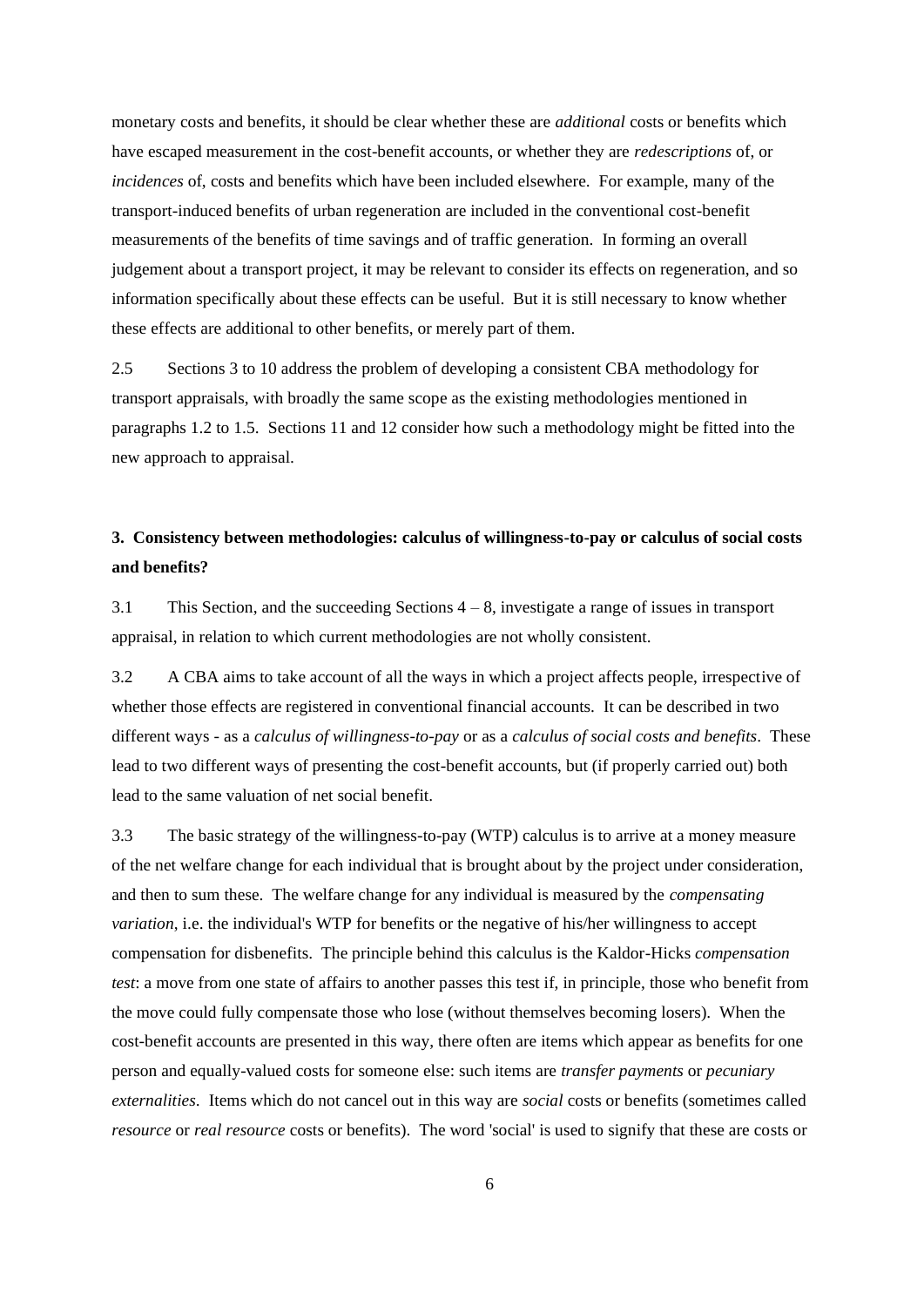benefits which fall on 'society as a whole', understood as the aggregate of all individuals.

3.4 The calculus of social costs and benefits seeks to measure the value of the 'resources' used by, and the benefits created by, a project. This approach distinguishes between social costs/benefits and transfer payments at the outset, and takes account only of the former. For example, consider a straightforward market transaction: a person buys and consumes a can of beer. In the calculus of social costs and benefits, the marginal cost of producing the beer is a social cost, while the consumer's enjoyment of the beer is a social benefit; the actual payment made for the beer is a transfer payment, and is ignored. (In contrast, the calculus of WTP would record a benefit to the consumer equal to the consumer's surplus on the beer, i.e. the excess of WTP over the price paid, and it would record a benefit to the producer of the beer equal to the producer's surplus, i.e. the excess of price received over marginal cost.) Because the calculus of social costs and benefits nets out transfer payments, this approach does not allow the net social benefit of a project to be disaggregated into impacts on different economic interest groups.

3.5 Clearly, the two methods are equivalent. It is important to realise that the difference between the two methods is simply a difference in presentation. It is *not* a difference between wider and narrower ways of defining the class of effects that ultimately count in CBA.

3.6 When CBA was first widely used in the 1960s, it was conventional to use the calculus of social costs and benefits. It is perhaps a sign of the long history of the use of CBA in DETR and its predecessor departments that the COBA methodology uses this approach. More recently, however, there has been a tendency for cost-benefit analysts to prefer the calculus of WTP. For example, this is the method used by Alan Williams and me in our book *The Principles of Practical Cost-Benefit Analysis* (Oxford University Press, 1978 [henceforth *Principles of CBA*]). The OPRAF methodology uses the calculus of WTP. So does the *Common Appraisal Framework* report.

3.7 The principal advantage of the calculus of WTP is that it leads naturally to a presentation of results which makes clear how a project impacts on the members of different economic interest groups (e.g. car users, public transport users, taxpayers), rather than hiding distributional impacts in the aggregation of resource costs and benefits. Similarly, financial and non-financial impacts can be readily distinguished from one another. The latter kind of disaggregation is particularly important when projects are sponsored or co-sponsored by private sector firms, or by public sector agencies which are expected to act in a quasi-commercial way (i.e. to have regard to their own financial balance sheets). For a traditional highway project, where all costs are borne by a government agency and the services of the road are provided to users free of charge, the distinction between financial costs and non-financial benefits is straightforward; in such an application, the calculus of social costs and benefits may be acceptable. But almost all public transport, and some roads, are now supplied by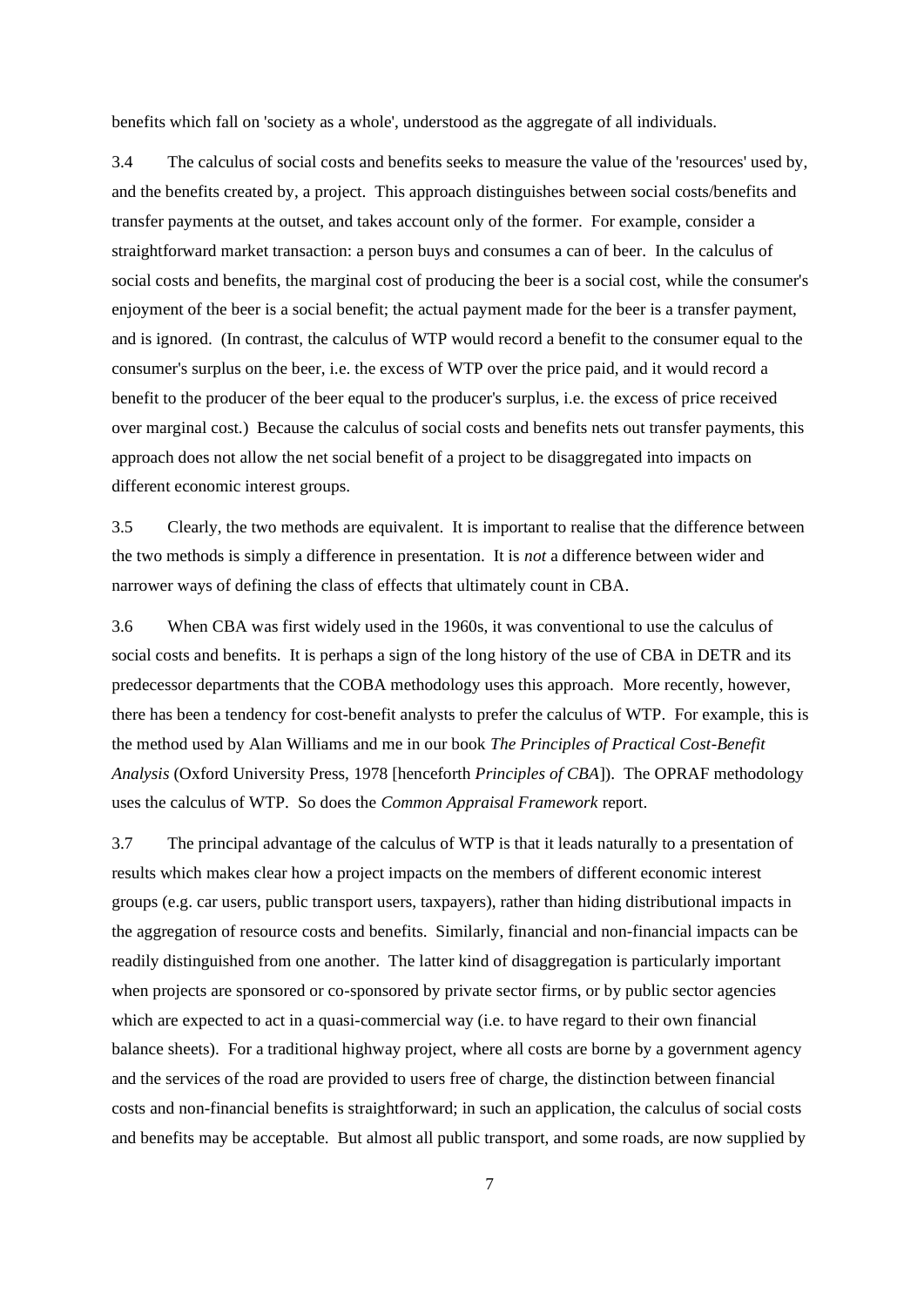private firms. A common CBA methodology for the transport sector needs to lead to the kind of balance sheet that is generated by the calculus of WTP. For this reason, the appraisal framework proposed in this report uses the calculus of WTP.

#### **4 Consistency between methodologies: the unit of account**

4.1 Any CBA needs a numéraire, or unit of account. Obviously, the most convenient unit of account is money. But in an economy with indirect taxes, the unit of account can be *at factor cost* (i.e. net of indirect tax) or *at market prices* (i.e. gross of indirect tax). If we focus on the resources used to produce output, it is more natural to use a factor-cost unit, since most indirect taxes are levied only at the final consumption stage. But if we focus on people's willingness to pay for final consumption, a market-price unit of account may seem more natural, since prices to consumers are generally quoted gross of tax.

4.2 Which unit is used in CBA is of no real significance (just as it is of no significance whether amounts of money are expressed in pounds or pence); but consistency is essential. The *indirect tax correction factor* is the conversion rate between the two units. If CBA uses the factor-cost unit, a correction factor has to be applied to any costs or benefits that have been measured gross of tax. Conversely, if the market-price unit of account is used, the reciprocal of that correction factor has to be applied to costs or benefits that have been measured net of tax.

4.3 The basic idea behind the indirect tax correction factor can be stated very simply. (This argument can be found in Department of Transport Highway Economics Note No. 3 [written by M.A. Schraer and dated December 1977] and in *Principles of CBA*, pp. 109-110. A fuller discussion is given in *Treatment of Taxation*).

4.4 Denote the average rate of indirect tax on final consumption by t. Thus, goods which are valued at £1 net of tax are valued at £(1 + t) gross of tax; of each £1 of consumer spending, £1/(1 + t) goes to producers in wages, rents and profits and  $\text{ft}/(1 + t)$  goes to the government. Assume that the government balances its budget. Now suppose the government increases its spending by £1, and wishes to finance this through direct taxation. To do this, it must raise direct taxes by *more than* £1, since the increase in direct taxation will imply a reduction in disposable income and hence a fall in indirect tax revenue. In fact, direct taxation must be increased by  $\pounds(1 + t)$ . Disposable income will then fall by  $\mathfrak{L}(1 + t)$ . Since the proportion  $t/(1 + t)$  of all consumer spending goes to the government as indirect tax revenue, indirect tax revenue will fall by  $\mathfrak{L}(1 + t) \times t/(1 + t)$ , i.e. by £t. Thus the net effect on government tax revenue is  $\mathbf{f}(1 + t) - \mathbf{f}t = \mathbf{f}$ . The implication of this example is that each extra £1 spent by the government is equivalent to a  $\mathcal{L}(1 + t)$  loss of disposable income by households.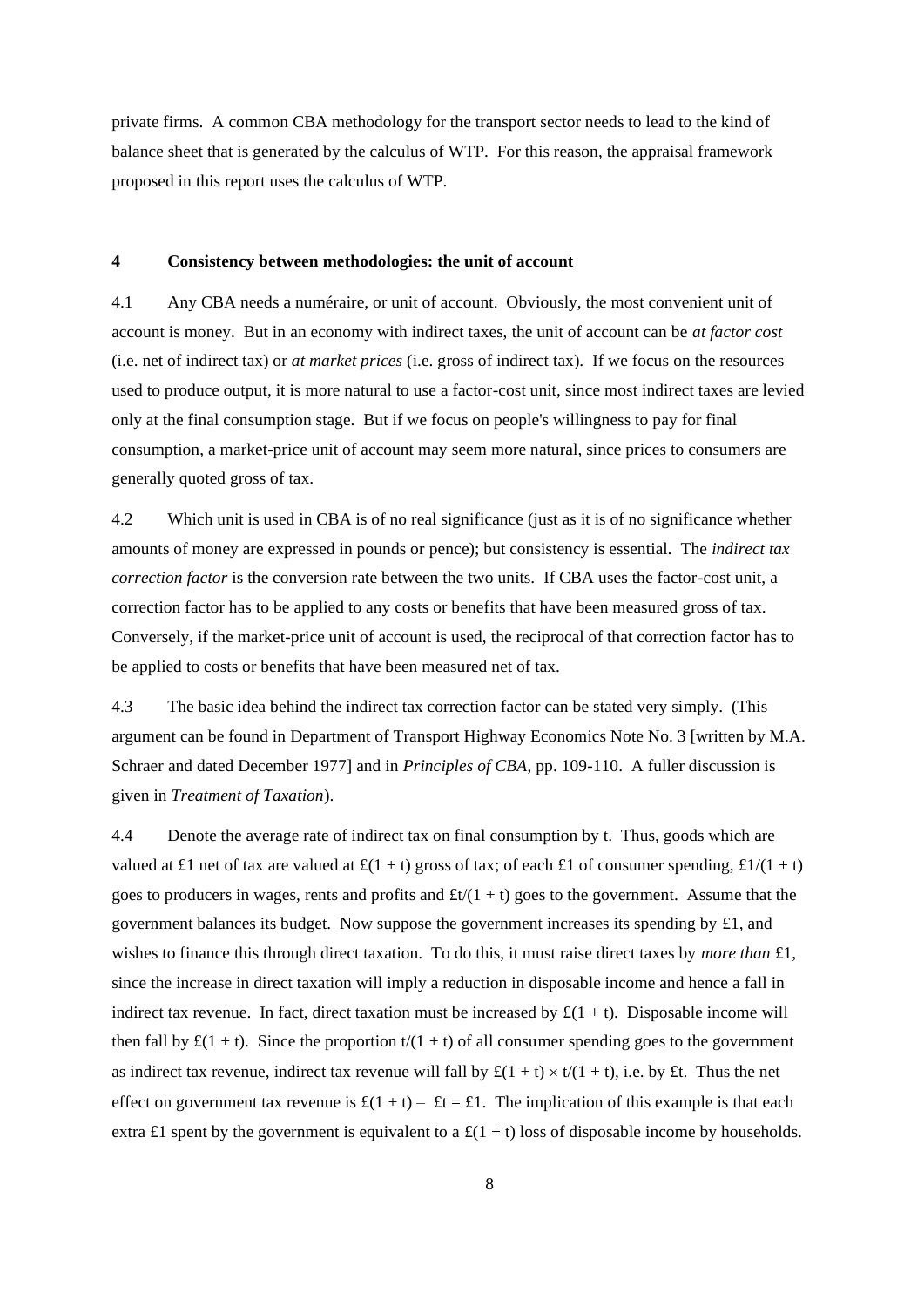4.5 This conclusion should not be interpreted as saying that resources have a different value when they are in the hands of the government than when they are in the hands of private consumers. The point is simply that we are using two different units of account. When we say the government spends  $£1$ , we mean that it spends £1 in terms of the factor-cost unit of account. The cost to households in terms of disposable income is  $\mathfrak{L}(1 + t)$ , but this is in terms of the market-price unit of account. Each factor-cost unit converts into  $(1 + t)$  market-price units: this conversion rate (or its reciprocal, depending on which unit we treat as basic) is the indirect tax correction factor.

4.6 Nor should it be thought that this argument applies only to goods which are traded on markets. For example, suppose the government spends  $\pounds1$  million (in factor-cost terms) on a road improvement whose only benefits are savings in leisure time. Suppose these time savings have a value of x when measured in terms of individuals' WTP, as expressed in stated preference surveys. How great must x be in order for the road improvement to be worthwhile? The answer is  $\mathfrak{L}(1 + t)$ million. In other words, if we are carrying out a CBA and are using the factor-cost unit of account, the WTP measure of benefit must be deflated by the tax correction factor. Why? Because stated preference surveys use the market-price unit of account. When a person says that she would be willing to pay up to (say)  $\pounds$ 1 to save one extra hour of travelling time, she is saying that, in order to save that hour, she would be willing to forgo consumption goods which are worth £1 *at market prices*. The same information could equally well be expressed by saying that she would be willing to forgo consumption goods which are worth  $\frac{\pounds}{1/(1 + t)}$  at factor cost. It is simply an accounting convention of stated-preference surveys (when addressed to private individuals or households) that answers are expressed in the market-price unit of account.

4.7 In passing, one implication of the argument in paragraph 4.6 is that if the value of the indirect tax correction factor changes between the date on which WTP survey data are collected ('time 1') and the date at which they are used ('time 2'), it is the latter value which is relevant for CBA. In effect, the survey data tell us that at time 1, a typical individual would be willing to give up a certain basket of goods in order to save an hour's travelling time. If preferences are assumed to have remained constant, then a typical individual would be willing to give up the same basket of goods at time 2. Thus, the value of WTP should be updated in line with changes in the general level of (post-tax) prices and then treated as if this value had derived from a survey carried out at time 2.

4.8 The distinction between factor-cost and market-price units of account must not be confused with the issue of whether the *relative* values which CBA assigns to different goods should correspond with relative pre-tax prices or with relative post-tax prices. It is a standard feature of CBA that relative pre-tax prices are used for evaluating changes in production, while relative post-tax prices are used for evaluating changes in consumption (see, e.g., *Principles of CBA,* pp. 99-112). It is only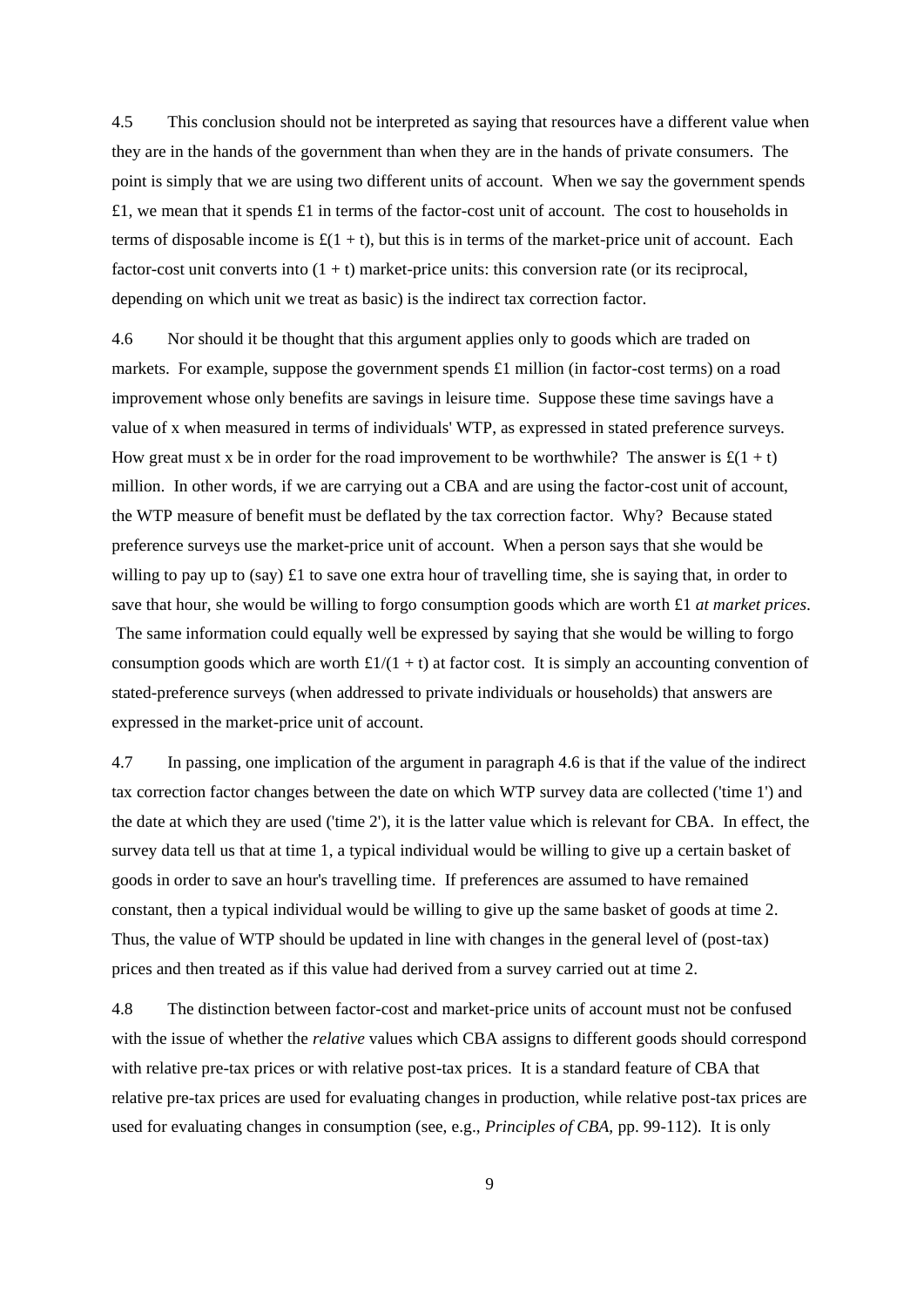under the special assumption (an assumption, it should be said, which will generally be used in this report) that the supply of every good is perfectly elastic that it is correct to use relative pre-tax prices as measures of the relative social costs of goods and services consumed in a project. Thus, a CBA which uses the factor-cost *unit of account* will not necessarily measure the social value of each good by *its* pre-tax price (i.e. by *its* factor cost). Similarly, a CBA which uses the market-price *unit of account* will not necessarily measure the social value of each good by *its* post-tax price (i.e. by *its* market price). Whichever unit of account is used, the *relative* social values of goods are the same. The adjustments which CBA has to make to reflect *differences* in indirect tax rates between specific goods will be considered in Section 5; these adjustments are not the same thing as the indirect tax correction factor.

4.9 The distinction between the two units of account is entirely separate from the distinction between the calculus of social costs and benefits and the calculus of WTP. In principle, CBA accounts can be drawn up using any of four (i.e.  $2 \times 2$ ) different accounting conventions: either calculus can be combined with either unit of account. As explained in Section 3, which calculus is used should make no difference at all to the final results. Which unit of account is used should affect only the *scale* of the results: that is, every magnitude expressed in one unit of account should be the same multiple of the corresponding magnitude in the other unit of account.

4.10 There seem to be no compelling reasons to prefer one unit of account over the other. On the advice of DETR economists, this report uses the market-price unit of account. Thus, all magnitudes which are initially valued at factor cost will be multiplied up by the indirect tax correction factor  $(1 +$ t). For comparison, the COBA formulae use the factor-cost unit of account, and so scale *down* all magnitudes which are initially valued at market prices.

#### **5 Consistency between methodologies: impacts on indirect tax revenue**

5.1 Because different goods are subject to different rates of indirect tax, changes in the pattern of consumer expenditure can have implications for the revenue that the government receives from indirect taxes. Such effects can be quite significant in the context of transport appraisals, because fuel (other than for public transport) is subject to very high rates of tax, while public transport services are zero-rated for VAT. Thus, switches of trips from car to public transport impose costs on the government in the form of loss of tax revenue. On the assumption that government expenditure and government borrowing remain constant, such a loss of indirect tax revenue must be made up by increases in direct or indirect tax *rates*, so that this cost ultimately falls on taxpayers.

5.2 A comprehensive CBA would take such effects into account when appraising projects. The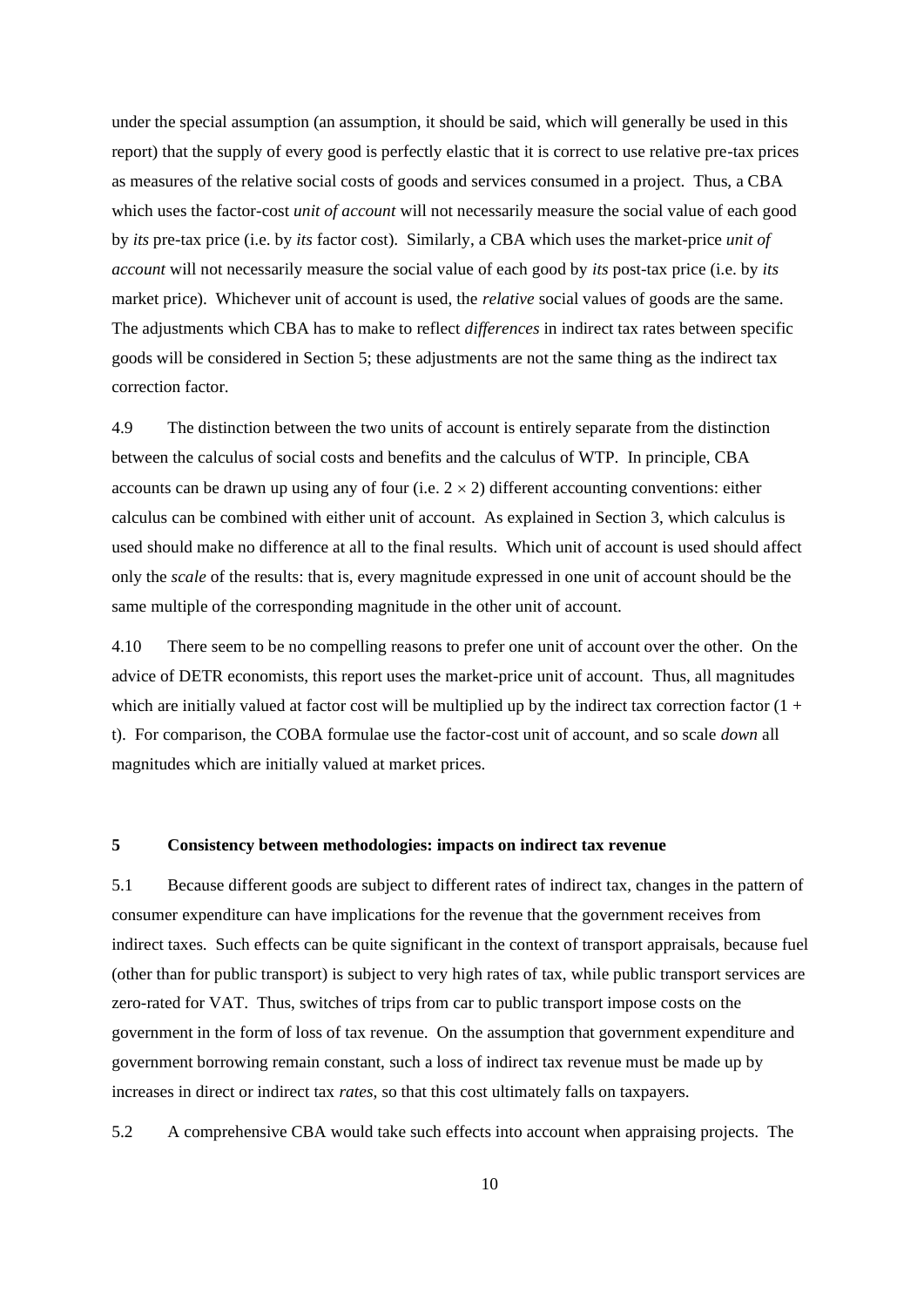COBA methodology takes account of these effects through its distinction between 'perceived' and 'resource' costs. Indirect tax is a component of perceived cost, but not of resource cost. For example, suppose a road improvement induces an increase in the number of non-work trips made by car. The benefit of these trips is measured by users' WTP, which is expressed in terms of perceived costs. The cost of these trips is measured by their resource costs. So if expenditure on car trips is taxed more heavily than expenditure in general (as in fact it is), there is an element of net benefit corresponding with the government's increased tax revenue. (The treatment of indirect taxes in COBA is discussed in more detail in *Treatment of Taxation*.)

5.3 In contrast, the OPRAF methodology does *not* take account of differences in indirect tax rates. This is the relevant section of the *OPRAF Consultation Paper*:

In practice, the Franchising Director is of the view that there are likely to be few instances where adjusting market prices for indirect taxes such as VAT would materially impact on the ranking of options. In addition, the taxes themselves may be there to offset an externality (the recent larger increases in fuel duty, for instance, have been part of the UK's strategy for meeting the  $CO<sub>2</sub>$  emissions target set at the 1992 Rio Summit). ... For these reasons, the Franchising Director's initial view is that it would normally be appropriate for costs and benefits to be valued at market prices, but he would welcome views on these proposals. Where appraisals involve the estimation of road user benefits he would expect such estimates to be consistent with the approach recommended by the Department of Transport at the time for appraising road schemes. (par. 4.10)

The *OPRAF Interim Guide* confirms this position: 'For most purposes, prices inclusive of direct and indirect taxes should be used in an appraisal' (par. 5.9). Thus the OPRAF methodology, if used with the market-price unit of account, uses actual market prices as measures of cost. Adapted to the same unit of account, the COBA methodology would in effect measure costs by adjusting the market price of each good to what it would have been, had it been subject to the economy-wide average tax rate.

5.4 Private firms are not expected to take account of the effects of their decisions on the government's indirect tax revenue. Thus, for example, a public transport operator, deciding whether to introduce a new (and unsubsidised) service, would be concerned only with whether revenue exceeded perceived costs. In fact, by attracting new consumers to a service which is zero-rated for VAT, the project would indirectly impose costs on taxpayers; but this effect would not be treated as relevant in a financial appraisal. Similarly, the Section 56 methodology ignores such effects when appraising a case for grant aid to a public transport project.

5.5 If, as the OPRAF *Consultation Paper* suggests, particular indirect taxes can be interpreted as payments in compensation for harmful external effects, *and if those effects are not directly taken into account elsewhere in the appraisal*, there is a case for treating those tax payments simply as costs in a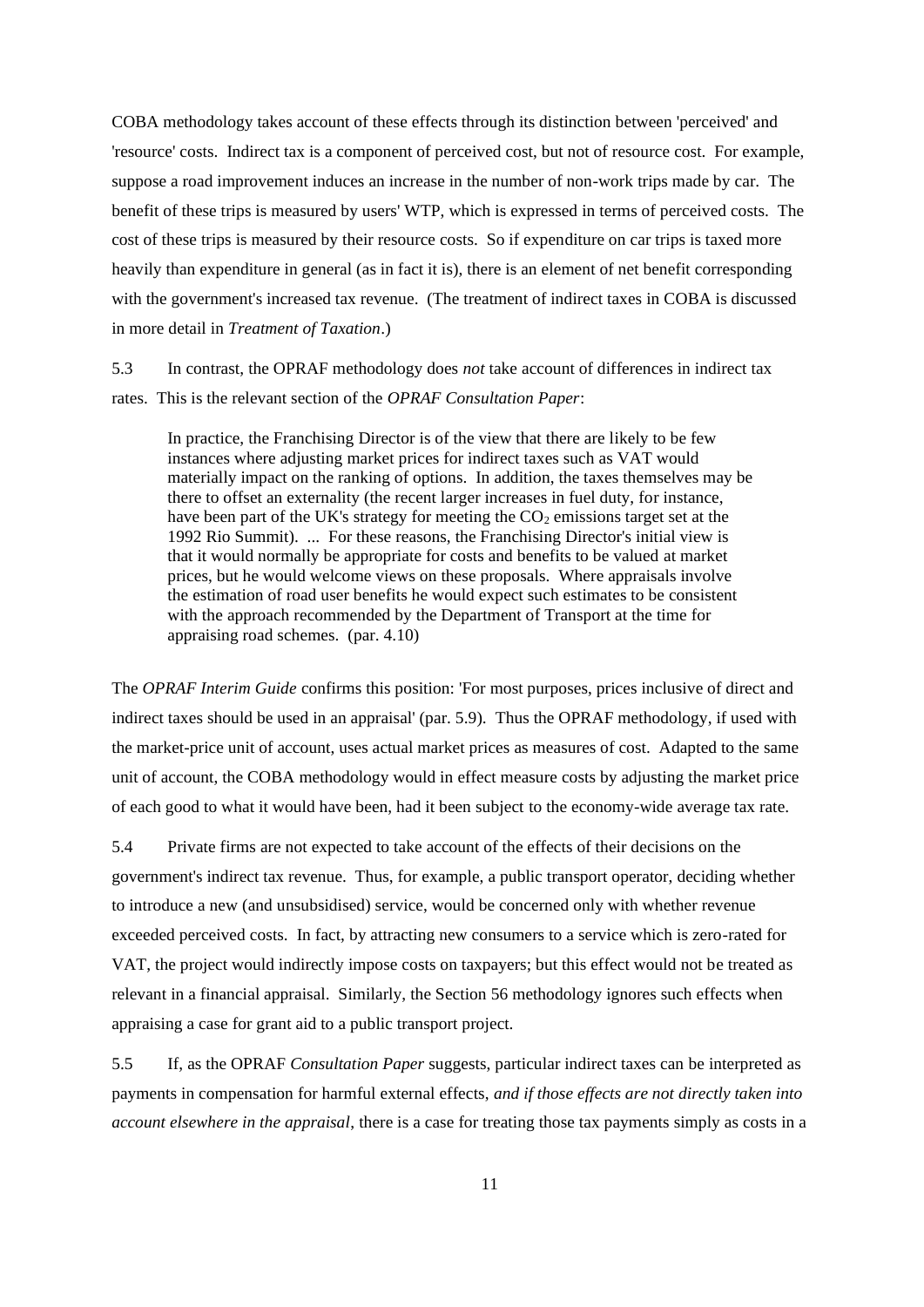comprehensive CBA. It is difficult to see how the VAT zero-rating of public transport could be interpreted as a subsidy in respect of positive externalities which are not directly taken into account in a cost-benefit transport appraisal. But there is a strong case that some component of fuel tax should be interpreted as a charge for the environmental costs of  $CO<sub>2</sub>$  emissions. This raises the broader issue of whether the environmental effects of transport projects should be included, as far as possible, within the CBA framework, or whether these effects should be treated separately. Section 12 returns to this issue. Until Section 12, this report adopts the convention that environmental effects are dealt with *outside* the formal CBA framework.

5.6 As a general principle, it seems appropriate that a cost-benefit appraisal should include information about the impact of a project on indirect tax revenue. Such impacts are genuine costs or benefits, and are a matter of proper concern to public decision-makers. However, these impacts should be clearly separated from the direct public expenditure consequences of a project -- for two reasons. First, in the public accounts, an increase in expenditure is not equivalent to a reduction in tax revenue. Second, a decision-maker in a particular agency of government has a particular responsibility for *that agency's* budget; he or she should not be expected to be neutral as between a cost which falls on that budget and one which falls on government as a whole.

# **6 Consistency between methodologies: user benefits**

6.1 A transport project creates *user benefits* to the extent that its users *would be willing* to pay for the improved services they are given and/or for the extra use they make of those services. (Conversely, a project can produce user disbenefits in respect of service worsenings. For simplicity, the following discussion is framed in terms of service improvements.) In a typical project, some of these user benefits are actually paid for by users. For example, if a public transport improvement induces an increase in trips with no change in fares, or if it allows fares to be raised without a reduction in trips, there is an increase in fare revenue which captures part of the increase in user benefit. Similarly, if a road improvement induces additional trips, some part of the increase in user benefit is taken up in increased expenditure on fuel. Typically, however, not all user benefits are actually paid for. There is also a component of *consumers' surplus*, i.e. benefits that users are in principle willing to pay for, but for which they do not in fact pay.

6.2 Where transport services are provided free at the point of use (as in the case of road space when there is no road pricing), the presence of this element of consumers' surplus is inevitable. Where services are priced, consumers' surplus exists to the extent that there is not perfect price discrimination (there is perfect price discrimination if each user is charged exactly as much as he or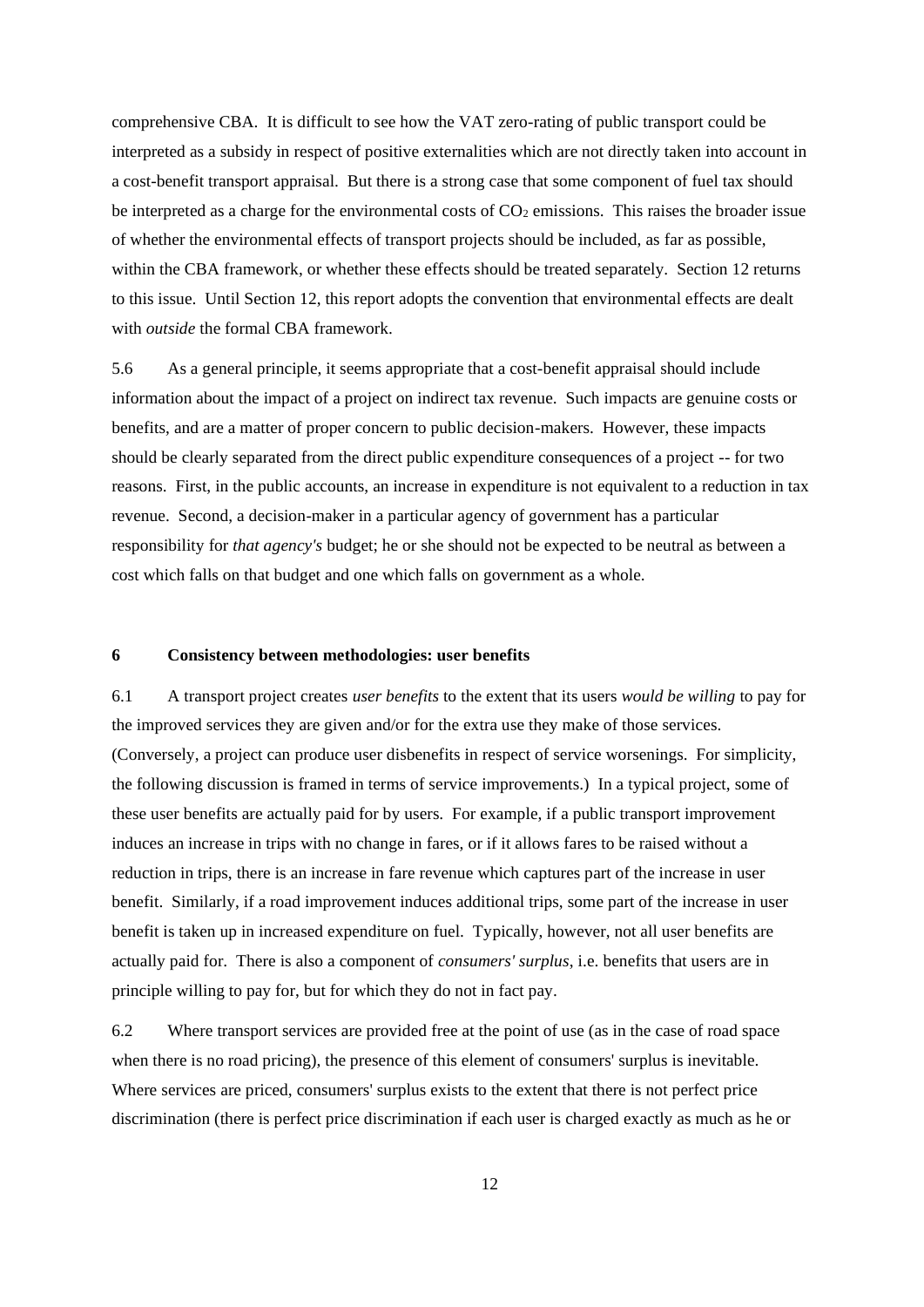she is willing to pay). Among the reasons why, in practice, price discrimination is never perfect are:

- *Competition*. In a fully competitive (or fully 'contestable') market, price discrimination is not possible because of the opportunities for 'cream-skimming' by new entrant firms (i.e. supplying only to those consumers who are willing to pay the highest prices, but undercutting the prices charged to them by existing firms). The more competitive the market, the less scope there is for price discrimination.
- *Administrative costs*. The more complex a pricing system is, the more costly it is to administer. (For example: long-distance train operators use pre-booking of return trips as a method of price discrimination; this requires additional time to be spent by booking clerks and ticket inspectors, and reduces the flexibility enjoyed by passengers.) In the future, improvements in technology (e.g. the use of smart cards) may reduce the administrative costs of price discrimination; but currently, sophisticated price discrimination is probably not feasible for urban public transport.
- *Regulation.* Regulators may not allow some of the more aggressive forms of price discrimination (e.g. by requiring certain standard, network-wide ticketing arrangements).

6.3 Because price discrimination in practice is far from perfect, user benefits are not fully captured as revenue, even when transport services are priced. A comprehensive cost-benefit appraisal would include all user benefits, irrespective of whether they were captured as revenue or enjoyed as consumer surplus. COBA is a comprehensive appraisal method in this sense.

6.4 The Section 56 appraisal methodology treats user benefits very differently. Under the Section 56 rules, the user benefits of a public transport project are measured by the additional revenue that the project generates for its operator. Thus, any change in consumers' surplus is ignored. However, benefits *to non-users* are taken into account, and are measured by conventional cost-benefit methods. In practice, benefits to non-users are mostly in the form of reduced road congestion, and are measured using the COBA formulae.

6.5 The Section 56 methodology is an instance of what is sometimes called *restricted cost-benefit analysis*. Although restricted CBA has not been much discussed by economists, it is in principle a coherent and defensible response to a serious problem in comprehensive CBA. The problem is that in a mixed economy, private sector decision-making is carried out according to the criterion of profitability, not according to the criterion of CBA. It is true that under certain idealised assumptions (roughly: either perfect competition or perfect price discrimination, and no externalities) the two criteria would generate the same recommendations; but those assumptions are far from realistic. In reality, the two criteria are liable to produce different recommendations. One of the main reasons for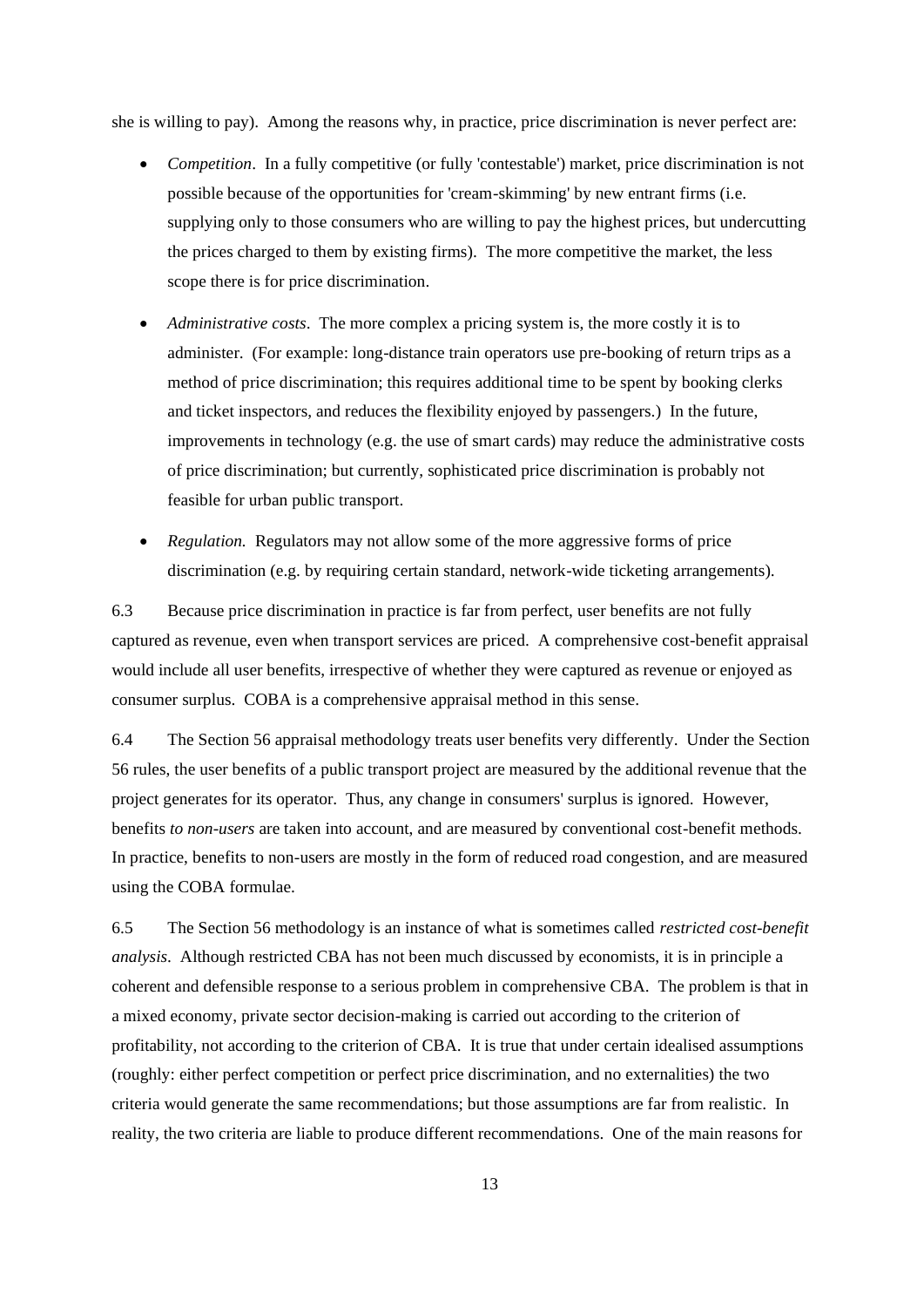this difference is that CBA takes account of consumers' surplus while the profitability test does not. Thus, the same project might pass the CBA test if it were located in the public sector but fail the profitability test if it were located in the private sector.

6.6 Clearly, the government cannot undertake to subsidise every private sector project which passes the CBA test but fails the profitability test: to do so would be to move to a centrally-planned economy. But at the same time, governments do want to subsidise *some* unprofitable private sector activities on account of the social benefits that they generate. What should be the criterion for such subsidies, if not CBA?

6.7 Restricted CBA provides a possible answer to this question. It is based on the principle that subsidies are to be given only on account of benefits which are external to the market transactions in which a firm is involved. How the surplus generated by market transactions is divided between transacting parties is, on this view, a matter for them and not for the government. It is up to each firm to find the best way of capturing the surplus generated by its activities: a firm does not qualify for a subsidy by creating consumers' surplus for its own customers which it fails to capture. In contrast, a firm might qualify for a subsidy by, say, reducing the emission of harmful pollutants into the atmosphere, since this benefit accrues to people who are not trading partners of the firm. Seen in this light, the introduction of the Section 56 method in 1989 might be interpreted as a natural consequence of the privatisation of public transport.

6.8 However, the principles of restricted CBA are ambiguous when a firm's activities create external benefits *through the consumption of its product*. An important example of this case can be found in urban public transport, where the external benefit of road decongestion is created only by virtue of an increase in consumption of public transport. In order to generate this external benefit, it may be necessary to set fares at a relatively low level. Attempts by public transport operators to capture a greater share of user benefits in revenue may thus reduce external benefits. It seems perverse to offer subsidies to public transport operators for the creation of external benefits while expecting those firms to adopt pricing strategies which undermine the process which generates the benefits.

6.9 This problem was implicitly acknowledged in the Department of Transport Circular 3/89 which first set out the Section 56 methodology. This circular states that in order to qualify for a grant, a proposal must show:

that the scope for fare increases has been fully explored, with a view to finding the option which minimises the requirement for public sector support, given that benefits to passengers ... are expected to be met through fares rather than by the taxpayer or chargepayer (par. 6(iii))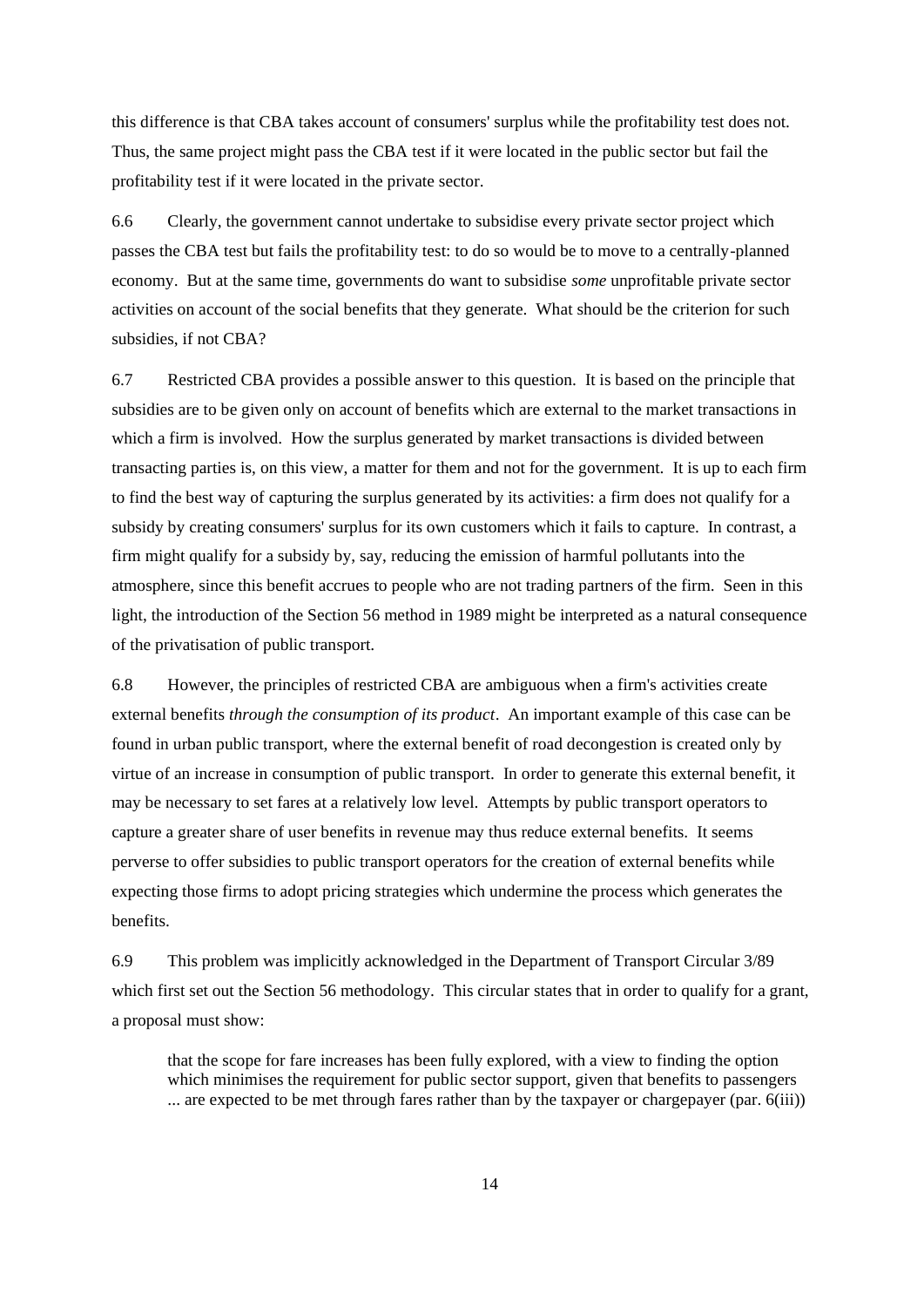This passage encapsulates the view taken of user benefits in the Section 56 methodology: it is the responsibility of the public transport operator to extract as much surplus as possible, and government grants should not be used, even indirectly, to hold down fares. However, the passage quoted is immediately followed by the following qualification:

Other options involving lower fares (and thus increased patronage) which might yield significantly higher benefits to non-users, exceeding the additional cost to the public sector, should be discussed with the Department [of Transport].

The qualification confirms that the appraisal criterion is the maximisation of the excess of non-user benefits over cost in terms of grant-aid (or perhaps that the ratio of non-user benefits to grant aid should exceed some cut-off level). It is recognised that, in relation to this criterion, it will sometimes be counter-productive for an operator to seek to capture as much surplus as possible. Nevertheless, the principle that user benefits are excluded from the appraisal is maintained.

6.10 It could be argued that the Section 56 methodology is not an adequate response to the problem of deciding how far to subsidise the consumption of private goods which generate external benefits. This methodology can be interpreted as an attempt to establish a level playing field as between firms in the transport sector and those in other sectors. The argument is that firms in other sectors do not qualify for subsidy on account of user benefits which are not captured in revenue, and so neither should firms in the transport sector. But the analogy is imperfect. The cases we are considering are ones in which a public transport operator is charging low fares as part of a public policy to create external benefits. In acting as an agent of government in this way, the operator is forgoing the normal commercial opportunity to capture as much consumers' surplus as he or she can. Thus, the usual argument for treating revenue as the measure of user benefit -- that firms have many opportunities to extract consumers' surplus and that it is up to them to find and exploit these opportunities -- does not fully apply.

6.11 It appears that in the light of its experience from 1989 onwards, the Department of Transport found some of the implications of a wholehearted use of restricted CBA to be unacceptable. From the outset, London Transport was deemed to be an exception by virtue of its dense network of routes and its network-wide pricing system, making it impractical for any one service improvement to be financed by service-specific fare increases. More generally, there seems to have been some unease at the inconsistency between the comprehensive CBA method used for appraising road projects and the restricted CBA method used for appraising Section 56 proposals. The principle of restricted CBA was watered down in the 1993 Circular to Local Authorities which required that applications for Section 56 grants should be accompanied by comprehensive CBA appraisals (although the role of these appraisals in the decision-making process was not explained).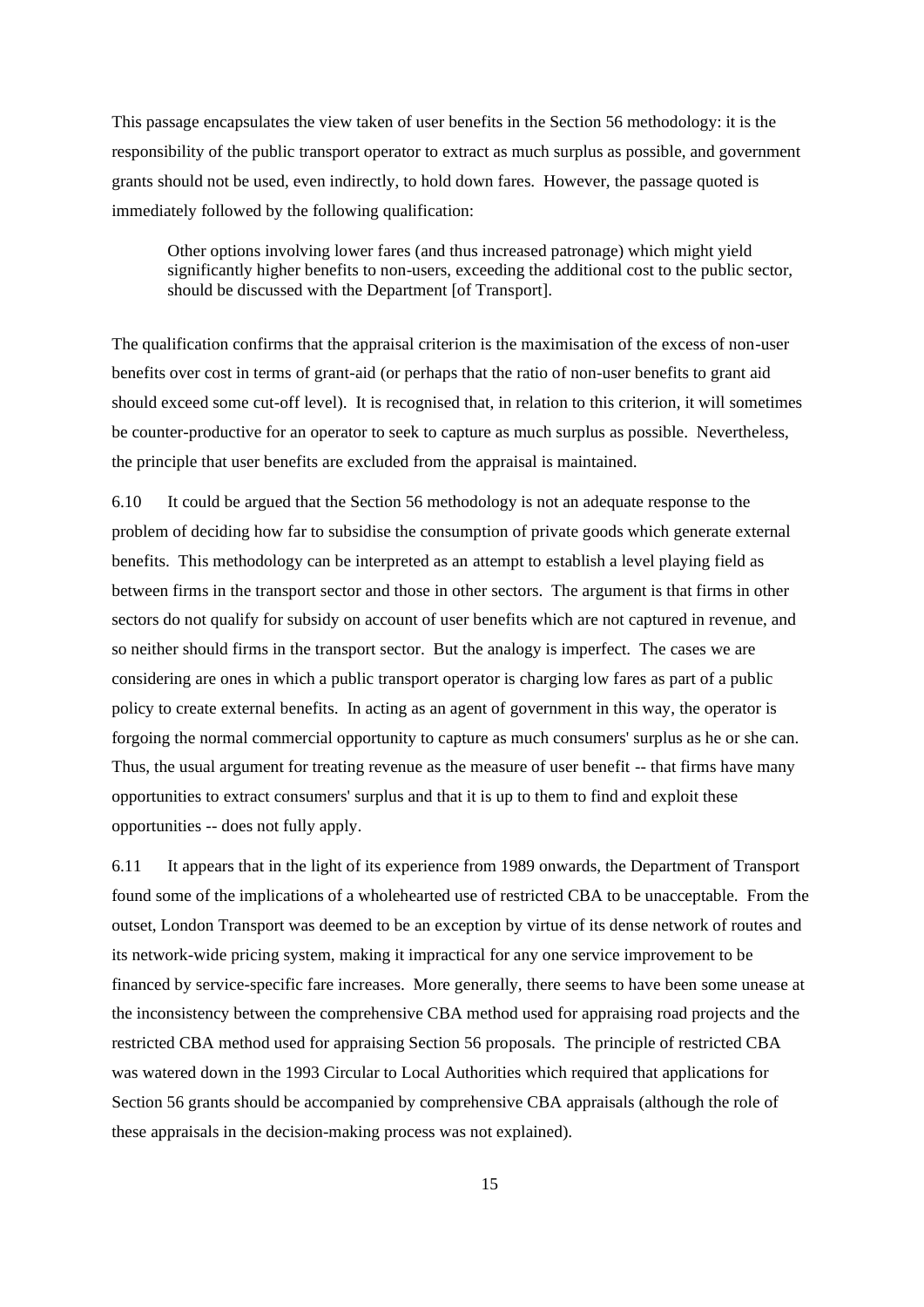6.12 It seems clear, then, that restricted CBA has been found to be too rigid for general use in appraising public transport projects. However, it is doubtful whether any government would now endorse comprehensive CBA as the sole criterion for public transport subsidy.

6.13 Public transport services are now mainly supplied on a purely commercial basis by privatesector firms without subsidy. For almost every such service, a 'project' which simply used public subsidy to reduce fares would pass a conventional CBA test. Indeed, if a project of this kind reduced fares only slightly, it might be expected to have a very high benefit-cost ratio. (Consider the theoretical case in which a firm faces a downward-sloping demand curve and charges a profitmaximising price. If the relationship between price and profit is smooth, the rate of change of profit with respect to price must be zero at the profit-maximising price. But if price is greater than marginal cost, the rate of change of social benefit with respect to price is strictly negative. Thus, for a marginal reduction in price, the benefit-cost ratio -- i.e. the ratio between the change in social benefit and the cost in terms of subsidy -- is infinite.) If the government does not wish to subsidise fare reductions throughout the commercial public transport industry (not to mention subsidising price reductions elsewhere in the economy), it cannot use comprehensive CBA without reservation. Nor (as the example given in this paragraph shows) can it simply adapt CBA by using a cut-off benefit-cost ratio to shadow-price public funds.

6.14 The *OPRAF Consultation Paper* proposed a methodology which represents an intermediate position between restricted and comprehensive CBA. The formal appraisal framework proposed by OPRAF is a comprehensive CBA. The 'ranking criterion' for projects is 'present value of net benefits per pound of OPRAF support', i.e. the conventional benefit-cost ratio. However, the use of this criterion was to be constrained by the following principle:

In general, the Franchising Director would expect users to pay for the benefits they receive from improvements to services. He would not therefore expect to pay more in support than the value of the net non-user benefits, except in material instances where revenue is a poor indicator of user benefits. Nor would he expect to pay more in support than the sum sufficient to secure the project. Where fares are regulated under Franchise Agreements, the Franchising Director will wish to consider the case for fares increases above regulated levels to reflect quality improvements above existing standards. (par. 3.12)

Thus, in order to be approved, a project would have to satisfy three criteria. First, net benefit (including user benefits) per unit of subsidy must exceed some cut-off level, presumably significantly greater than one (for comparison: London Transport uses a cut-off level of 1.6). Second, after excluding user benefits, net benefit per unit of subsidy must be no less than one (except in special cases). Third, there must be no net benefit, in excess of normal profit, to the operating company which receives the subsidy. This combination of criteria allows user benefits to *contribute to* the case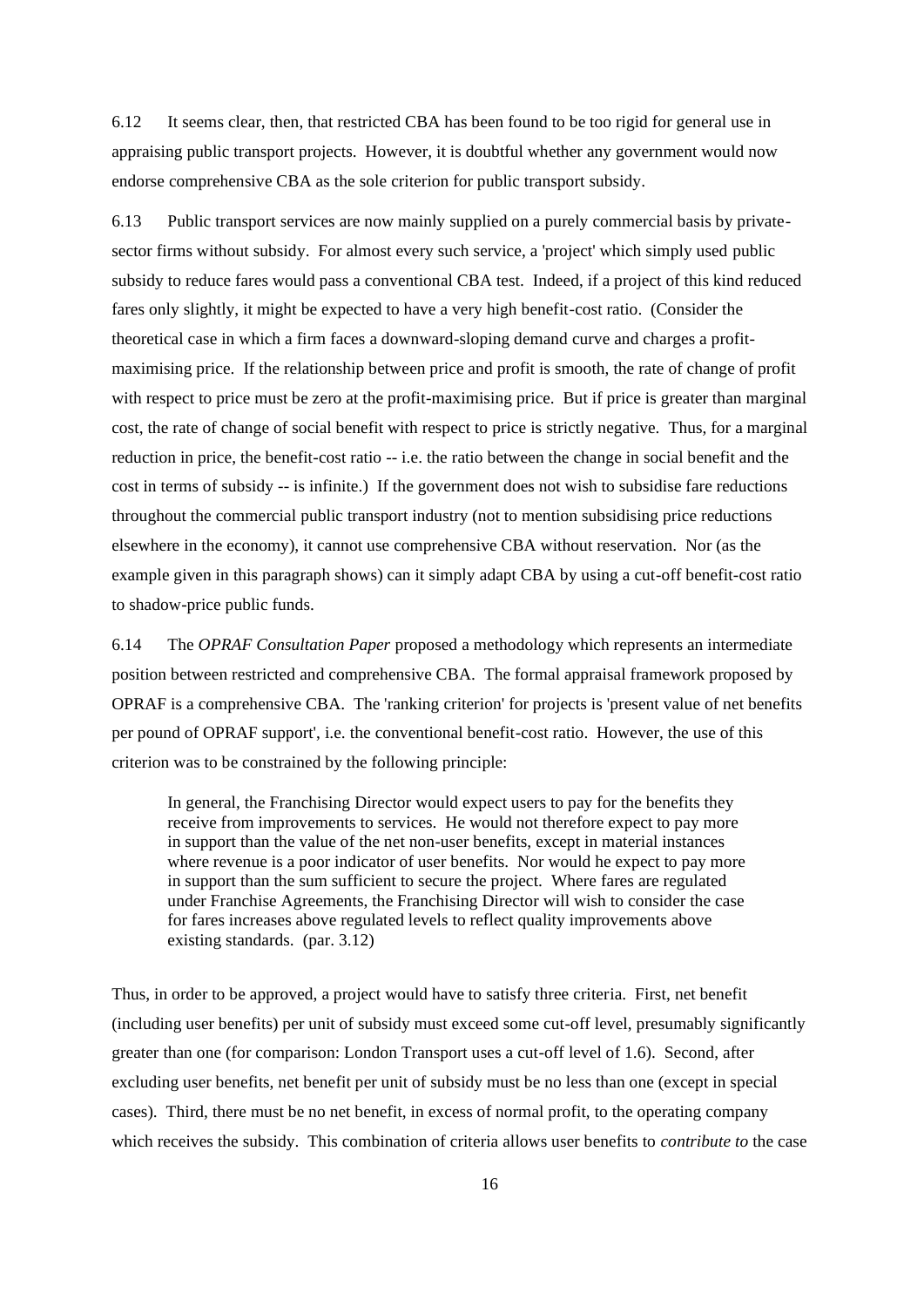for a subsidy while not allowing them to *constitute* that case -- unless there are special obstacles in the way of capturing user benefits in revenue. These criteria also have the effect that, other things being equal, a project is more likely to be approved, the greater the extent to which user benefits are captured as revenue. (If user benefits can be captured without loss of economic efficiency, this reduces the subsidy requirement while leaving net social benefit unchanged.)

6.15 OPRAF's 'expectation' that user benefits should normally be paid for, and measured by, changes in fare revenue aroused a good deal of concern in the subsequent consultation exercise (*OPRAF Interim Guide*, Annex A, par. 10). In the *OPRAF Interim Guide*, the proposed criteria are revised. As before, the principal criterion is net social benefit per pound of OPRAF support, but the requirement that non-user benefits should be greater than the OPRAF subsidy has been dropped. However, there remains some presumption against subsidising user benefits. Thus:

The Franchising Director expects fares alone to remain the most commonly used indicator of user benefits but he is willing to consider fare options which trade off other benefits against financial returns, subject to affordability (*OPRAF Interim Guide*, par. 3.6).

A subsequent paragraph emphasises that exceptional fare increases can be allowed for franchise operators who invest to improve service quality (par. 4.6).

6.16 These various proposals can be seen as different attempts to come to terms with problems that are inherent in public decision-making about subsidies to private-sector firms. There seems to be general agreement that a distinction has to be made between a class of activities which potentially qualify for subsidy and a class of activities which do not. Further, it seems to be agreed that proposals that are *solely* price reductions, and which benefit only users, do not qualify for subsidy, irrespective of their benefit/cost ratios. But as yet there is no consensus about how user benefits should be treated in evaluating price reductions which serve as a means of generating non-user benefits (as when low public transport fares help to reduce road congestion). Nor is there consensus about how user benefits should be treated when evaluating new service proposals. Nor is it clear how far operators are expected to go in using fare revenues to finance new services.

6.17 Implicitly, there seems to be some notion of a 'normal' or 'fair' price (which may vary according to the quality of the service). It seems that a public transport operator who proposes a new service is not really expected to charge whatever the traffic will bear before qualifying for subsidy: a new service can properly be subsidised if it makes a loss when 'normal' fares are charged, provided it generates sufficient external benefit to justify the subsidy. Thus, the idea that simple fare reductions are not to be subsidised is interpreted in terms of reductions in fares below 'normal' levels. However, the concept of a normal price is not formulated explicitly, and does not fit easily with the logic of CBA.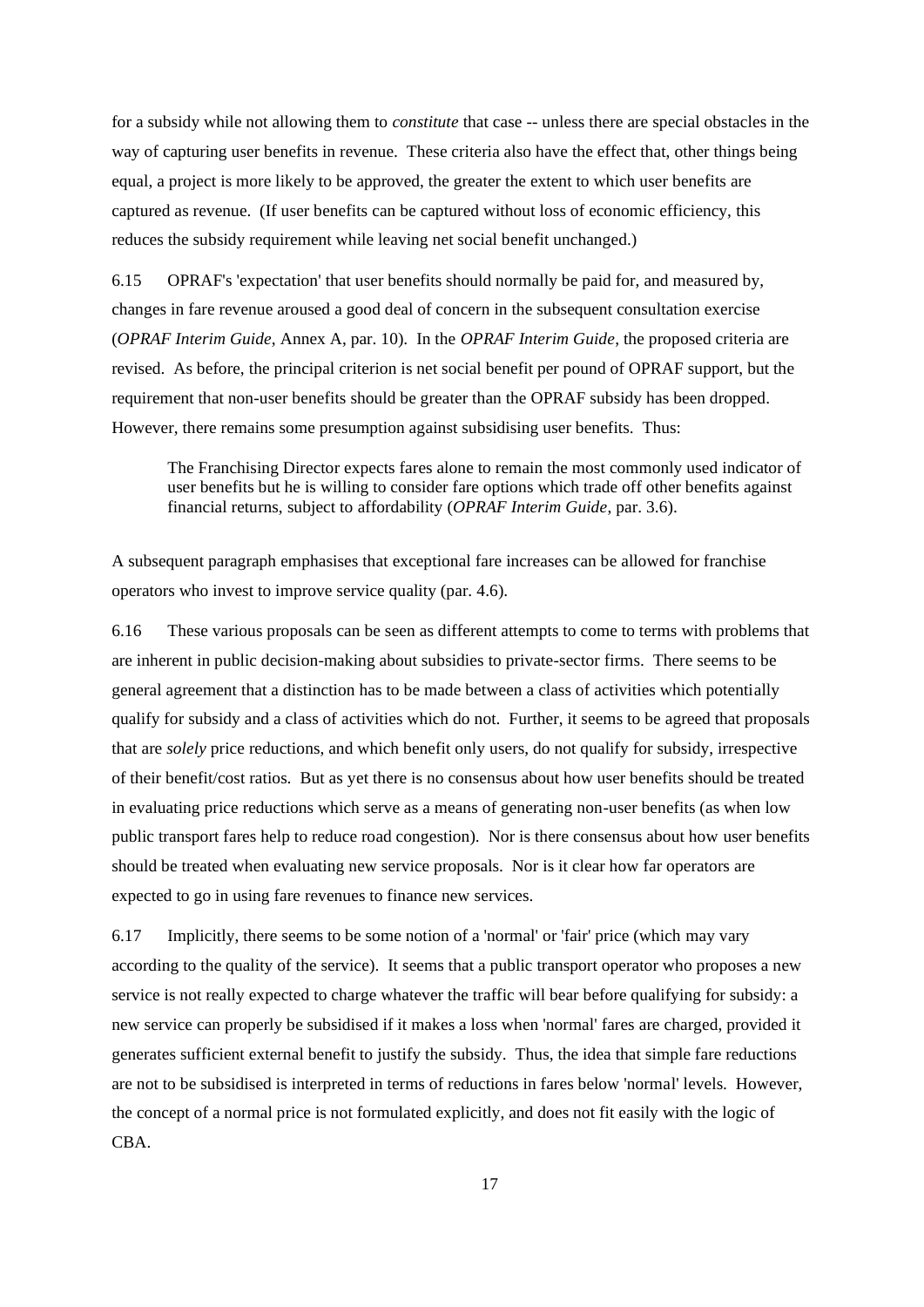6.18 It is clear that some fundamental issues of principle need to be resolved before we can have a defensible formal criterion for project selection. Theoretical investigation of alternative criteria would be very valuable. It would also be valuable to have an empirical investigation of the extent to which, on average, private sector investments generate uncaptured consumers' surplus, so that we could have a better sense of what constitutes a special case.

6.19 In the meantime, probably the best that can be done is to use an appraisal framework which is as transparent as possible, which exposes any trade-offs which have to be made, and which provides enough information to allow a decision-maker to take account of the various considerations which lie behind comprehensive and restricted CBA. This points towards the use of a balance-sheet presentation in which the distinction between user and non-user benefits, and that between revenue and consumers' surplus, are not hidden by aggregation. The outline of such a presentation will be sketched in Section 10.

## **7 Consistency between methodologies: 'equity' versus 'behavioural' values of time**

7.1 One of the peculiarities of the COBA methodology is its distinction between *behavioural* and *equity* values of non-working time. In principle, the behavioural value of non-working time for any user is measured by his or her WTP for reductions in travelling time. In practice, behavioural values are estimated for broad classes of road-user, differentiated by income, mode of travel, etc. The equity value of non-working time is the national weighted average of these behavioural values. (It is 'travelweighted': the weights come from the National Travel Survey.) Behavioural values are used to predict changes in travel patterns. However, the cost-benefit analysis itself uses equity values.

7.2 If the COBA methodology were applied to cases in which benefits could be captured in revenue, the perverse case could arise in which trips were deemed to be worth less to the people who make them than they actually pay for them. For example, imagine a proposal to run a high-speed rail service from a city centre to a major airport. The operator of the service intends to charge high fares and to aim for a market of high-income passengers. The service would not earn quite enough revenue to cover its costs but it would generate external benefits in road decongestion; the value of those benefits would be greater than the subsidy required by the operator. Using the Section 56 methodology, the subsidy is justified. But according to the COBA methodology, it may not be. Since the (non-work) time saved by rail passengers would be valued only at the equity rate, the external benefits of the project would be offset by a notional loss to its willing users.

7.3 The use of the equity value of time in COBA is contrary to one of the fundamental principles of CBA: that benefits are measured by willingness to pay. Inevitably its use within a CBA framework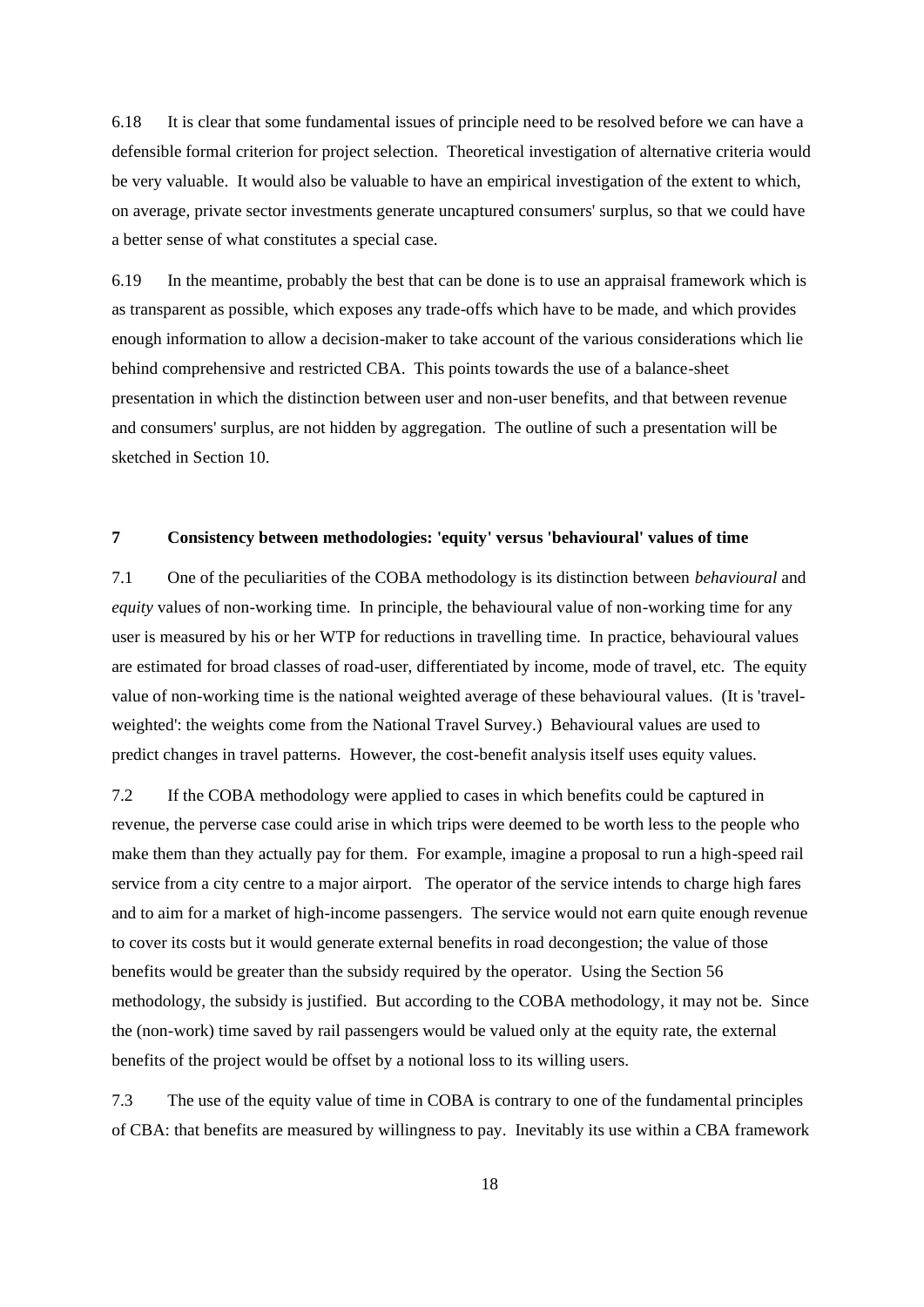leads to anomalies. That this is the case is clearly recognised in the *Common Appraisal Framework* report (Section 4.11), which treats the use of the equity value as an unavoidable political constraint. As noted above, the Section 56 methodology implicitly uses behavioural values of time when it uses fare revenue as a measure of user benefit. The OPRAF methodology explicitly uses behavioural values of time to measure rail user benefits (*OPRAF Consultation Paper*, par. 5.9; *OPRAF Interim Guide*, par. 6.3).

7.4 The inconsistencies associated with the equity value of time may have been masked by two fortuitous features of the cases to which COBA is applied. First, most applications of COBA assume a fixed trip matrix; in such cases, the behavioural value of time has no implications for individuals' choices of travel patterns and so differences between the two values of time do not show up in appraisals as anomalies. Second, since roads are not normally priced, user benefits are not captured in revenue; this reduces the practical significance of questions about how much users are *actually* willing to pay for benefits. But inconsistencies would become much more obvious if the equity value of time was used in the appraisal of transport projects in general. The development of a common cost-benefit appraisal framework provides an ideal opportunity to give up the equity value of time.

7.5 Related problems are created by another distinction in COBA: between *perceived* and *unperceived* private costs. Two components of the costs of a trip are treated as 'unperceived', even though they fall on the person who makes that trip. These components are non-fuel money costs of non-work car trips (e.g. depreciation costs) and accident risks. Accident risks will be dealt with in Section 8; the current discussion will focus on non-fuel costs. Perceived costs are used to forecast changes in travel patterns; the defining feature of perceived costs is that they are costs which, as an empirical matter, play a role in the best available forecasting model. Unperceived private costs, then, are costs which fall on the individual making the relevant trip, which are 'real' costs in an objective sense, but which, according to the best available forecasting model, do not influence travel decisions. In measuring changes in consumers' surplus, COBA treats the perceived cost of a trip as its price; changes in unperceived costs are then treated as if they were externalities.

7.6 One implication of this treatment of unperceived costs is that, at the margin, trips which an individual chooses to make are deemed to be a net disbenefit to him or her. Thus, projects which generate additional (non-work) car trips are debited with an item of disbenefit corresponding with the judgement that at least some of these are trips which are being made only because of the car-user's ignorance of his or her own affairs. Such a treatment of consumer choice is not consistent with the usual presumption in favour of willingness-to-pay as the standard of valuation. It is also inconsistent with the Section 56 methodology for much the same reasons that the use of the equity value of time is. For example, suppose that a private firm proposes to build and operate a toll bridge, which will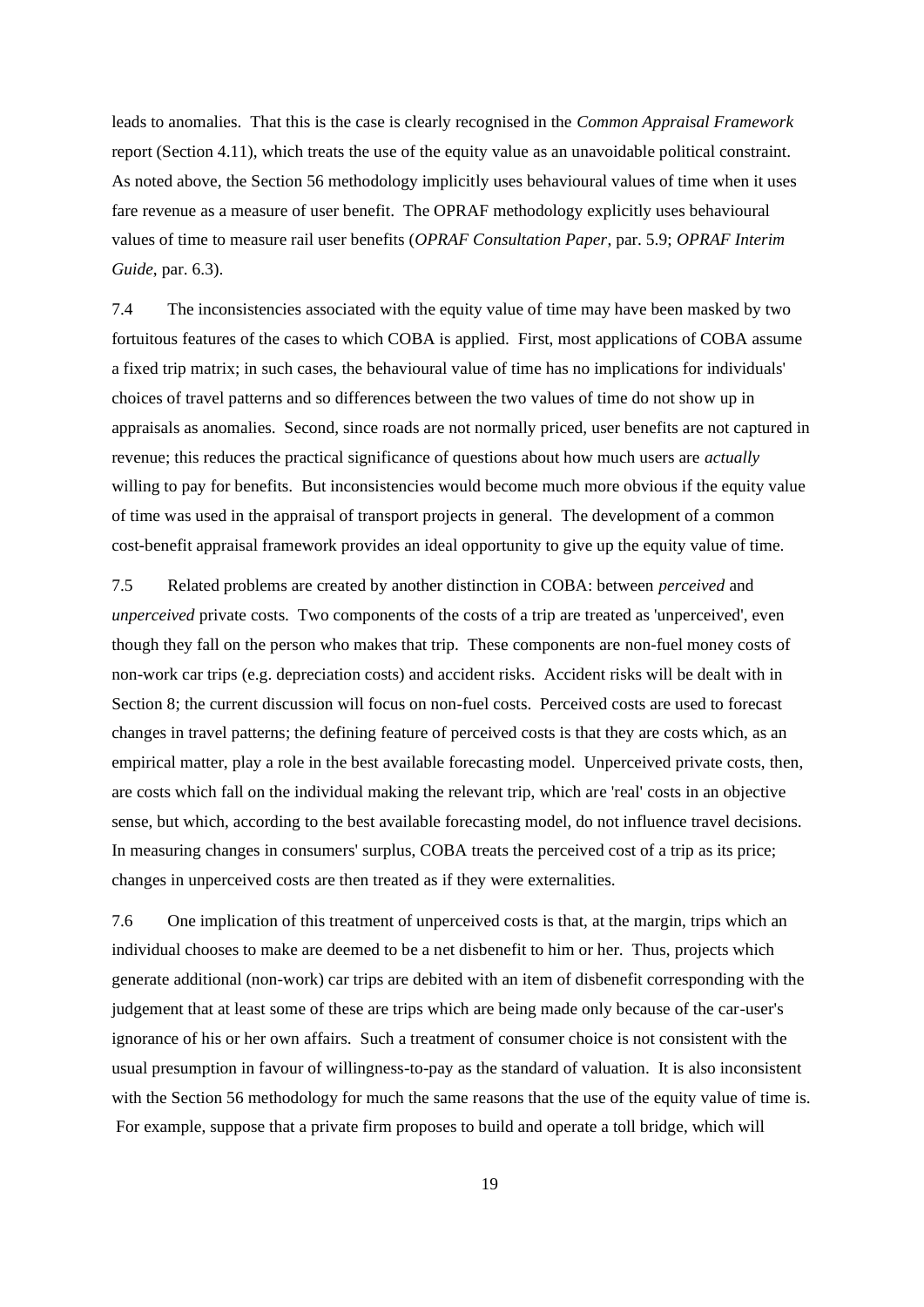generate a marginal increase in non-work car trips. From the firm's viewpoint, these marginal trips are valued by the revenue that can be earned from them, i.e. by that part of user benefit that can be captured as revenue. From the viewpoint of COBA, these trips are a source of net user *disbenefit*  rather than benefit.

7.7 The perceived/unperceived distinction clearly leads to conceptual problems. In practice, these are concealed because in the COBA presentations of costs and benefits, the item which represents the disbenefits of supposedly irrational or ill-informed decision-making is aggregated with the genuinely external effects associated with car trips. The anomaly would become more visible in a balance-sheet presentation of the kind proposed in this report.

7.8 A fully consistent WTP approach would define costs in terms of individuals' perceptions, and thus would ignore unperceived private costs. The possibility of adopting this convention in place of the perceived/unperceived distinction deserves further consideration. In the rest of this report, however, the COBA distinction between perceived and unperceived costs is maintained for the sake of simplicity.

# **8 Consistency between methodologies: accident costs**

8.1 The COBA methodology treats accident risks as unperceived costs of travel. Thus, accident rates play no part in the forecasting of travel patterns or of modal choice. No distinction is made between deaths and injuries which are suffered by 'users' and 'non-users': all accidents are treated as if they were negative externalities of travelling. The costs attributed to accidents are notionally made up of three components: loss of output by those injured or killed; medical and support costs; and the 'human costs' of 'pain, grief and suffering' (Jean M. Hopkin and Helen F. Simpson, *Valuation of Road Accidents*, Transport Research Laboratory Report 163, 1995 [hereafter *Valuation of Road Accidents*]).

8.2 The fixed point for the COBA valuations of accident costs seems to be a decision made in 1988 to take the value of saving a fatality to be £500,000 in 1987 prices. This valuation was intended to include all three components of accident costs. The decision to use this valuation was informed by survey research into individuals' willingness to pay for risk reductions, but (as the roundness of the number suggests) £500,000 was not the direct implication of any single piece of analysis. The authors of *Valuation of Road Accidents* offer the following gloss:

A considerable degree of judgement was used in deciding on this value, but it has received wide acceptance as a Willingness to Pay estimate of the value of preventing one fatal road accident casualty (p. 5).

The £500,000 value has subsequently been increased each year by the growth in GDP per capita.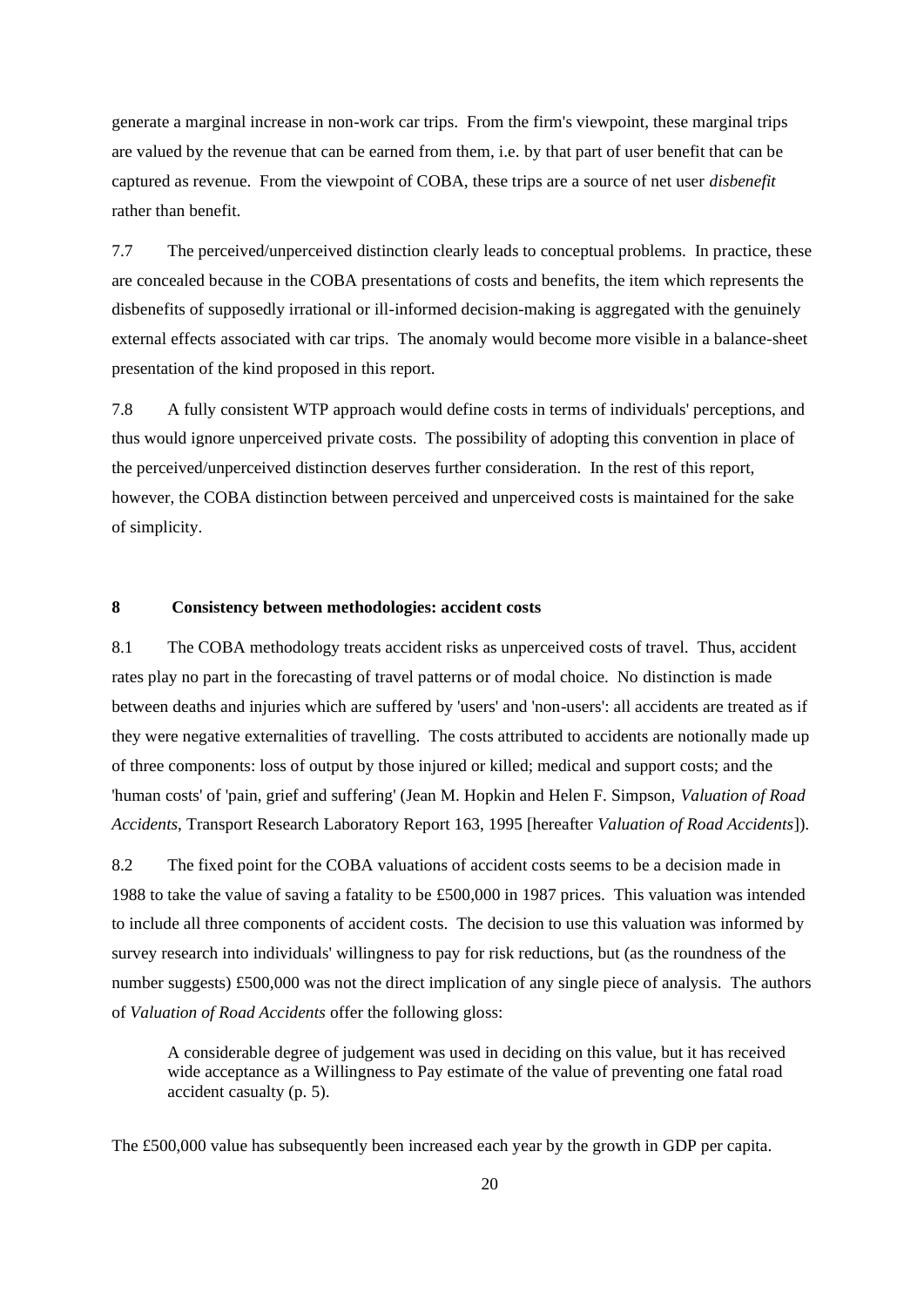8.3 Non-fatal accidents were given a willingness-to-pay valuation from 1993. The valuation of the human costs of non-fatal accidents was derived from survey research using the standard gamble methodology. This research did not investigate individuals' WTP for risk reductions in absolute terms, but instead sought to discover the *relative* valuations of risks of non-fatal and fatal accidents. The results were then used to scale down (or in some extreme cases, scale up) the previouslydetermined value of preventing a fatal accident casualty.

8.4 Because of this convoluted history, it is difficult to say whether the values of accident risks currently used in COBA are measured at factor cost or at market prices. The survey data which informed the 1988 decision to use the £500,000 value were responses by private individuals, and thus were expressed in the market-price unit of account. Since COBA uses the factor-cost unit of account, part of the 'considerable degree of judgement' involved in the 1988 decision *should* have been the scaling down of survey responses by the indirect tax adjustment factor. For the purposes of the rest of this report, it will be assumed that this adjustment was made.

8.5 The Section 56 methodology treats accident risks as *perceived* costs of travel. Accident rates to car-users are assumed to be constant per vehicle-kilometre for any given type of road. To see the implications of this approach, consider a public transport improvement which induces someone to switch from making a trip by car to making it by public transport. There is a consequent reduction in (statistical) accidents to car-users; but this can be interpreted as a reduction in accident risks *for that person*, and not for anyone else. Except in relation to those relatively minor accident costs which do not fall on the person who is at risk (or on his or her family), this risk reduction counts as a user benefit in the appraisal of the public transport improvement, and so is not taken into account under the Section 56 rules. However, since accident risks to pedestrians and cyclists are assumed to increase with (motor) vehicle-kilometres, a switch of trips from car to public transport typically induces a reduction in death and injury for pedestrians and cyclists, and since this is an external benefit of the public transport improvement, it *does* count in the Section 56 methodology.

8.6 The OPRAF methodology also treats accident risks to users as perceived costs, while treating changes in risks to non-users as external costs or benefits (*OPRAF Interim Guide*, par. 6.5).

8.7 Even if no distinction is made between user and non-user benefits, it still makes a difference whether accident risks are treated as perceived or unperceived costs. Consider again the example in paragraph 8.5, and assume that the public transport improvement is a reduction in travelling time. The user benefits of this improvement are fully measured by the change in consumers' surplus, and the measurement of this change makes no explicit reference to accident risks -- for the good reason that the accident risks *on public transport trips* have remained unchanged. The perceived safety advantages of public transport relative to car travel are just one of many factors which combine to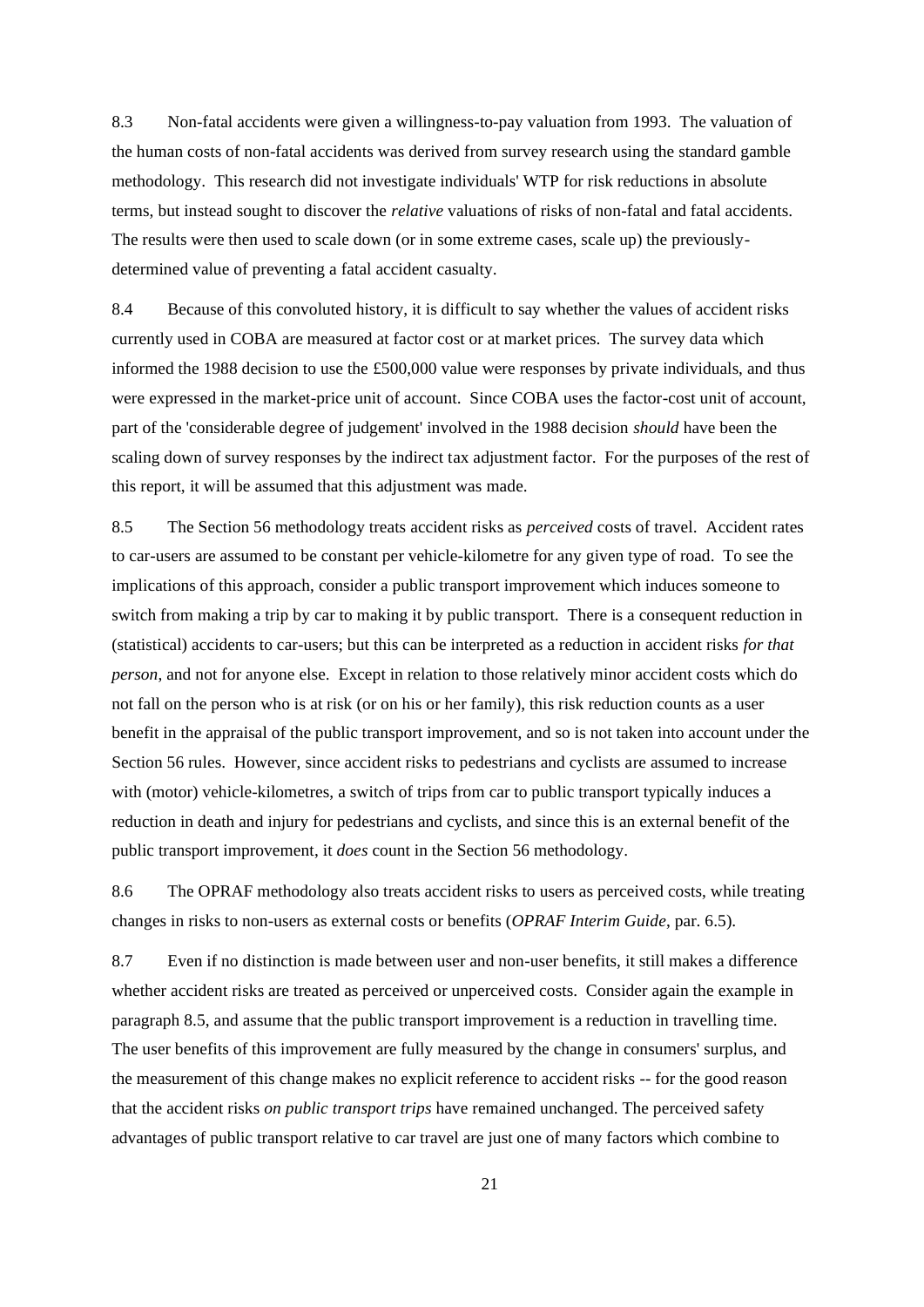determine the demand function for public transport.

8.8 As in the case of the unperceived non-fuel costs of car trips (discussed in paragraphs 7.5 to 7.8), treating accident risks as unperceived is inconsistent with the usual presumption that the values in CBA represent individuals' willingness to pay. The possibility of switching to the convention of treating accident risks as perceived costs is worth considering. For the rest of this report, however, the COBA treatment of accident risks as unperceived costs is maintained.

#### **9 A common cost-benefit appraisal methodology: adapting COBA**

9.1 This Section summarises the COBA methodology and then shows how this methodology can be adapted so as to make it consistent with the principles set out in Sections 2 to 8. For comparability with later analysis, the valuation of accident costs is excluded from the presentation, although these costs are included in the scope of COBA as unperceived costs.

9.2 The COBA model is designed to compare a 'do minimum' scenario with a 'do something' one -- typically, the construction of a new road. The following magnitudes enter into the COBA accounts. They should be understood as measured in present value terms. The superscript i can take the value 0 (the do-minimum scenario) or 1 (the do-something scenario):

- S i : consumers' surplus, i.e. the excess of the WTP of road users (non-work trips) or their employers (work trips) over P<sup>i</sup>, the perceived cost of trips. This is measured in relation to a demand function which relates the number of trips to the perceived cost.
- F i fuel cost of trips, including indirect taxes.
- $N^{i}$ : non-fuel money cost of trips (e.g. depreciation), including indirect taxes. For work trips, both  $F^i$  and  $N^i$  are assumed to be perceived; for non-work trips, only  $F^i$  is perceived.
- $V^{i}$ : 'perceived' time cost of trips. For work trips, time is valued at the gross wage rate, interpreted as a measure of the marginal product of labour. For non-work trips, COBA uses the equity value of time, i.e. a travel-weighted average of WTP. For the reasons given in Section 7, it would be more satisfactory to use behavioural values. The formal analysis which follows applies irrespective of how time is valued.
- t: average rate of indirect tax on final consumption (denoted by  $x_N$  in the COBA manual).
- $t_F$ : rate of indirect tax on fuel as a final consumption good.
- $t_F$ N: rate of indirect tax on fuel as an intermediate good.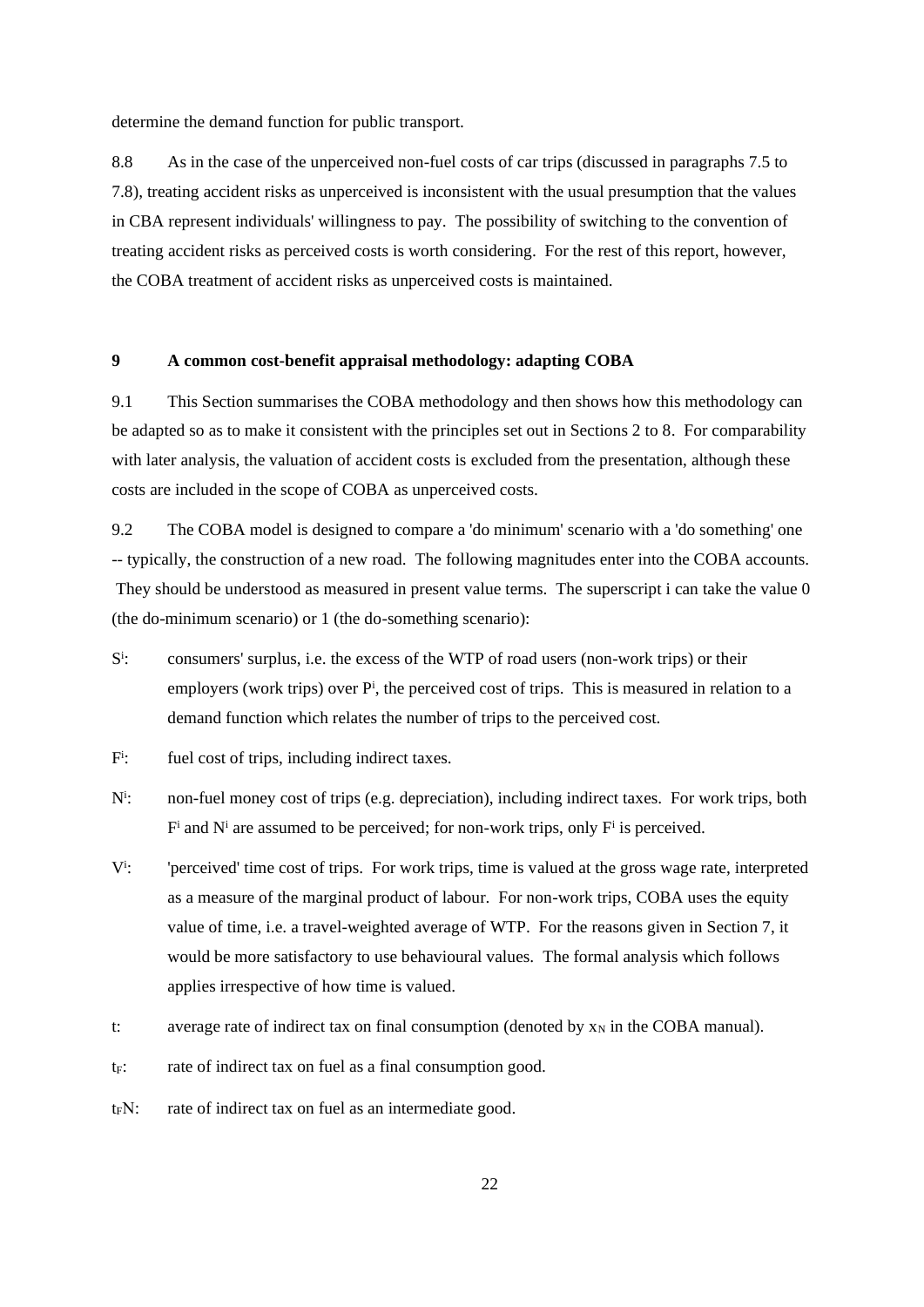$t_N$ : rate of indirect tax on non-fuel money costs as final consumption goods.

 $t_N$ N: rate of indirect tax on non-fuel money costs as intermediate goods.

The distinction between the two definitions of indirect tax rates is significant, because VAT is levied only on final consumption, whereas duties are levied on all purchases of a good.

9.3 The COBA manual defines P<sup>i</sup> , the *perceived cost* of trips, as:

$$
P^{i} = F^{i} + N^{i} + V^{i}
$$
 (for work trips)  
\n
$$
P^{i} = F^{i} + V^{i}
$$
 (for non-work trips).

Ri , the *resource cost* of trips, is defined as:

$$
R^{i} = V^{i} + F^{i}/(1 + t_{F}N) + N^{i}/(1 + t_{N}N)
$$
 (work trips)  

$$
R^{i} = V^{i}/(1 + t) + F^{i}/(1 + t_{F}) + N^{i}/(1 + t_{N})
$$
 (non-work trips).

Here  $F<sup>i</sup>/(1 + t<sub>F</sub>N)$  and  $N<sup>i</sup>/(1 + t<sub>N</sub>N)$  are respectively the fuel and non-fuel costs of work trips, valued net of the indirect tax paid by firms on these intermediate goods. Similarly,  $F^{i}/(1 + t_F)$  and  $N^{i}/(1 + t_N)$ are the fuel and non-fuel costs of non-work trips, valued net of the indirect tax paid by households on these final consumption goods.  $V^{i}/(1 + t)$  is the WTP value of time, deflated by the indirect tax correction factor. The COBA approach assumes that fuel and other resources used in transport are in perfectly elastic supply; thus, for example, if a project leads to an increase in the use of fuel, this increase is assumed to induce an equal increase in the production (or import) of fuel, and not to induce any decrease in the use of fuel elsewhere in the economy. The COBA formulae for 'increase in net economic benefit' (ΔB\*: the asterisk is used to denote that benefits are valued in terms of the factorcost unit of account) are:

$$
\Delta B^* = (S^1 - S^0) + (P^1 - P^0) - (R^1 - R^0)
$$
 (work trips) (1a)

$$
\Delta B^* = (S^1 - S^0)/(1 + t) + (P^1 - P^0)/(1 + t) - (R^1 - R^0).
$$
 (non-work trips) (1b)

The rationale for these formulae in COBA is framed in terms of the calculus of social costs and benefits. It is important to keep in mind that COBA uses the factor-cost unit of account, not the market-price unit of account which will generally be used in this report.

9.4 The benefit of a trip to the road user (or to his/her employer) is measured by WTP; this is equal to the sum of perceived cost (i.e the amount the user thinks he/she is paying) and consumer's surplus (i.e. WTP in excess of what the user thinks he/she is paying). Thus in the do-minimum scenario, the total benefit of all trips is  $P^0 + S^0$ ; in the do-something scenario, it is  $P^1 + S^1$ . The net change in total benefit is  $(S^1 - S^0) + (P^1 - P^0)$ . In the case of work trips, this benefit is already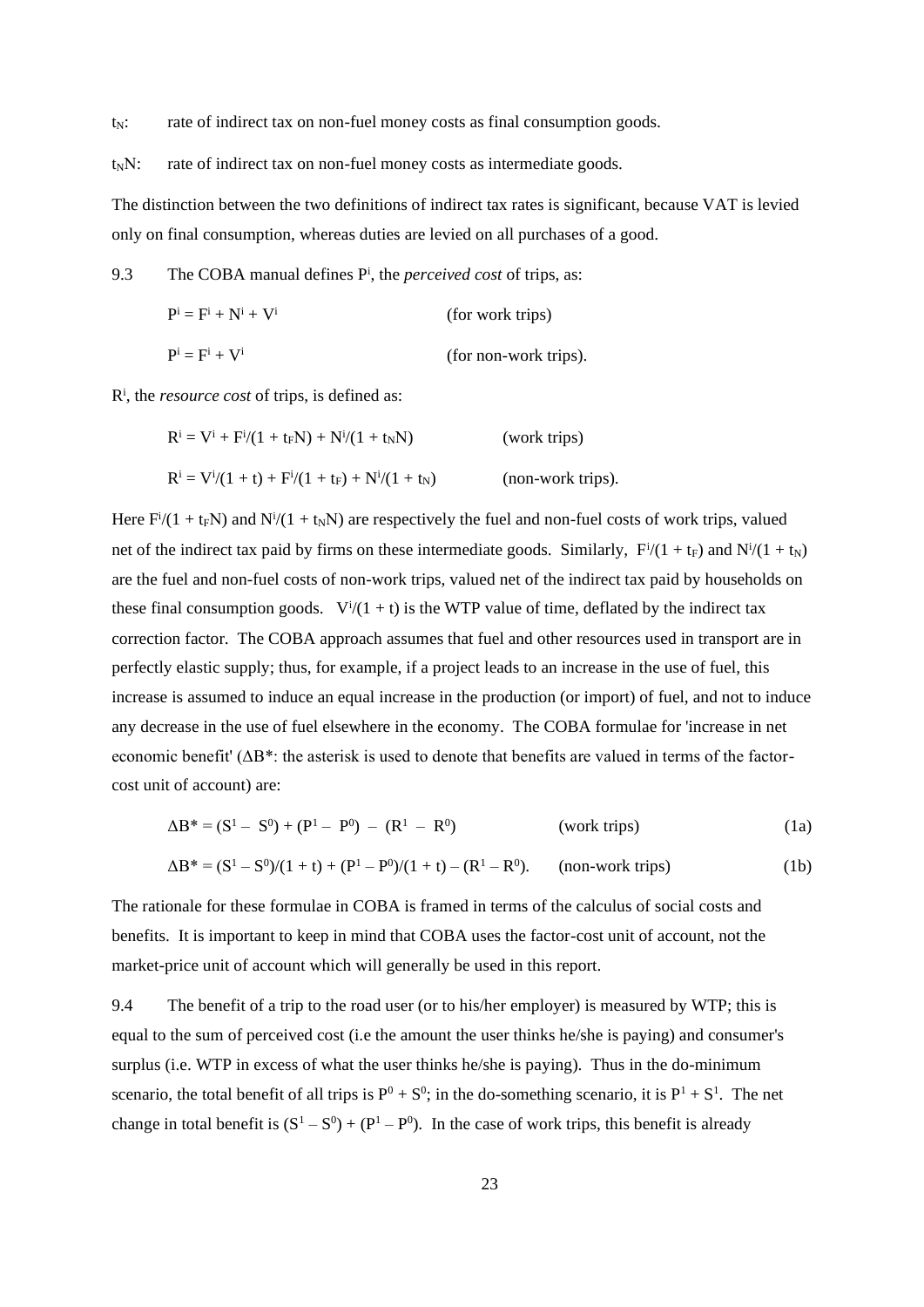measured in the factor cost unit of account, since it is measured as WTP by firms. In the case of nonwork trips, it is measured as WTP by households, which is in the market-price unit of account; this must be divided by  $(1 + t)$  to convert to the factor-cost unit of account. Resource costs, measured in the factor-cost unit of account, are  $R^0$  and  $R^1$  in the two scenarios. Thus  $R^1 - R^0$  is the net change in total costs; this is subtracted from total benefit.

9.5 The formulae (1a) and (1b) can be re-expressed so as reveal more clearly their rationale in terms of the calculus of WTP. Using the definitions of perceived and resource costs, (1a) and (1b) may be expanded and re-arranged to give, for work trips:

$$
\Delta B^* = (S^1 - S^0) + (F^1 - F^0) t_F N / (1 + t_F N) + (N^1 - N^0) t_N N / (1 + t_N N)
$$
 (2a)

and for non-work trips:

$$
\Delta B^* = (S^1 - S^0)/(1 + t) - (N^1 - N^0)/(1 + t) +
$$
  
(F<sup>1</sup> – F<sup>0</sup>) [t<sub>F</sub>/(1 + t<sub>F</sub>) – t/(1 + t)] + (N<sup>1</sup> – N<sup>0</sup>) [t<sub>N</sub>/(1 + t<sub>N</sub>) – t/(1 + t)]. (2b)

9.6 In terms of the WTP calculus, (2a) may be interpreted as follows. The first term measures firms' WTP for the additional benefits they receive from the project. Since firms' WTP is already in the factor-cost unit of account, no tax correction is required. The second and third terms (the *indirect tax revenue terms*) measure the net increase in the government's indirect tax revenue as a result of firms' changes in purchases of fuel and of non-fuel items. A fuller explanation of these terms is given in *Treatment of Taxation.* 

9.7 There is a similar interpretation for (2b). In this formula, the first term measures road users' WTP for the perceived additional benefits provided by the project, converted into the factor cost unit of account by deflating by  $(1 + t)$ . The second term measures changes in unperceived money costs to road users. Since  $N^0$  and  $N^1$  are measured in the market price unit of account, the  $(1 + t)$  deflator is applied. The third and fourth terms are indirect tax revenue terms; they measure the net increase in the government's indirect tax revenue as a result of changes in the distribution of road-users' expenditure. Notice that these terms are relevant whether or not the money costs of car travel are fully perceived, since tax revenue depends on consumers' actual expenditure.

9.8 These formulae can be converted to the market-price unit of account by multiplying through by  $(1 + t)$  to give, for work trips:

$$
\Delta B = (S^1 - S^0)(1 + t) + (F^1 - F^0) t_F N(1 + t)/(1 + t_F N) + (N^1 - N^0) t_N N(1 + t)/(1 + t_N N)
$$
\n(3a)

and for non-work trips: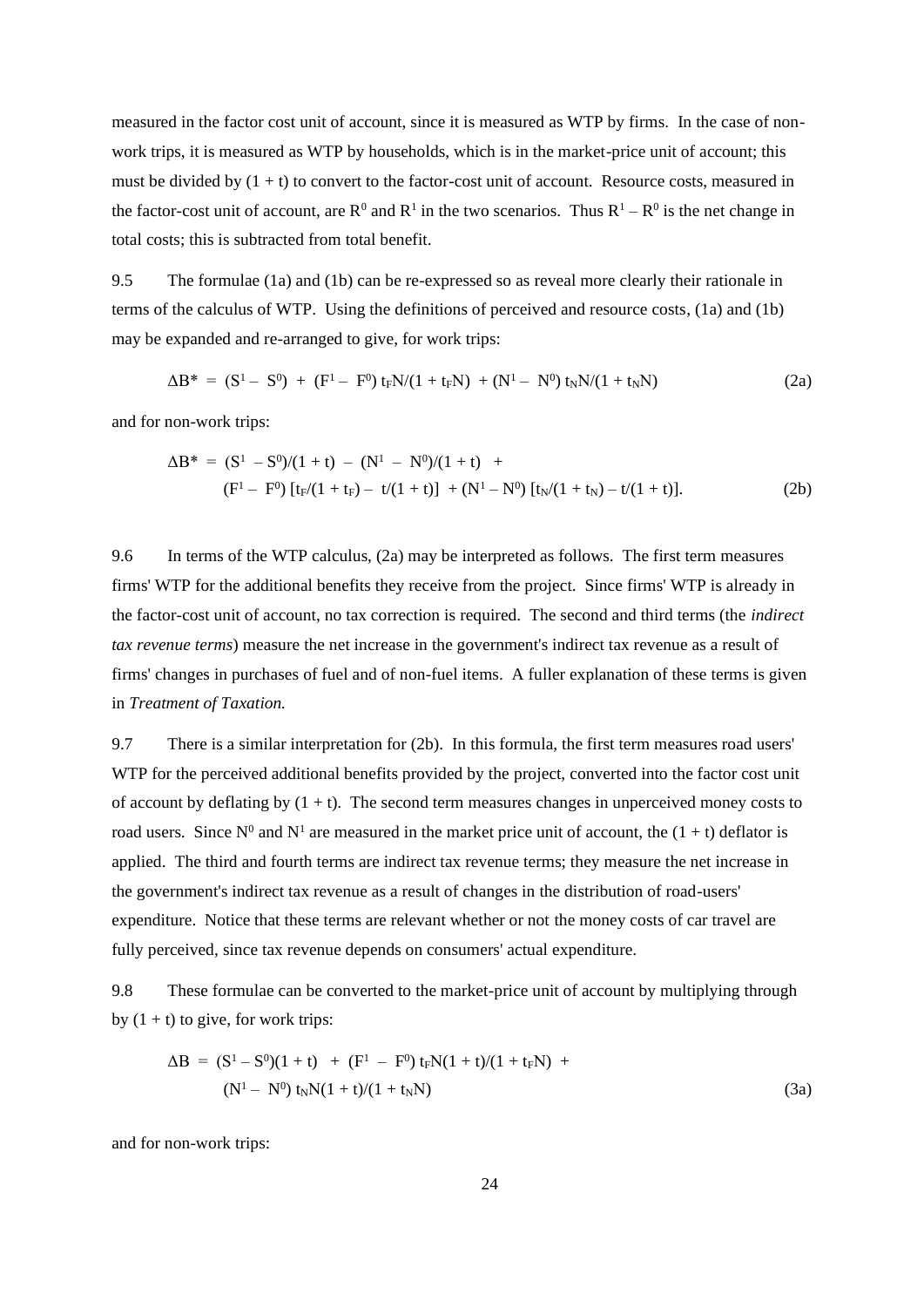$$
\Delta B = (S^1 - S^0) - (N^1 - N^0) +
$$
  
\n
$$
(F^1 - F^0) (t_F - t)/(1 + t_F) + (N^1 - N^0)(t_N - t)/(1 + t_N).
$$
\n(3b)

9.9 It may be helpful to interpret (3a) and (3b) in the following way. For each item of expenditure, the corresponding net social cost (i.e. the negative contribution of this item to the value of ΔB) is equal to what the money value of this expenditure would have been, *at market prices*, if that good had been subject to the economy-wide average rate of indirect tax. Part of this net social cost is included in the change in consumers' surplus and/or (in the case of non-work trips) in the change in unperceived costs. The indirect tax terms in (3a) and (3b) represent the residual.

9.10 For example, suppose that the number of work trips is constant but, as a result of a road project, firms' expenditure on fuel for these trips increases. This change in expenditure, inclusive of the indirect tax paid by firms, is  $(F^1 - F^0)$ . The corresponding net social cost is  $(F^1 - F^0)(1 + t)/(1 +$  $t_F$ N). The division by  $(1 + t_F N)$  removes the specific indirect tax on fuel, as charged to firms; the multiplication by  $(1 + t)$  adds the economy-wide indirect tax rate. Part of this net social cost is a negative component of  $(S^1 - S^0)(1 + t)$ , the change in consumers' surplus to firms measured in the market-price unit of account. More precisely, this negative component of surplus is  $-(F^1 - F^0)(1 + t)$ . The difference between this component of the change in consumers' surplus and the net social cost is  $(F^1 - F^0)(1 + t)/(1 + t_F N) - (F^1 - F^0)(1 + t)$ , i.e.  $-(F^1 - F^0) t_F N(1 + t)/(1 + t_F N)$ . This is the second term in (3a), except with the sign changed because (3a) measures changes in net *benefit*.

9.11 As a second example, suppose that the number of *non-work* trips is constant but household expenditure on fuel for these trips increases. This change in expenditure, inclusive of the indirect tax paid by households, is  $(F<sup>1</sup> - F<sup>0</sup>)$ . The corresponding net social cost is  $(F<sup>1</sup> - F<sup>0</sup>)(1 + t)/(1 + t_F)$ . The division by  $(1 + t_F)$  removes the specific indirect tax on fuel, as charged to households; the multiplication by  $(1 + t)$  adds the economy-wide indirect tax rate. Part of this net social cost is a negative component of  $(S^1 - S^0)$ , the change in consumers' surplus to households. This negative component is  $-(F^1 - F^0)$ . The difference between this component of the change in consumers' surplus and the net social cost is  $(F^1 - F^0)(1 + t)/(1 + t_F) - (F^1 - F^0)$ , i.e.  $-(F^1 - F^0)(t_F - t)/(1 + t_F)$ . This is the third term in (3a), except with the sign changed because (3a) measures changes in net benefit.

9.12 Given the assumption that the relevant goods are in perfectly elastic supply, the general principle behind (3a) and (3b) is this: For any item of expenditure, the net social cost is equal to what the cost would have been, had the relevant goods been subject to the economy-wide average rate of indirect tax. Any difference between this net social cost and the cost falling on the purchaser (after the latter has been expressed in the market-price unit of account) is counted in the CBA as an impact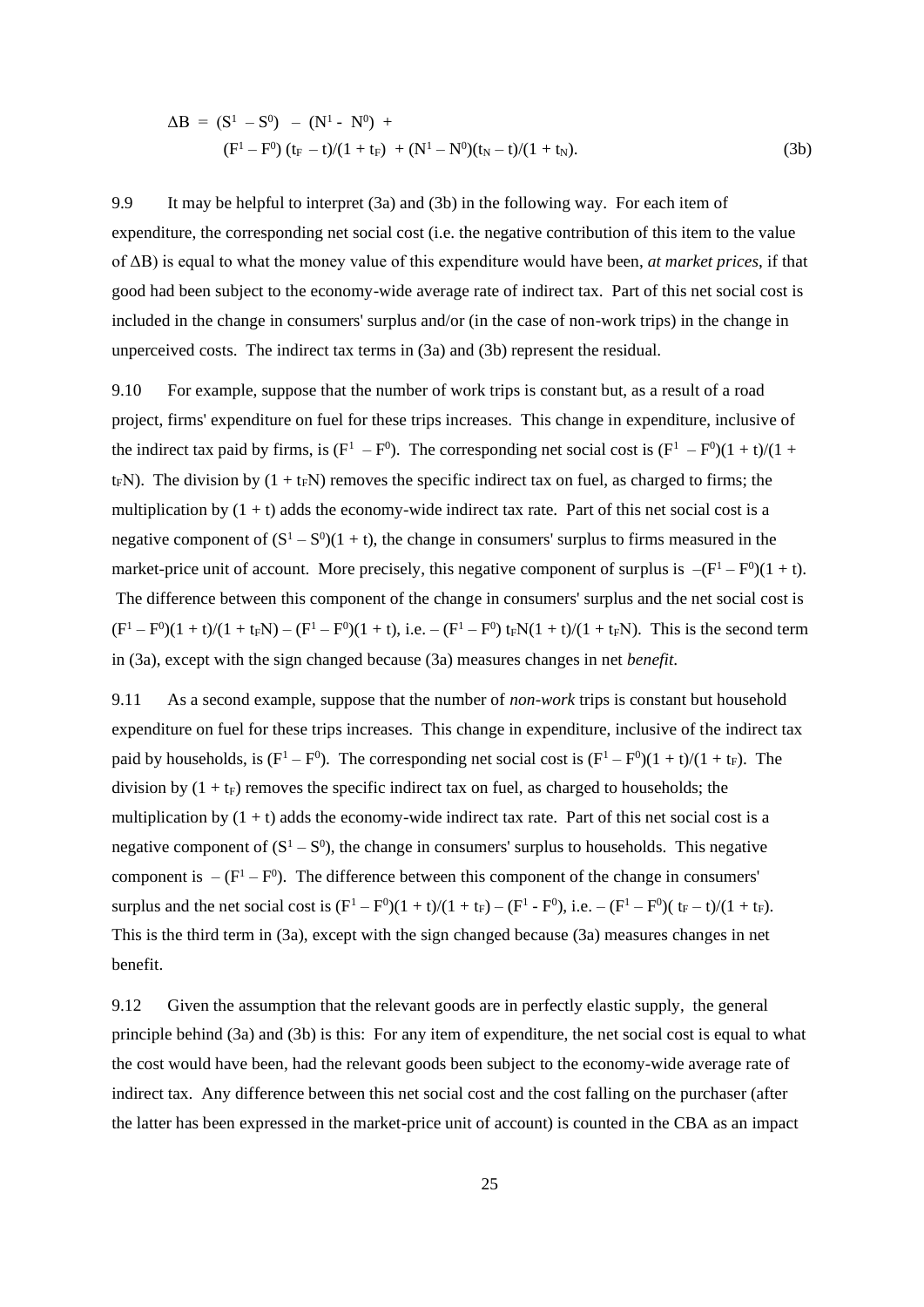on the government's receipt of indirect tax revenue.

9.13 This general principle can be applied straightforwardly to the construction costs of road projects. The net social costs are the actual money costs, net of any indirect tax actually paid, multiplied by  $(1 + t)$ , i.e. notionally charged the economy-wide average rate of indirect tax. This net social cost can be broken down into a component which is incurred by the agency or firm which pays for the construction, and a residual component which represents the impact on the government's indirect tax revenue. Where construction costs are borne by the Highways Agency, the gross-of-tax costs should be recorded as costs to that Agency. Since the Highways Agency pays VAT on construction costs, it can be treated as a proxy final consumer; its gross-of-tax payments are in the market-price unit of account, and so no further adjustment is required. Where construction costs are borne by private firms (e.g. when a firms' contribution to a road improvement is a condition for a planning consent), these costs are not subject to VAT, and so the payment actually made by the firm must be multiplied by  $(1 + t)$  to convert to the market-price unit of account before being recorded in the CBA as a cost to the firm. Notice that (given the mix of resources used) the net social costs of construction are the same whether they fall on the Highways Agency or on a private firm.

9.14 Using (3a) and (3b), it is possible to summarize the results of a COBA study in a balance sheet or spreadsheet such as the one shown in Table 1. Here the term 'sponsoring agency' is used for the agency of government which sponsors the project that is being appraised.

## **Table 1: Cost-benefit spreadsheet for a trunk road project**

| Net benefit to project users (excluding accidents)                  | x1                       |
|---------------------------------------------------------------------|--------------------------|
| Net increase in indirect tax revenue.                               | x2                       |
| Net benefit of change in accident risks for project users           | x3                       |
| Net benefit of change in accident risks for non-users, and external |                          |
| effects of accident risks for users                                 | x4                       |
| Total benefit                                                       | $x5 = x1 + x2 + x3 + x4$ |
| Construction and maintenance costs (borne by sponsoring             |                          |
| agency)                                                             | x6                       |
| Net present value                                                   | $x7 = x5 - x6$           |
| Net benefit as ratio of cost                                        | $x8 = x7 / x6$           |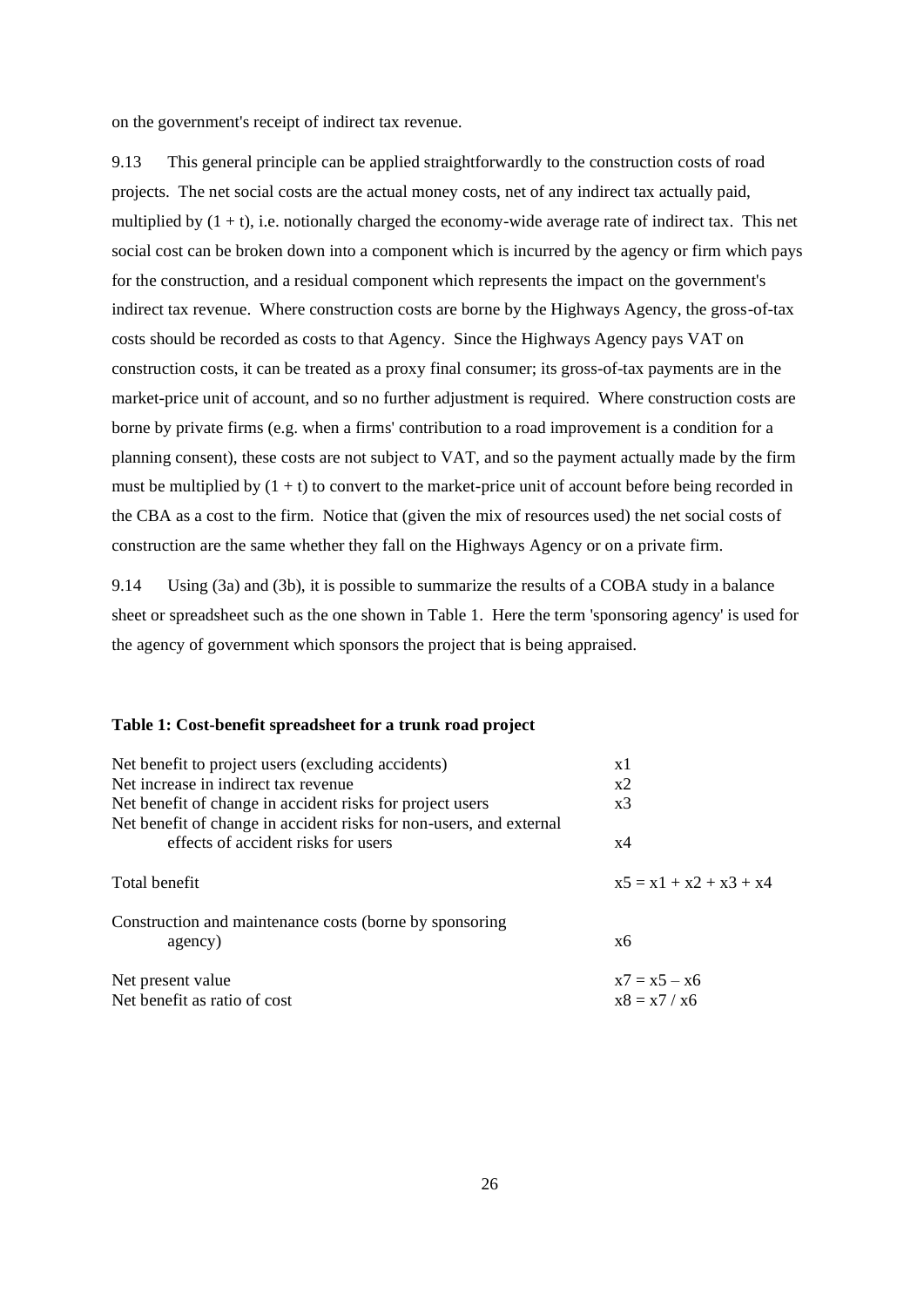9.15 On the assumption that the COBA distinction between perceived and unperceived costs is maintained, the value x1 in the spreadsheet corresponds with the first term in (3a) in the case of work trips and with the sum of the first and second terms in (3b) in the case of non-work trips.

9.16 The value x2 corresponds with the indirect tax revenue terms in (3a) and (3b).

9.17 If all accident risks are treated as unperceived, x3 and x4 correspond directly with COBA valuations, consistently adjusted so that they are expressed in the market-price unit of account. In the Table, accident risks have been disaggregated into these two components as a reminder of the questionable nature of the COBA convention that all such risks are unperceived. If accident risks were treated as perceived costs of travel, x1 and x3 would be the two components of a single measure of the change in consumers' surplus to project users.

9.18 The spreadsheet shown here uses a very coarse classification of costs and benefits. It separates the 'safety' and 'economy' aspects of the appraisal, in line with the criteria used in DETR's new approach to appraisal. It also separates the impacts of the project into those that affect road users, those that affect the sponsoring agency, and those that affect the government's tax revenue. Obviously, it would be possible to use finer classifications, depending on the concerns of decisionmakers. In particular, 'benefits to road users' could be subdivided among trips made by different classes of user (e.g. work and non-work trips, different types of vehicle, different trip lengths, different income groups, existing and generated trips). The object at this stage is merely to set out the basic principles by which a COBA analysis can be re-expressed in terms of the calculus of WTP as a more informative balance sheet.

9.19 In practical terms, very little modification to COBA is required in order to generate the data required for a spreadsheet like Table 1. For the purposes of this paragraph and paragraphs 9.20 and 9.21, it is assumed that the only modifications to be made to COBA are (i) to convert from the factorcost unit of account to the market-price unit of account and (ii) to convert from the calculus of social costs and benefits to the calculus of WTP. Obviously, further modifications would be needed if it were decided to substitute behavioural for equity values of time, or to treat the non-fuel money costs of non-work trips as perceived costs, or to treat accident risks to users as perceived costs, or if it were judged that the valuations of accident risks, as currently used in COBA, were already (and erroneously) in the market-price unit of account.

9.20 In thinking about how to make these two conversions to the output of COBA, it may be convenient to use the fact that the value of  $\Delta B^*$  is the same whether it is expressed as (1a) or as (2a), and the same whether it is expressed as (1b) or as (2b). Thus, the right-hand side (RHS) of (1a) is equal to the RHS of  $(2a)$ ; similarly, the RHS of  $(1b)$  is equal to the RHS of  $(2b)$ . Using these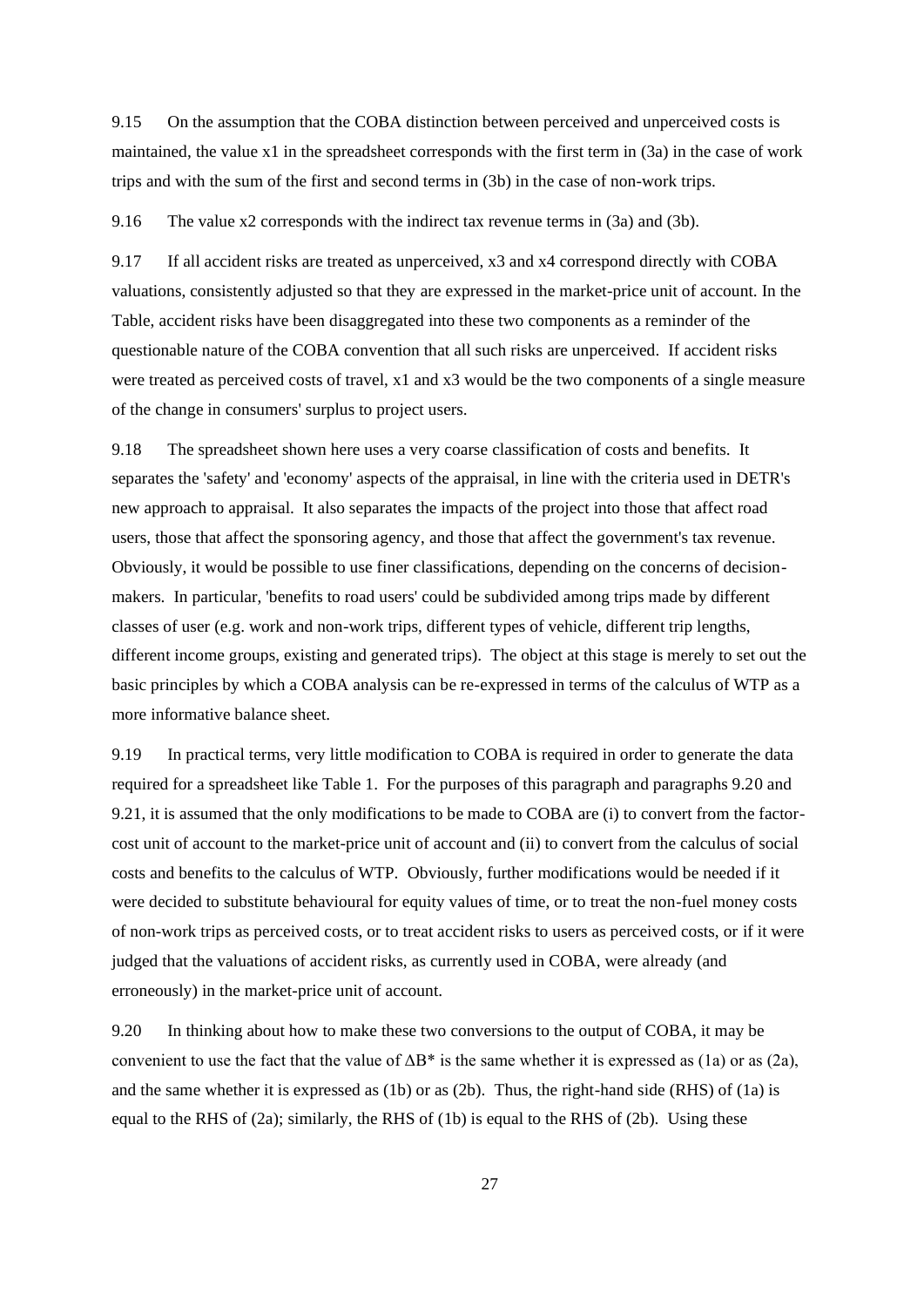equalities, the indirect tax terms in (3a) and 3(b) can be re-expressed in terms of COBA concepts as:

$$
(F1 - F0) tFN(1 + t)/(1 + tFN) + (N1 - N0) tNN(1 + t)/(1 + tNN) =
$$
  
[(P<sup>1</sup> - P<sup>0</sup>) - (R<sup>1</sup> - R<sup>0</sup>)](1 + t) (work trips) (4a)

and:

$$
(F1 - F0) (tF - t)/(1 + tF) + (N1 - N0)(tN - t)/(1 + tN) =
$$
  
(P<sup>1</sup> - P<sup>0</sup>) + (N<sup>1</sup> - N<sup>0</sup>) - (R<sup>1</sup> - R<sup>0</sup>)(1 + t) (non-work trips). (4b)

In the RHSs of (4a) and (4b), the COBA magnitudes  $P^0$ ,  $P^1$ ,  $R^0$ ,  $R^1$ ,  $N^0$  and  $N^1$  are defined as in paragraph 9.2. These equations can be interpreted as saying that the change in indirect tax revenue (i..e the LHSs of the equations, and the x2 entry in the spreadsheet) is simply the difference between the money costs which actually fall on road users (whether perceived or unperceived, measured in the market-price unit of account) and the corresponding resource costs (also measured in the market-price unit of account).

9.21 One implication of paragraph 9.20 is that the x2 entry in the spreadsheet, i.e. 'net increase in indirect tax revenue', can be derived from COBA as a residual. The total benefit of a project, as recorded in the spreadsheet (i.e. x5), is equal to the total benefit as measured by COBA, multiplied by  $(1 + t)$ . The x1 entry represents changes in consumers' surplus and in unperceived private costs, i.e.  $(S^1 - S^0)(1 + t)$  for work trips and  $(S^1 - S^0) - (N^1 - N^0)$  for non-work trips. These measurements of changes in surplus and in costs are just as in COBA, except that they have been multiplied by  $(1 + t)$ to convert to the market-price unit of account. The x3 and x4 entries are also as in COBA, multiplied by  $(1 + t)$ . Thus the value of x2 can be arrived at by subtracting x1, x3 and x4 from x5.

#### **10 A general cost-benefit appraisal framework**

10.1 This Section extends the analysis of Section 9 so that it applies to any transport mode, rather than merely to road projects. It turns out that this extension requires only minor modifications to the analysis presented in Section 9. As in Section 9, the COBA distinction between perceived and unperceived costs, and the COBA convention of treating all accident risks as unperceived, are maintained.

10.2 The COBA methodology distinguishes between three elements of the user cost of travel: time cost  $(V^i)$ , fuel cost  $(F^i)$ , and non-fuel money cost  $(N^i)$ ; for non-work trips, non-fuel money costs are treated as unperceived. For a CBA of a public transport project (or indeed of a toll road), it is necessary to consider a fourth element of user cost: fares (or tolls). Expenditure on fares will be denoted by  $M^i$  and treated as a perceived cost;  $N^i$  will now denote non-fuel, non-fare money costs, and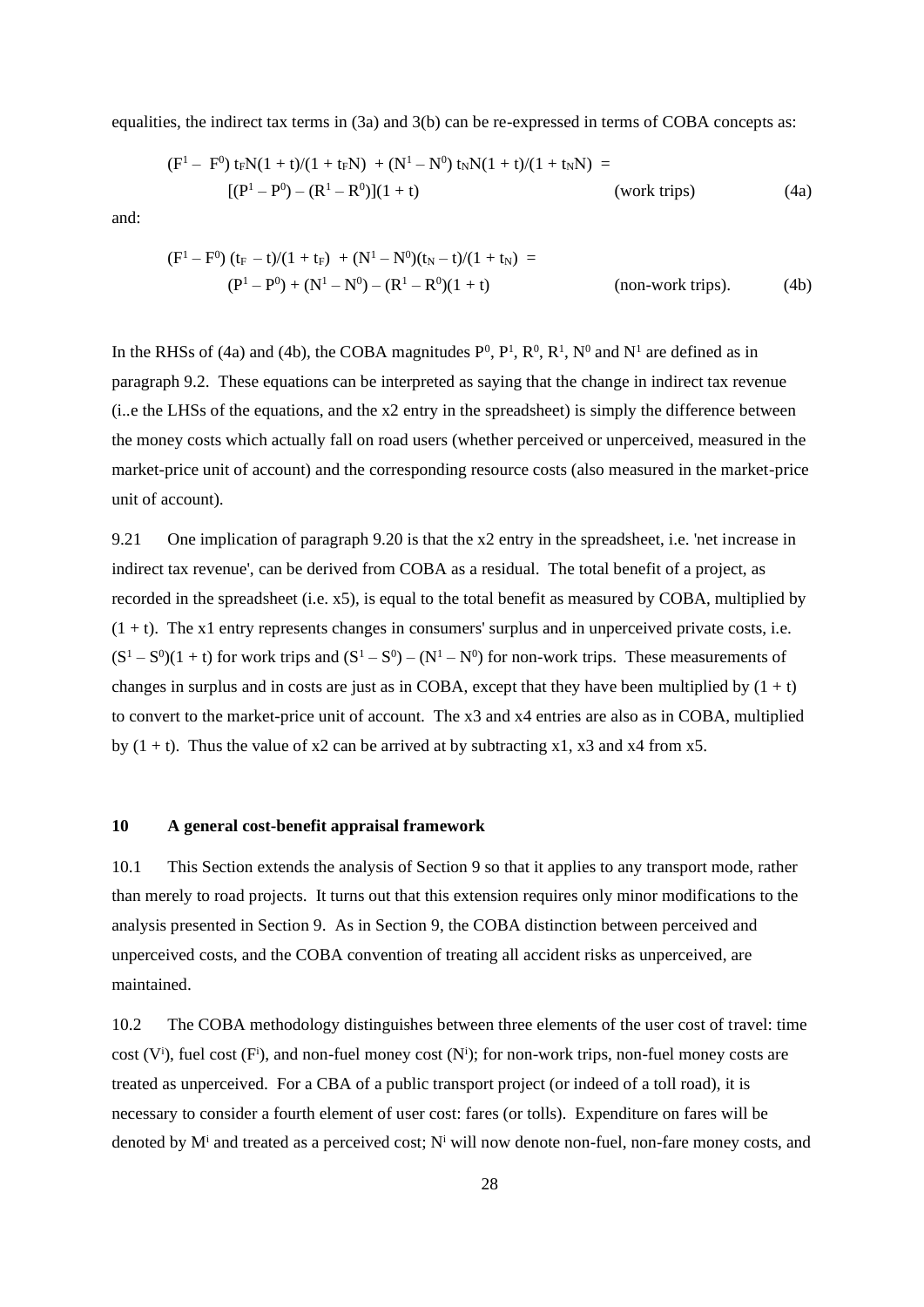will continue to be treated as unperceived. The rate of indirect tax on fares (which currently is zero) will be denoted by  $t_M$  when these are payments for final consumption goods and by  $t_M$ N when they are payments for intermediate goods.

10.3 It is also useful to adopt a broader interpretation of V<sup>i</sup>. This will now be interpreted to include money valuations of any perceived costs which influence individuals' travel choices but which do not correspond with money outlays. Thus,  $V^i$  may include behavioural valuations of punctuality, reliability, crowding, service frequency, the inconvenience of interchanges, and so on. It may also include WTP valuations of the private costs of accidents, if it is decided to treat accident risks as perceived costs. The distinction between money outlays and non-money costs remains important, because of the different implications of the two kinds of cost for indirect tax revenue. S<sup>i</sup> continues to denote the excess of WTP over the perceived cost of trips, with fares now included in perceived costs.

10.4 At the theoretical level, expenditure on fares and expenditure on fuel are equivalent to one another, except that they are subject to different rates of indirect tax: both are perceived costs which correspond with money outlays. Because of this equivalence, it should be obvious that (3a) and (3b) can be adapted to give the following more general formulae for the increase in net economic benefit for work trips:

$$
\Delta B = (S^1 - S^0)(1 + t) + (F^1 - F^0) t_F N(1 + t)/(1 + t_F N) + (M^1 - M^0) t_M N(1 + t)/(1 + t_M N) + (N^1 - N^0) t_N N(1 + t)/(1 + t_N N)
$$
\n(5a)

and for non-work trips:

$$
\Delta B = (S^1 - S^0) - (N^1 - N^0) + (F^1 - F^0) (t_F - t)/(1 + t_F) +
$$
  
\n
$$
(M^1 - M^0) (t_M - t)/(1 + t_M) + (N^1 - N^0)(t_N - t)/(1 + t_N).
$$
\n(5b)

10.5 From the perspective of the calculus of social costs and benefits, it might be objected that expenditure on fares and expenditure on fuel *are* different, because the former is a transfer payment while the latter (net of taxation) is a real resource cost. But when this objection is translated into the language of the WTP calculus, all it amounts to is that ΔB, as defined by (5a) or (5b), does not include the financial impact of the project on whatever agencies or firms receive the fares paid. In fact, (5a) and (5b) include only benefits which accrue to users and benefits which accrue to government through changes in indirect tax revenue. The full cost-benefit balance sheet must include financial impacts.

10.6 As an illustration of how a cost-benefit balance sheet can be constructed for a public transport project, consider a proposal for an investment programme which will increase the speed, reliability and frequency of a rail service in an urban area. The rail service is run by a private firm. A property development company which owns the site surrounding one of the stations will make some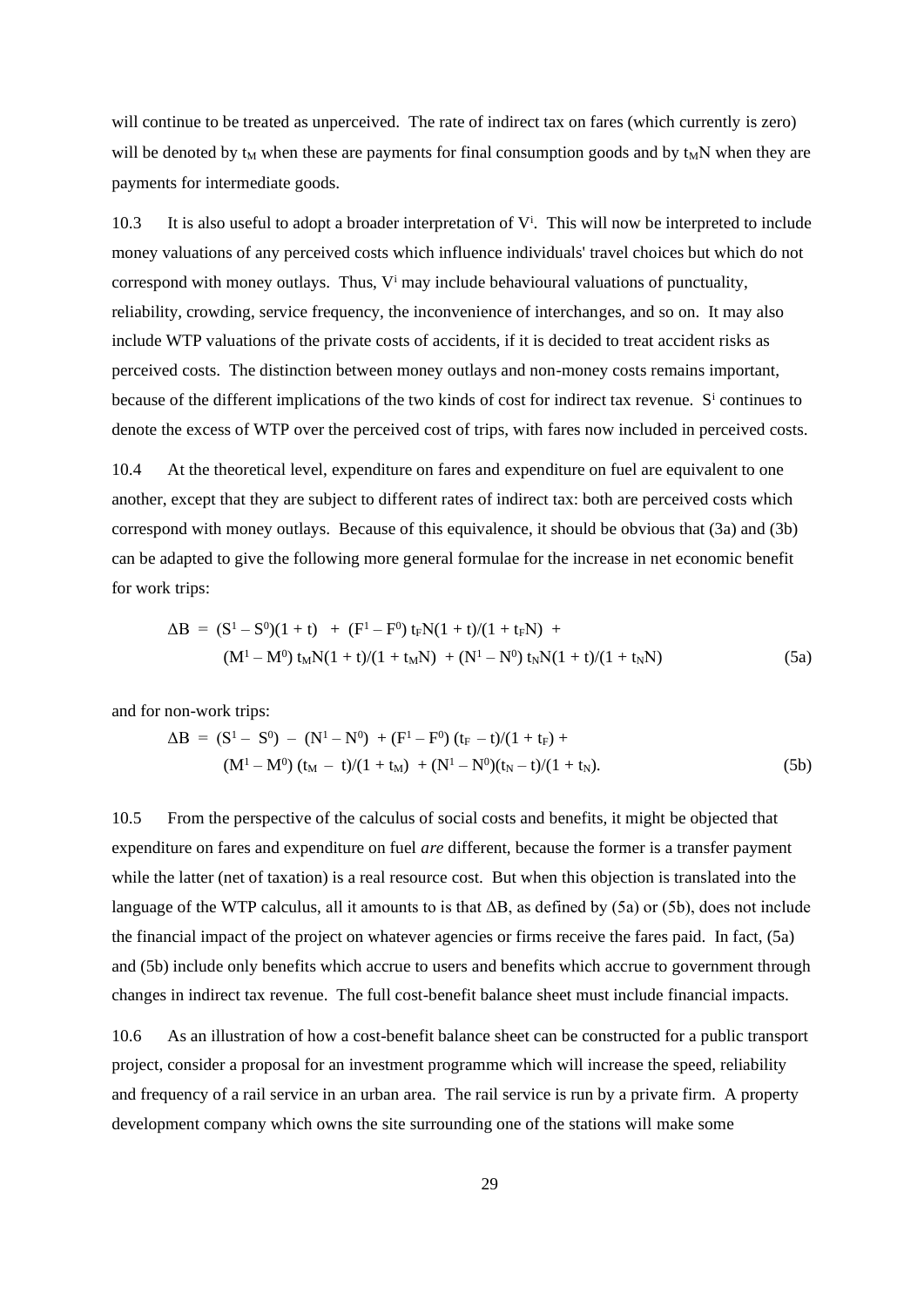contribution to the costs, but in order to go ahead, the project requires grant aid from central government. The improvement to the rail service is expected to generate some trips that would not otherwise be made, to induce some travellers to switch from commercially-operated bus services (not operated by the same company as the rail service), and to induce some travellers to switch from using cars. These switches of mode will reduce road traffic flows, thus reducing the time costs of trips by car and bus. This effect will be slightly offset by the fact that the less congested roads will induce additional road trips, but when a new equilibrium is reached, there will be fewer car and bus trips than before the rail improvement.

10.7 The formulae (5a) and (5b) can be applied to each trip type (defined by origin/destination pair and by mode, i.e. rail, bus or private vehicle). Thus, the benefits of the project to transport users can be measured for each trip type (this measurement is given by the first term in (5a) and by the first two terms in (5b)). The effects of the project on indirect tax revenue can be measured by summing the remaining, indirect tax terms of (5a) and (5b) over all trip types.

10.8 A cost-benefit spreadsheet for this project is shown in Table 2. Rows 1 to 24 (i.e the rows corresponding with x1, ..., x24) constitute a conventional, comprehensive CBA using the calculus of WTP. The elements x1 to x6 are derived from the formulae (5a) and (5b), as explained in the previous paragraph. Rows 6 to 12 record the net benefits of changes in accident risks to users and non-users. Rows 13 to 24 complete the CBA by reporting financial impacts on the project operator, the project partner, bus operators, and the government agency.

10.9 Bus operators are affected by the project in two different ways. In the capacity of road users, they benefit from the reduction in road congestion. For the purposes of this example, it is assumed that the consequent benefits of time savings to bus *users* are not captured by bus operators through increased fares; these benefits are entered as x2. However, bus operators benefit from those time savings that are attributable to bus drivers and to the buses themselves; these are entered as x3. There is a corresponding allocation of the benefits of changes in accident risks between bus users (x8) and bus operators (x9). But in addition, bus operators are affected by the reduction in the demand for their product as a result of the rail service improvement. They lose revenue (- x14) but they may be able to make cost savings as a result of carrying fewer passengers  $(-x^2)$ . In a perfectly competitive market, these two effects would cancel out; this would then be a pecuniary external effect of the project.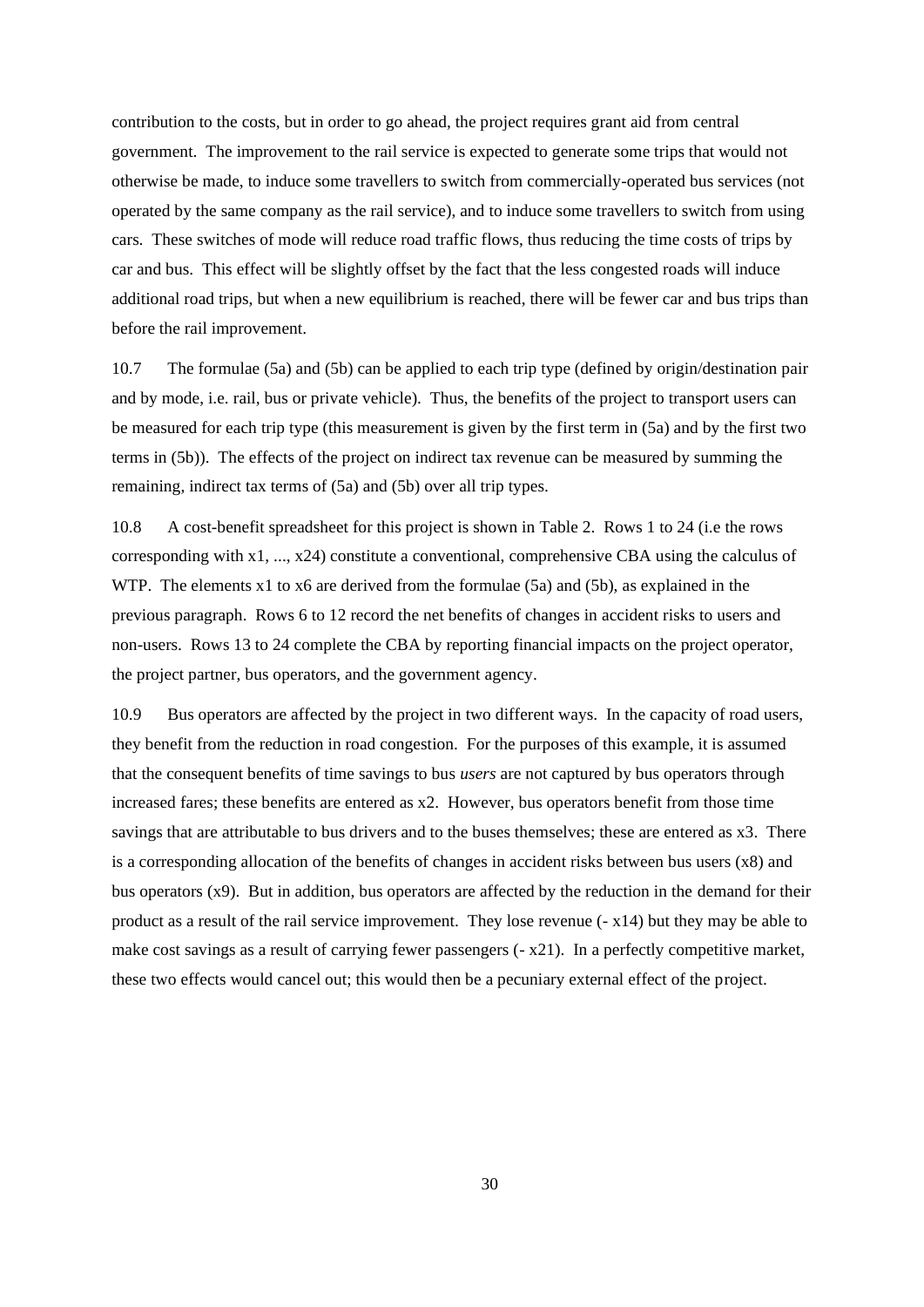# **Table 2: Cost-benefit spreadsheet for a rail project**

| Net benefit to transport users (excluding accidents):  |                                      |
|--------------------------------------------------------|--------------------------------------|
| project users (rail)                                   | x1                                   |
| bus users                                              | x2                                   |
| bus operators                                          | x <sub>3</sub>                       |
| other road users                                       | x4                                   |
| Total benefit to transport users (excluding accidents) | $x5 = x1 + x2 + x3 + x4$             |
| Net increase in indirect tax revenue                   | x6                                   |
| Net benefit of change in accident risks to:            |                                      |
| project users (rail)                                   | x7                                   |
| bus users                                              | x8                                   |
| bus operators                                          | x9                                   |
| other road users                                       | x10                                  |
| net benefit of change in accident risks to non-users,  |                                      |
| and external effects of risks to users                 | x11                                  |
| Total benefit due to change in accident risks          | $x12 = x7 + x8 + x9 + x10 + x11$     |
| Net increase in revenue for project operator (rail)    | x13                                  |
| Net increase in revenue for bus operators              | x14                                  |
|                                                        |                                      |
| <b>Total benefits</b>                                  | $x15 = x5 + x6 + x12 + x13 + x14$    |
|                                                        |                                      |
| Construction costs borne by:                           |                                      |
| project operator (rail company)                        | x16                                  |
| project partner (development company)                  | x17                                  |
| grant from government agency                           | x18                                  |
| Total construction costs                               | $x19 = x16 + x17 + x18$              |
| Net increase in operating costs for project operator   | x20                                  |
| Net increase in operating costs for bus operators      |                                      |
| as response to change in demand                        | x21                                  |
| Total costs                                            | $x22 = x19 + x20 + x21$              |
|                                                        |                                      |
| Net present value                                      | $x23 = x15 - x22$                    |
| Net benefit as ratio of grant cost                     | $x24 = x23/x18$                      |
| Private net present value                              | $x25 = x13 - x16 - x20$              |
| Private financial benefit-cost ratio                   | $x26 = x25/x16$                      |
| External benefit as ratio of grant aid                 | $x27 = (x23 - x1 - x7 - x25) / x18$  |
| Proportion of user benefit recovered as revenue        | $x28 = x13 / (x1 + x7 + x13)$        |
| Attribution of net present value by initial incidence: |                                      |
| Net benefit to transport users (excluding              |                                      |
| bus operators)                                         | $x29 = x1 + x2 + x4 + x7 + x8 + x10$ |
| Change in accident risks for non-users                 | $x30 = x11$                          |
| Change in indirect tax revenue                         | $x31 = x6$                           |
| Net gain to project operator                           | $x32 = x25$                          |
| Net gain to project partner                            | $x33 = -x17$                         |
| Net gain to bus operators                              | $x34 = x3 + x9 + x14 - x21$          |
| Net gain to government agency                          | $x35 = -x18$                         |
| Total                                                  | $x36 = x29 +  + x35 = x23$           |
|                                                        |                                      |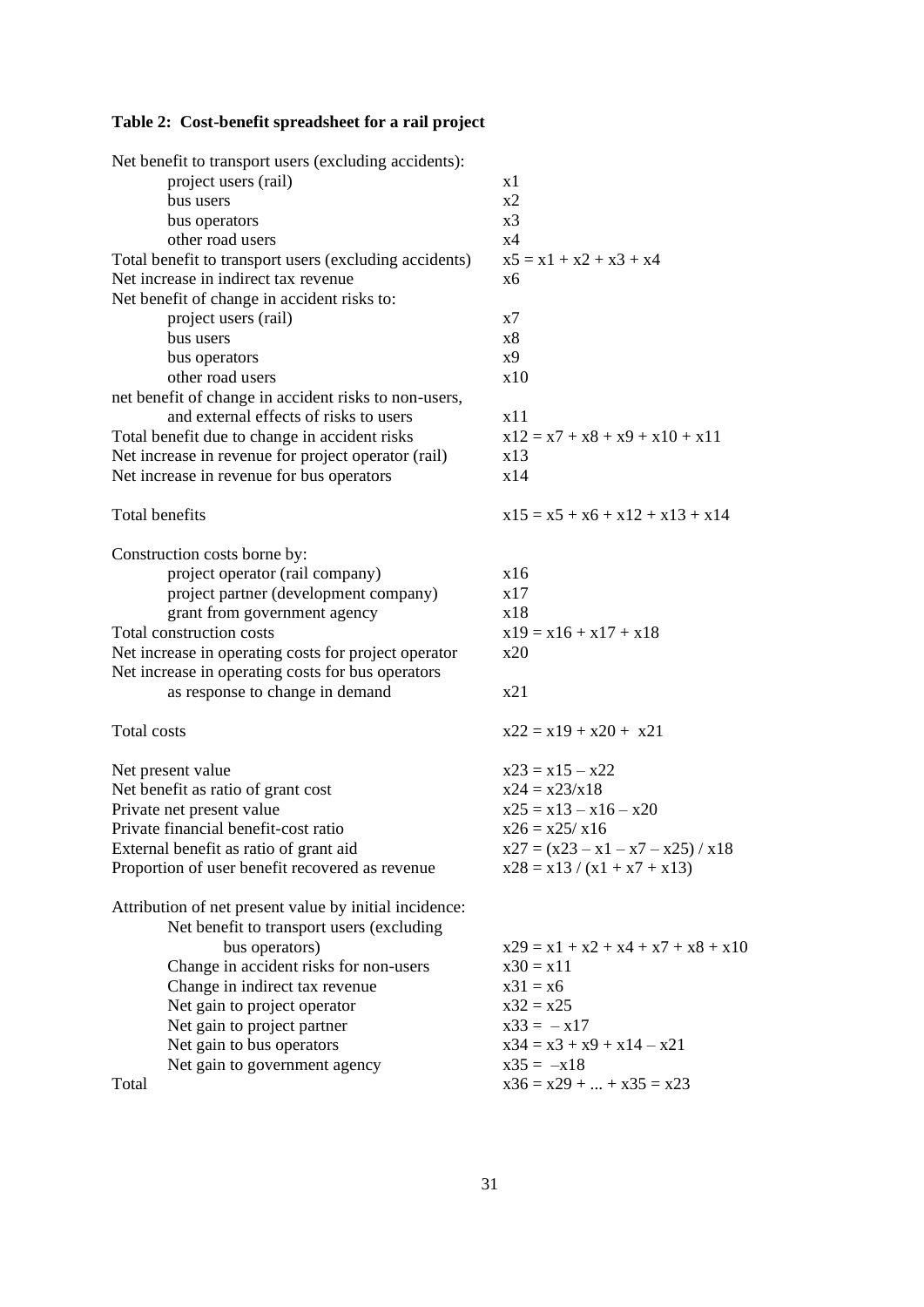10.10 Rows 25 and 26 summarise the financial profitability of the project, as viewed by the firm which is applying for a grant; profitability is measured on the assumption that the grant is received. This information is important to decision-makers in the grant-awarding agency, since grants are intended to be no greater than is necessary to ensure that a project goes ahead. The grant should not be approved if the information in these rows indicates that the project will generate more than normal profits for the operating company.

10.11 Row 27 shows external benefit as a ratio of the cost in terms of grant aid. Here, benefits and costs are 'external' if: (i) they do not fall on the company which is sponsoring the project or on project partners -- in this case, the rail operator and the property developer; (ii) they do not arise out of market transactions which involve the project sponsor or project partners; (iii) they are not the grant aid itself. The logic of an old-style Section 56 appraisal would require that a project should not normally be approved unless the ratio of external benefit to grant aid was at least one. For the reasons set out in Section 6, that criterion seems far too rigid. Nevertheless, given that it is not government policy simply to subsidise fare reductions, one might expect decision-makers to look critically at grant applications with very low ratios of external benefit to grant aid.

10.12 Row 28 shows the proportion of user benefit recovered as revenue. Here 'user benefit' is benefit which is attributable to trips made on the project service, or on other public transport services run by the same operator. The significance of this categorisation is that if perfect price discrimination were possible, user benefits so defined could be fully recovered by the operator who is seeking grantaid, while other benefits could not be recovered in fares. (This claim is supported by further argument in Section 11.) A low value for this ratio should not disqualify a proposal, but as in the case of a low ratio of external benefit to grant aid, it is a signal that the application needs to be looked at critically. Decision-makers might want to ask whether the operator could recover more of the user benefits in fares without significantly reducing external benefit.

10.13 Rows 29 to 35 attribute the net present value of the project to classes of economic actor, defined by their relationship to the project. Information of this kind seems useful in a summary description of the economic effects of a project, although it needs to be treated with care. It should not be interpreted as a description of the *distributional effects* of the project (i.e. the effects of the project on the economic welfare of different classes of person). These measures show only the first round of incidence of the effects of the project. These effects may be transmitted into other parts of the economy through successive rounds of pecuniary externalities. For example, the 'user benefits' of a transport improvement, although measured in terms of the consumers' surplus of transport users, may ultimately accrue to owners of land. (In the example of the rail project, the entry in row 33,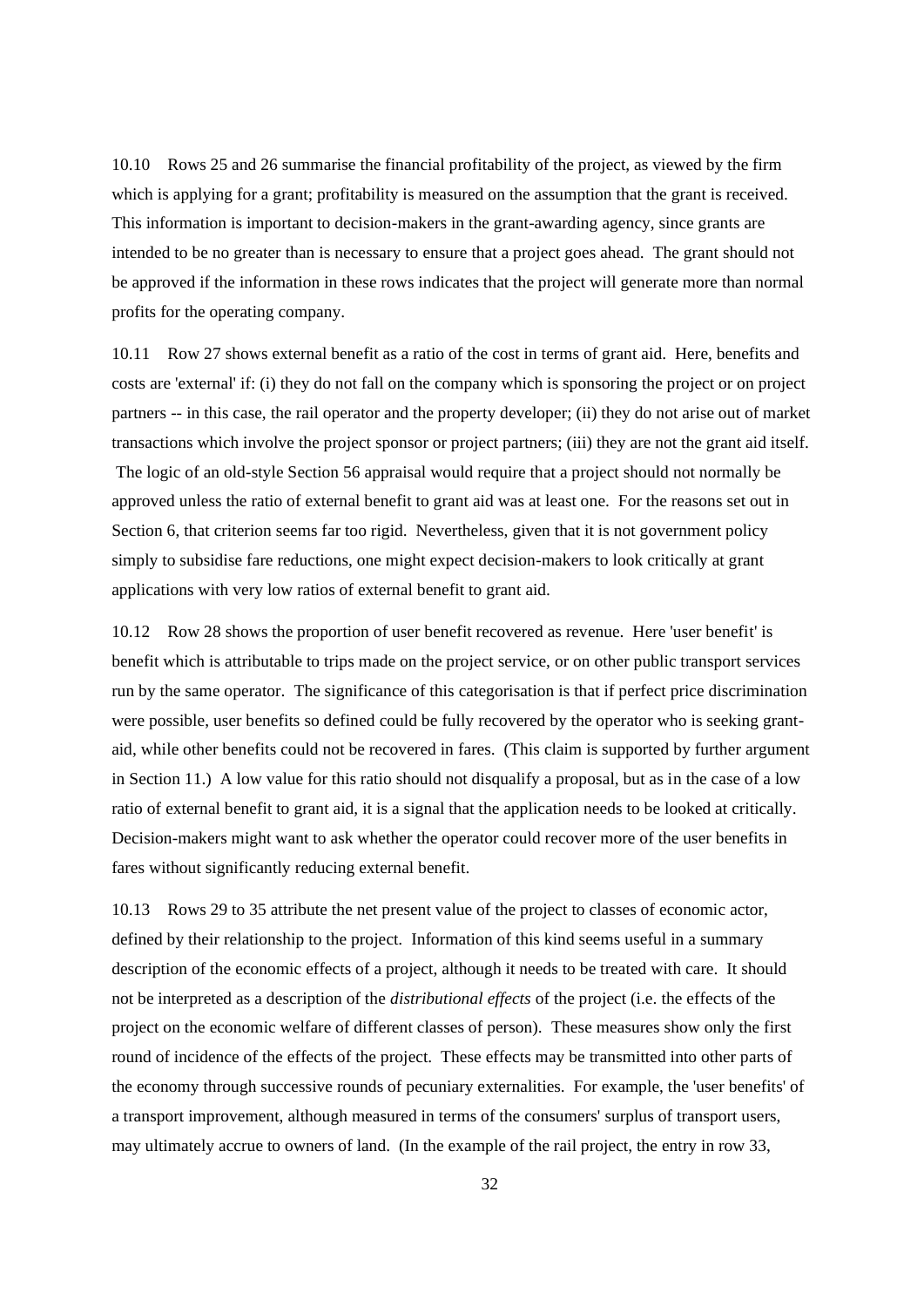which attributes a share of net present value to the property developer, would be negative. Presumably, however, the property developer's reason for contributing to the project is that it generates a benefit to the company which is greater than the contribution. This benefit is a pecuniary externality: it appears in the CBA as part of user benefit, but transport users are not the final beneficiaries.)

#### **11 The disaggregation of benefits**

11.1 The spreadsheet approach exemplified by Tables 1 and 2 disaggregates benefits in various ways. Conceptually, at least three different kinds of disaggregation can be distinguished:

- disaggregation by *recipient* of benefit;
- disaggregation by *source* of benefit; and
- disaggregation by *nature* of benefit.

11.2 A disaggregation by recipients is relevant if one is concerned with the distributional impact of a project. For example, a decision-maker might wish, other things being equal, to give more weight to benefits which accrue to people with low incomes. Thus if bus-users have a lower average income than car-users, the decision-maker might want to give greater weight to benefits accruing to the former group. The kind of disaggregation presented in rows 29 to 35 of Table 2 provides some indications of the distributional effects of a project. However, for the reasons mentioned in paragraph 10.12, one must be cautious about attributing changes in consumers' surplus *to specific groups of individuals.* The final incidence of benefits may be very different from the initial incidence.

11.3 A CBA can generate much more reliable information about the disaggregation of benefits *by economic source*. Take the example of the rail project discussed in Section 10. In this example, there are increases in consumers' surplus on all three modes: rail, bus and car. A disaggregation by source would divide the total increase in consumers' surplus between the three modes. Such a disaggregation is significant if a distinction is to be made between user and non-user benefits. The increase in surplus on rail trips is directly caused by the rail improvement, and is a *user benefit* of the project. In contrast, the increase in surplus on the other two modes is directly caused by a reduction in road travel times, which in turn is caused by the greater attractiveness of the rail service; this is an *external benefit* of the project.

11.4 It is important to distinguish between the disaggregation of consumers' surplus between modes of transport (which is a disaggregation by source) and its disaggregation between groups of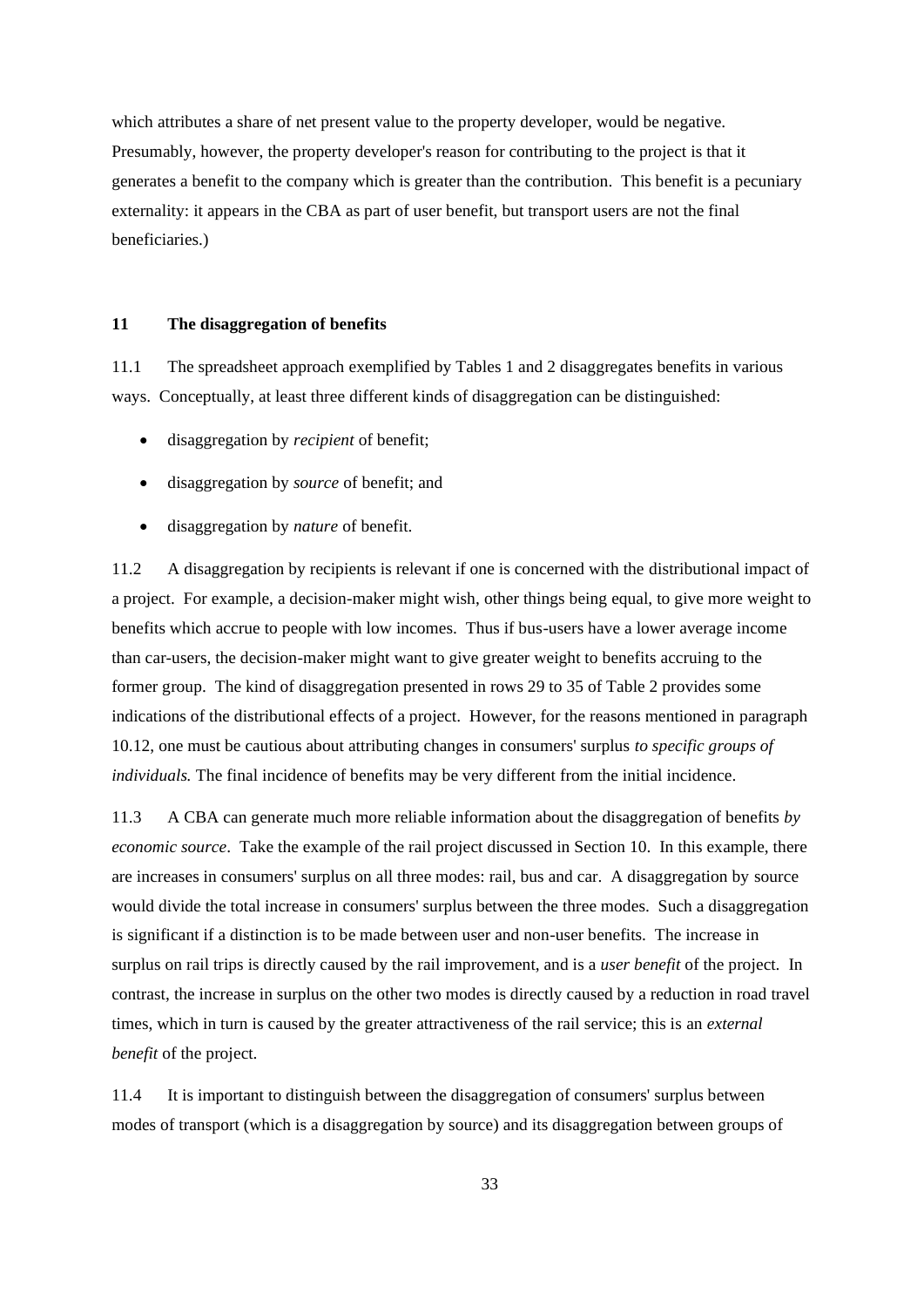users (which is a disaggregation by recipient). The *Common Appraisal Framework* report points out that if there is switching between three or more modes (or routes), the available data tell us only the net change in trips by each mode and not how many people switch between each pair of modes. Thus, it is not possible to attribute consumers' surplus changes to individuals classified by post-project mode (*Common Appraisal Framework*, Appendix E). This consideration is one of the reasons for the *Common Appraisal Framework* recommendation that consumers' surplus changes should be disaggregated into 'change in consumption' (the net increase in the market value of trips) and 'new user value' (the total WTP valuation of trips which are generated by the project under consideration) (Appendix A). This argument, although correct, has no implications for CBA practice if the disaggregation of consumers' surplus is by source rather than by recipient. Thus, the author of this report is not persuaded that the disaggregation proposed in *Common Appraisal Framework* is helpful.

11.5 When one price (or generalised cost) change induces changes in other prices (or generalised costs), there is a theoretically clear way to disaggregate the total change in consumers' surplus between goods. This is to consider the exogenous price change as a sequence of infinitesimal steps, such that at each step, the prices of other goods change endogenously. At each step, there is a change in consumers' surplus for each good, which can unambiguously be attributed to that good. The theory behind this method is presented in my paper, 'The measurement of consumers' surplus in practical cost-benefit analysis', *Applied Economics*, 1979, pp. 139-146. This approach (or strictly, a linear approximation to it) is already used implicitly in COBA and in most other transport CBA methodologies.

11.6 This approach allows a meaningful disaggregation of consumers' surplus between user and non-user benefits. Take the example of the rail project. Imagine that the rail operator is able to implement perfect price discrimination, and assume zero income effects. Consider the improvement in the rail service as taking place is a sequence of infinitesimal steps. At each step, the rail operator can extract all the increase in surplus in respect of trips which, *at that stage in the sequence*, are being made by rail. But the operator has no means of capturing increases in surplus in respect of trips by other modes. Thus, that component of the total change in consumers' surplus which is attributed to rail trips is a measure of the benefits that, in principle, are susceptible to capture by the rail operator.

11.7 As an example of the third kind of disaggregation, consider the question of what proportions of the user benefits of a service improvement take the form of time savings, price reductions, frequency improvements, reductions in accident risks to users (if these are treated as perceived costs), and so on. This is not a disaggregation by recipient, because the same users receive all these benefits. Nor is a disaggregation by source, because all these benefits are part of the consumers' surplus generated by a single economic activity, and are susceptible to capture by the same firm. It is a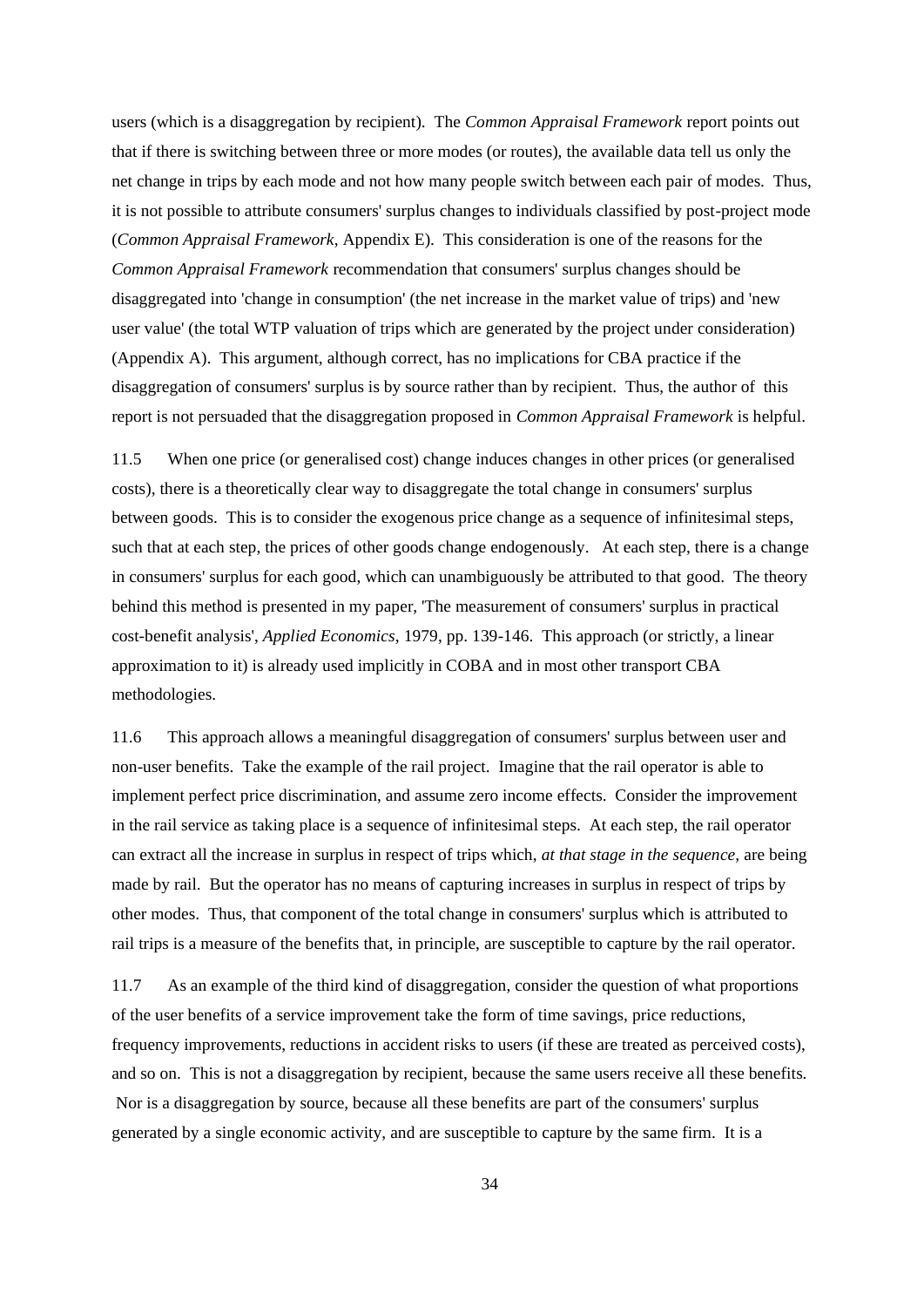disaggregation by the nature of the benefit received.

11.8 The logic of DETR's new approach to appraisal requires disaggregations of this third kind. A change in consumer's surplus which accrues to a single recipient and which derives from a single source may be associated with more than one of the appraisal framework criteria or sub-criteria. (For example, 'journey times' and 'journey time reliability' are separate sub-criteria of 'economy', while 'safety' is a separate criterion; but a comprehensive definition of generalised cost would treat travel time, service reliability and accident risks as different components of the cost of a trip.)

11.9 Whenever generalised cost can be divided into components, it is straightforward to disaggregate benefits into the same components, provided there is no change in the number of trips made on each mode or route. When there are such changes, the process of disaggregation inevitably involves a degree of arbitrariness. For example, suppose that a reduction in generalised cost is made up of a fare reduction and a reduction in travelling time; these reductions jointly induce an increase in the number of trips. If we measure changes in consumers' surplus by first considering the effects of the fare reduction and then considering the additional effects of the reduction in travelling time, we will end up with a different disaggregation of consumers' surplus than if we had considered travelling time first and the fare change second. In practice, however, such differences are likely to be very small. In any case, it is both natural and neutral to adopt the convention that changes in consumers' surplus are attributed to benefit categories in the same proportions as the corresponding changes in generalised cost. Thus if, for a given type of trip, the fare falls by 10p and travelling time falls by an amount which is valued at 30p, then 25 per cent of the resulting increase in consumers' surplus is attributed to the fare reduction and 75 per cent to the reduction in travelling time.

### **12 Reconciling CBA accounts with the new approach to appraisal**

12.1 This final section considers how the spreadsheet cost-benefit presentation exemplified by Tables 1 and 2 might be fitted into DETR's new approach to appraisal, in which projects are evaluated in terms of a list of criteria and sub-criteria.

12.2 The first criterion in the appraisal framework is 'Environmental impact'. The six subcategories of 'Environmental impact' refer to a range of external effects of transport projects, all of which in principle ought to be included in a comprehensive CBA, but which in practice have usually been excluded. The COBA-based framework presented in this report does not attempt to value environmental effects. By providing qualitative descriptions and quantitative but non-monetary measures of environmental impacts, the new approach to appraisal allows these impacts to be taken into account in decision-making. If in the future DETR were to develop a methodology for assigning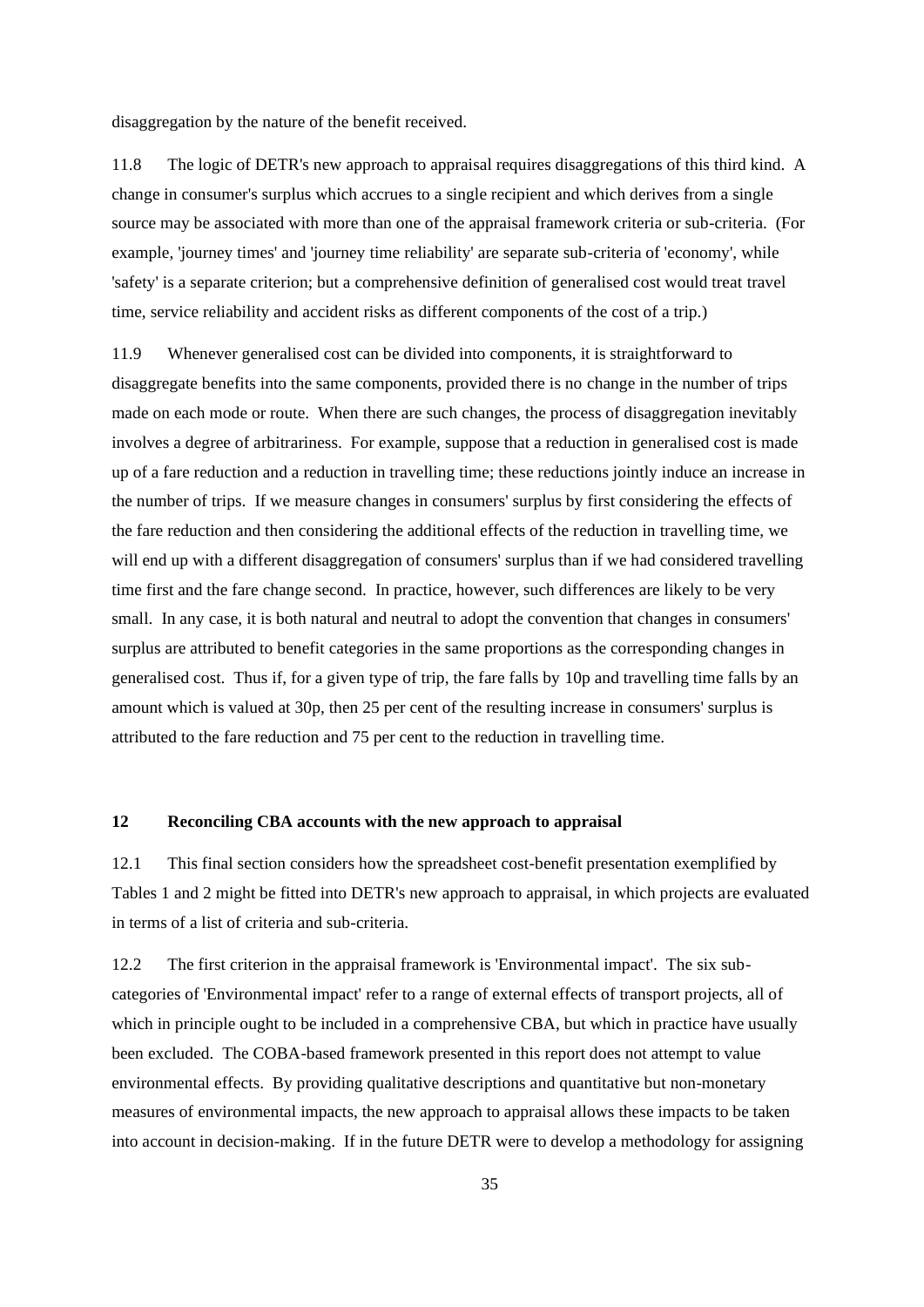WTP valuations to environmental effects (for example, by use of contingent valuation, stated preference or standard gamble techniques), the range of CBA could be expanded.

12.3 The second criterion, 'Safety', corresponds with a category of benefits which are routinely measured in CBA. The current COBA methodology evaluates accident risks separately from other costs and benefits of projects. If accident risks to transport users are treated as perceived costs, these are a component of consumers' surplus which can be separated out using the method suggested in paragraph 11.9.

12.4 The third criterion, 'Economy', comprises the four sub-criteria 'Journey Time and Vehicle Operating Cost', 'Journey Time Reliability', 'Scheme Costs', and 'Regeneration'. The first and third of these sub-criteria refer to central components of any CBA of road projects. Journey time reliability, although not currently part of COBA, would be a component of a comprehensive definition of generalised cost, and so could be valued in the same way as changes in travelling time, i.e. in terms of changes of consumers' surplus.

12.5 In the context of a *common* cost-benefit appraisal framework for all transport modes, this particular partitioning of 'economic' impacts seems less than ideal. Generalised cost can combine many dimensions of the experience of making a trip, such as travelling time, crowding, the differential valuation of waiting and interchange time, frequency of service, and reliability; there seems no obvious reason to make reliability a sub-criterion of its own. Expenditure on fares and tolls, which is an essential element of any CBA of a public transport project, does not fit anywhere in the framework. There is no natural place in the framework for taking account of the impact of a project on indirect tax revenue. Nor does the framework allow the effects of a project on the finances of individual firms or government agencies to be separated out. A spreadsheet presentation of costs and benefits of the kind proposed in this report (and illustrated in Table 2) seems more useful as a summary of the 'economic' impacts of projects.

12.6 Most of the effects encompassed by the 'Regeneration' sub-criterion are pecuniary externalities of transport projects, which are already measured as changes in consumers' surplus to transport users. Of course, there are many reasons why decision-makers and citizens might be interested in the regeneration impact of a project, independently of its implications for the cost of travel, and so it makes sense to include descriptions of these impacts in an appraisal summary. Nevertheless, it should be made clear that these impacts are not *additional* to those included in the CBA.

12.7 In *Transport Investment, Transport Intensity and Economic Growth: Interim Report*, the Standing Advisory Committee on Trunk Road Assessment (SACTRA) argues that transport projects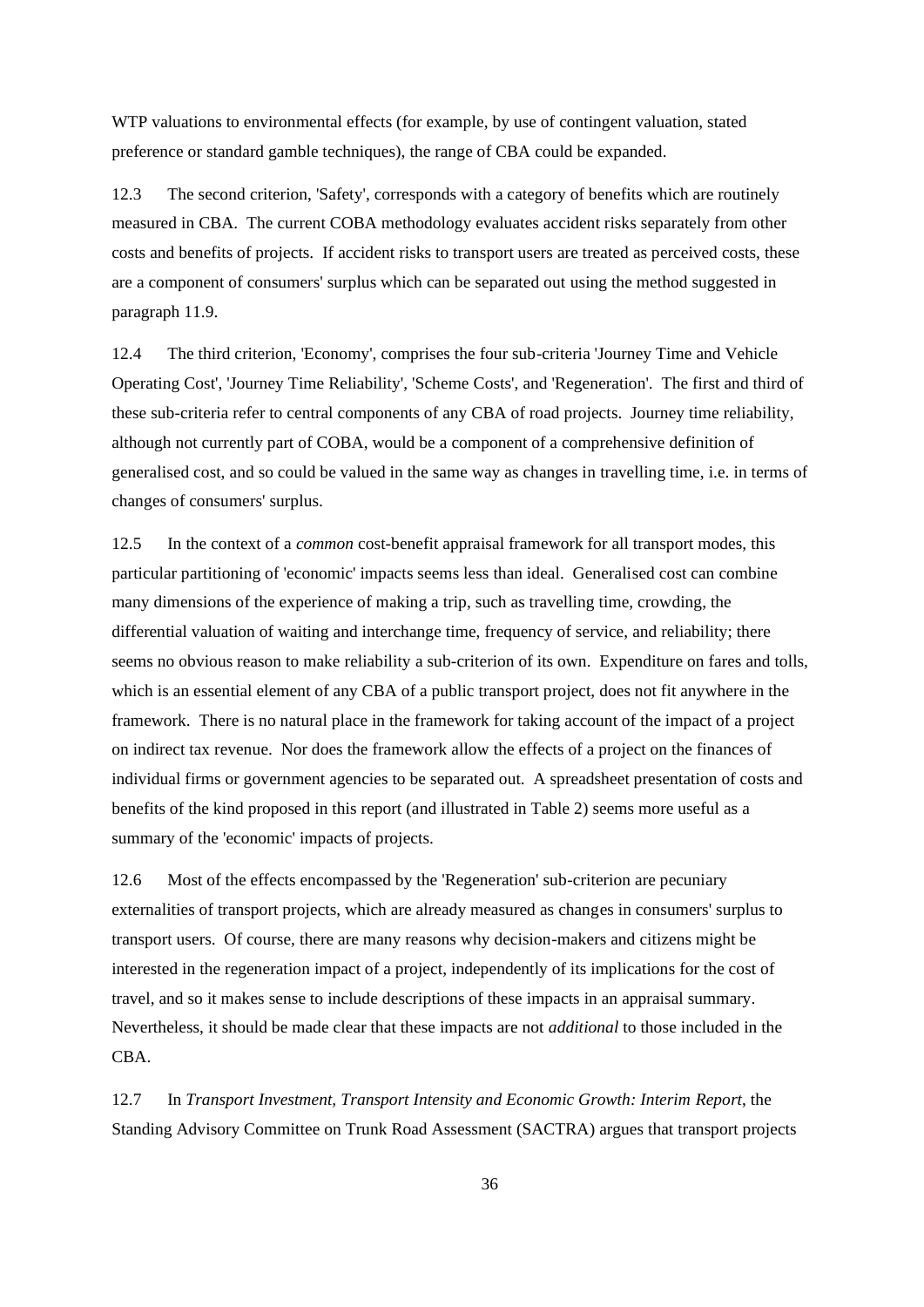can have regeneration or economic growth effects which are not captured in the usual measures of consumers' surplus to transport users but which, in principle, ought to be included in a CBA. This argument applies when, as a result of market power, firms are able to charge prices in excess of marginal cost. Increases in the output of such firms generate net social benefits. If this argument is reformulated in terms of the calculus of WTP used in the present report, it can be understood in the following way. A firm which has market power is able to set prices which are equal to marginal cost plus a *mark-up*. A mark-up is the private-sector analogue of an indirect tax. As explained in Section 5, changes in the distribution of consumer expenditure between goods which are taxed at different rates can have impacts on the government's indirect tax revenue. Similarly, changes in the distribution of expenditure between goods with different mark-ups can have impacts on the total profits of firms, and hence on shareholders' incomes. Transport projects create benefits over and above those measured by changes in consumers' surplus to the extent that they lead to a diversion of consumer expenditure towards goods with high mark-ups; these benefits accrue to firms as increases in profit.

12.8 While SACTRA's argument is correct, it is not clear that the impacts that it analyses are the ones that decision-makers, citizens or the authors of DETR's new approach to appraisal understand by 'regeneration'. It seems more natural to interpret 'regeneration' as a general increase in economic activity in a target area, whether or not this activity is associated with high mark-ups. And on this latter interpretation, the regeneration impacts of transport projects are better understood as pecuniary externalities.

12.9 The distinction between 'Economy' and the fourth criterion, 'Accessibility', may have a rationale in the specific context of trunk road appraisal, but it does not seem to be appropriate for an appraisal framework which is to be common to all transport modes. The three sub-criteria of 'Accessibility', i.e. 'Pedestrians and others', 'Access to public transport' and 'Community severance' refer to the impact of a trunk road project on travel by modes other than private motor vehicles (i.e. walking, cycling, horse-riding and public transport). These effects correspond with items in the 'Economy' category, and are distinguished from the former items only by the fact that they refer to different modes of travel. They would be measured in a comprehensive CBA in essentially the same way that COBA measures the 'Economy' items.

12.10 Of course, decision-makers and citizens may wish to separate certain specific aspects of accessibility from the more general measurement of a project's impacts on the costs of trips and on consumers' surplus. For example, a decision-maker who is concerned about social inclusion may attach importance to the ability of particular groups of individuals (e.g. the old, the young, the physically handicapped) to make particular kinds of trips, even if these trips generate relatively small